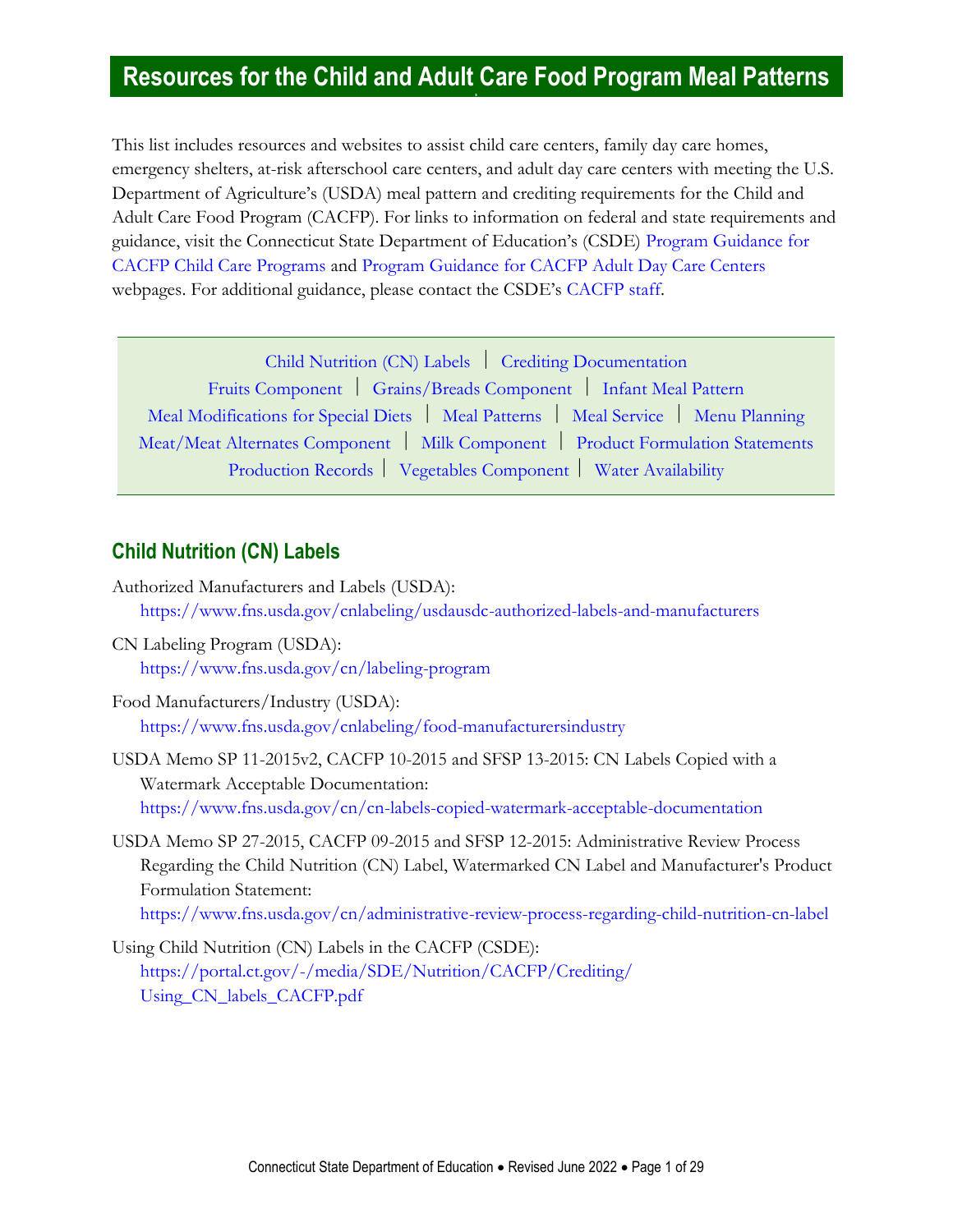#### **Crediting Documentation**

- Accepting Processed Product Documentation in the CACFP (CSDE): [https://portal.ct.gov/-/media/SDE/Nutrition/CACFP/Crediting/](https://portal.ct.gov/-/media/SDE/Nutrition/CACFP/Crediting/Accepting_Processed_Product_Documentation_CACFP.pdf) [Accepting\\_Processed\\_Product\\_Documentation\\_CACFP.pdf](https://portal.ct.gov/-/media/SDE/Nutrition/CACFP/Crediting/Accepting_Processed_Product_Documentation_CACFP.pdf)
- Bite Size: Meeting the CACFP Meal Patterns for Children: Module 2: Meal Pattern Documentation (CSDE webinar) [https://portal.ct.gov/SDE/Nutrition/Meal-Patterns-CACFP-Child-Care-Programs/Related-](https://portal.ct.gov/SDE/Nutrition/Meal-Patterns-CACFP-Child-Care-Programs/Related-Resources#BiteSize)[Resources#BiteSize](https://portal.ct.gov/SDE/Nutrition/Meal-Patterns-CACFP-Child-Care-Programs/Related-Resources#BiteSize)
- Crediting Commercial Processed Products in CACFP Adult Day Care Centers (Documents/Forms section of the CSDE's Crediting Foods in CACFP Adult Day Care Centers webpage): [https://portal.ct.gov/SDE/Nutrition/Crediting-Foods-in-CACFP-Adult-Day-Care-Centers/](https://portal.ct.gov/SDE/Nutrition/Crediting-Foods-in-CACFP-Adult-Day-Care-Centers/Documents#CommercialProducts) [Documents#CommercialProducts](https://portal.ct.gov/SDE/Nutrition/Crediting-Foods-in-CACFP-Adult-Day-Care-Centers/Documents#CommercialProducts)
- Crediting Commercial Processed Products in Child Care Programs (Documents/Forms section of the CSDE's Crediting Foods in CACFP Adult Day Care Centers webpage): [https://portal.ct.gov/SDE/Nutrition/Crediting-Foods-in-CACFP-Child-Care-Programs/](https://portal.ct.gov/SDE/Nutrition/Crediting-Foods-in-CACFP-Child-Care-Programs/Documents#CommercialProducts) [Documents#CommercialProducts](https://portal.ct.gov/SDE/Nutrition/Crediting-Foods-in-CACFP-Child-Care-Programs/Documents#CommercialProducts)
- Crediting Foods in CACFP Adult Day Care Centers (CSDE webpage): [https://portal.ct.gov/SDE/Nutrition/Crediting-Foods-in-CACFP-Adult-Day-Care-Centers](http://portal.ct.gov/SDE/Nutrition/Crediting-Foods-in-CACFP-Adult-Day-Care-Centers)
- Crediting Foods in CACFP Child Care Programs (CSDE webpage): [https://portal.ct.gov/SDE/Nutrition/Crediting-Foods-in-CACFP-Child-Care-Programs](http://portal.ct.gov/SDE/Nutrition/Crediting-Foods-in-CACFP-Child-Care-Programs)
- Crediting Foods Made from Scratch in Child Care Programs (CSDE webpage): [https://portal.ct.gov/SDE/Nutrition/Crediting-Foods-in-CACFP-Child-Care-](https://portal.ct.gov/SDE/Nutrition/Crediting-Foods-in-CACFP-Child-Care-Programs/Documents#ScratchFoods)[Programs/Documents#ScratchFoods](https://portal.ct.gov/SDE/Nutrition/Crediting-Foods-in-CACFP-Child-Care-Programs/Documents#ScratchFoods)
- Crediting Foods Made from Scratch in CACFP Adult Day Care Centers (CSDE webpage): [https://portal.ct.gov/SDE/Nutrition/Crediting-Foods-in-CACFP-Adult-Day-Care-](https://portal.ct.gov/SDE/Nutrition/Crediting-Foods-in-CACFP-Adult-Day-Care-Centers/Documents#ScratchFoods)[Centers/Documents#ScratchFoods](https://portal.ct.gov/SDE/Nutrition/Crediting-Foods-in-CACFP-Adult-Day-Care-Centers/Documents#ScratchFoods)
- Crediting Handbook for the Child and Adult Care Food Program (USDA): <https://www.fns.usda.gov/tn/crediting-handbook-child-and-adult-care-food-program>
- Crediting Summary Charts for the CACFP Adult Meal Patterns (CSDE): [https://portal.ct.gov/-/media/SDE/Nutrition/CACFP/Crediting/](https://portal.ct.gov/-/media/SDE/Nutrition/CACFP/Crediting/Crediting_Summary_Charts_CACFP_Adults.pdf) [Crediting\\_Summary\\_Charts\\_CACFP\\_Adults.pdf](https://portal.ct.gov/-/media/SDE/Nutrition/CACFP/Crediting/Crediting_Summary_Charts_CACFP_Adults.pdf)
- Crediting Summary Charts for the CACFP Meal Patterns for Children (CSDE): [https://portal.ct.gov/-/media/SDE/Nutrition/CACFP/Crediting/Crediting\\_](https://portal.ct.gov/-/media/SDE/Nutrition/CACFP/Crediting/Crediting_Summary_Charts_CACFP.pdf) [Summary\\_Charts\\_CACFP.pdf](https://portal.ct.gov/-/media/SDE/Nutrition/CACFP/Crediting/Crediting_Summary_Charts_CACFP.pdf)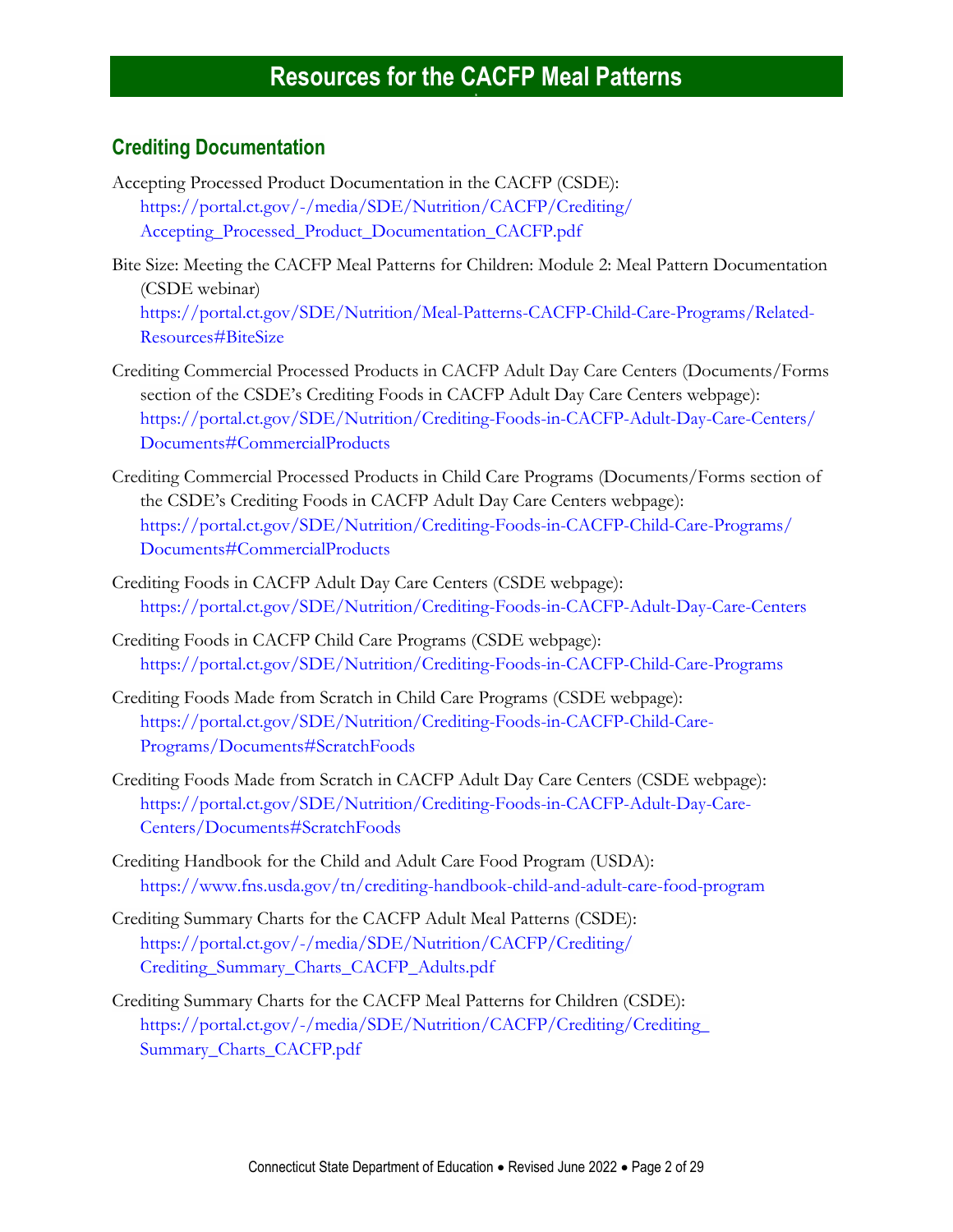- Crediting Worksheets for CACFP Adult Day Care Centers (CSDE webpage): [https://portal.ct.gov/SDE/Nutrition/Crediting-Foods-in-CACFP-Adult-Day-Care-](https://portal.ct.gov/SDE/Nutrition/Crediting-Foods-in-CACFP-Adult-Day-Care-Centers/Documents#CreditingWorksheets)[Centers/Documents#CreditingWorksheets](https://portal.ct.gov/SDE/Nutrition/Crediting-Foods-in-CACFP-Adult-Day-Care-Centers/Documents#CreditingWorksheets)
- Crediting Worksheets for CACFP Child Care Programs (CSDE webpage): [https://portal.ct.gov/SDE/Nutrition/Crediting-Foods-in-CACFP-Child-Care-](https://portal.ct.gov/SDE/Nutrition/Crediting-Foods-in-CACFP-Child-Care-Programs/Documents#CreditingWorksheets)[Programs/Documents#CreditingWorksheets](https://portal.ct.gov/SDE/Nutrition/Crediting-Foods-in-CACFP-Child-Care-Programs/Documents#CreditingWorksheets)
- Exhibit A Grains Tool (USDA's Food Buying Guide for Child Nutrition Programs): <https://foodbuyingguide.fns.usda.gov/ExhibitATool/Index>
- Food Buying Guide for Child Nutrition Programs (USDA): <https://www.fns.usda.gov/tn/food-buying-guide-for-child-nutrition-programs>
- Food Buying Guide for Child Nutrition Programs: Training Resources (USDA): <https://www.fns.usda.gov/tn/food-buying-guide-training-resources>
- Recipe Analysis Workbook (USDA's Food Buying Guide for Child Nutrition Programs): <https://www.fns.usda.gov/tn/food-buying-guide-interactive-web-based-tool>
- Standardized Recipe Form for the CACFP (CSDE): [https://portal.ct.gov/-/media/SDE/Nutrition/CACFP/Crediting/](https://portal.ct.gov/-/media/SDE/Nutrition/CACFP/Crediting/‌Standardized_Recipe_Form_CACFP.docx) [Standardized\\_Recipe\\_Form\\_CACFP.docx](https://portal.ct.gov/-/media/SDE/Nutrition/CACFP/Crediting/‌Standardized_Recipe_Form_CACFP.docx)
- Standardized Recipes in CACFP Adult Day Care Centers (Documents/Forms section of the CSDE's Crediting Foods in CACFP Adult Day Care Centers webpage): [https://portal.ct.gov/SDE/Nutrition/Crediting-Foods-in-CACFP-Adult-Day-Care-](https://portal.ct.gov/SDE/Nutrition/Crediting-Foods-in-CACFP-Adult-Day-Care-Centers/Documents#StandardizedRecipes)[Centers/Documents#StandardizedRecipes](https://portal.ct.gov/SDE/Nutrition/Crediting-Foods-in-CACFP-Adult-Day-Care-Centers/Documents#StandardizedRecipes)
- Standardized Recipes in CACFP Child Care Programs (Documents/Forms section of the CSDE's Crediting Foods in CACFP Child Care Programs webpage): [https://portal.ct.gov/SDE/Nutrition/Crediting-Foods-in-CACFP-Child-Care-Programs/](https://portal.ct.gov/SDE/Nutrition/Crediting-Foods-in-CACFP-Child-Care-Programs/Documents#StandardizedRecipes) [Documents#StandardizedRecipes](https://portal.ct.gov/SDE/Nutrition/Crediting-Foods-in-CACFP-Child-Care-Programs/Documents#StandardizedRecipes)
- USDA Memo CACFP 17-2017: Documenting Meals in the Child and Adult Care Food Program: <https://www.fns.usda.gov/cacfp/documenting-meals-child-and-adult-care-food-program>
- USDA Memo TA-2010 (v.3): Guidance for Accepting Processed Product Documentation for Meal Pattern Requirements: <https://fns-prod.azureedge.net/sites/default/files/resource-files/TA07-2010v3os.pdf>
- Using Child Nutrition (CN) Labels in the CACFP (CSDE): [https://portal.ct.gov/-/media/SDE/Nutrition/CACFP/Crediting/](https://portal.ct.gov/-/media/SDE/Nutrition/CACFP/Crediting/‌Using_CN_labels_CACFP.pdf) [Using\\_CN\\_labels\\_CACFP.pdf](https://portal.ct.gov/-/media/SDE/Nutrition/CACFP/Crediting/‌Using_CN_labels_CACFP.pdf)
- Using Product Formulation Statements in the CACFP (CSDE): [http://portal.ct.gov/-/media/SDE/Nutrition/CACFP/Crediting/](http://portal.ct.gov/-/media/SDE/Nutrition/CACFP/Crediting/Using_Product_Formulation_Statements_CACFP.pdf) [Using\\_Product\\_Formulation\\_Statements\\_CACFP.pdf](http://portal.ct.gov/-/media/SDE/Nutrition/CACFP/Crediting/Using_Product_Formulation_Statements_CACFP.pdf)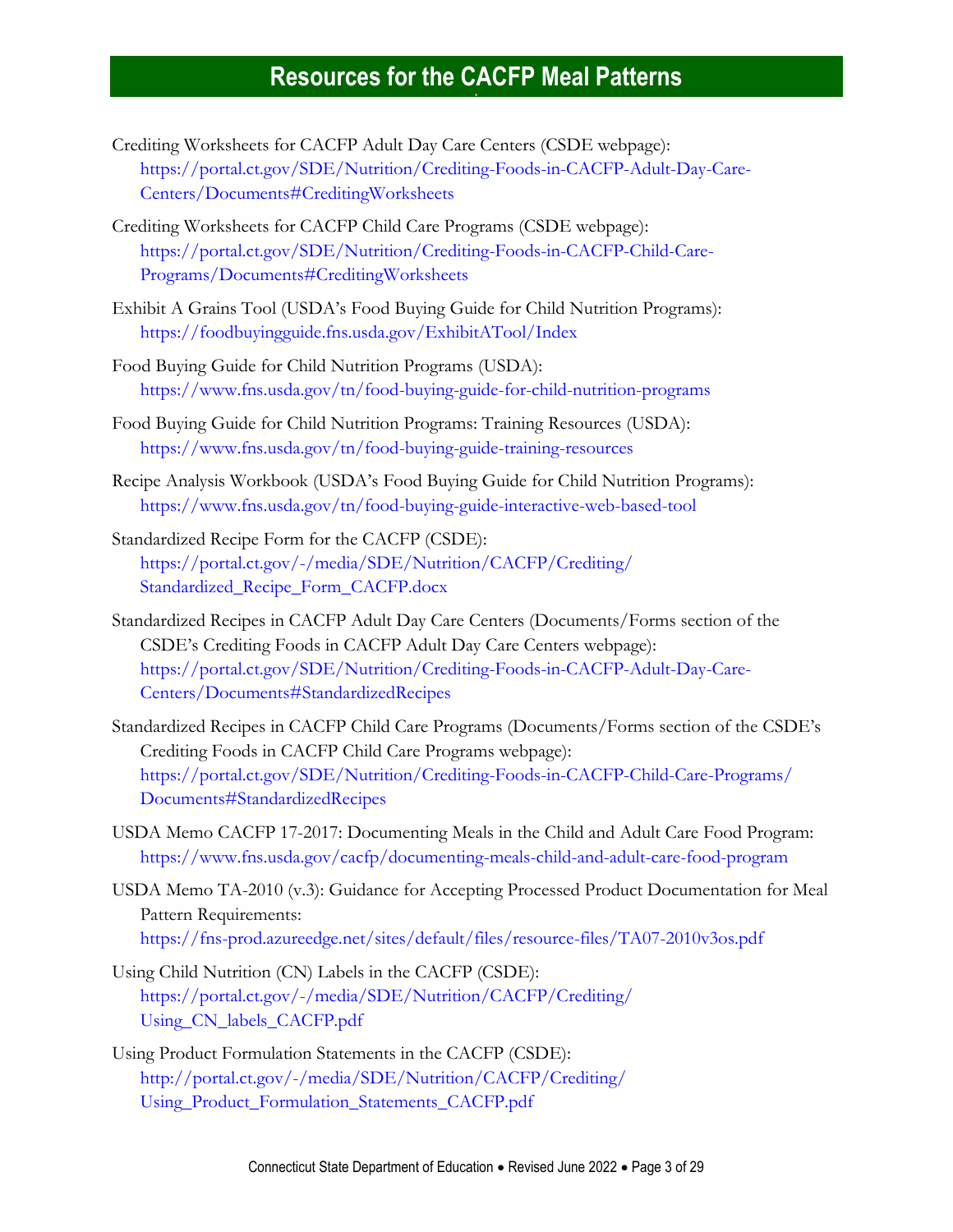Yield Study Form for Child Nutrition Programs (CSDE):

[https://portal.ct.gov/-/media/SDE/Nutrition/NSLP/Crediting/Yield\\_Study\\_Form.pdf.](https://portal.ct.gov/-/media/SDE/Nutrition/NSLP/Crediting/Yield_Study_Form.pdf)

#### <span id="page-3-0"></span>**Fruits Component**

Bite Size: Meeting the CACFP Meal Patterns for Children: Module 5: Fruits Component (CSDE webinar)

[https://portal.ct.gov/SDE/Nutrition/Meal-Patterns-CACFP-Child-Care-Programs/Related-](https://portal.ct.gov/SDE/Nutrition/Meal-Patterns-CACFP-Child-Care-Programs/Related-Resources#BiteSize)[Resources#BiteSize](https://portal.ct.gov/SDE/Nutrition/Meal-Patterns-CACFP-Child-Care-Programs/Related-Resources#BiteSize)

Crediting Juice in the CACFP (CSDE): [https://portal.ct.gov/-/media/SDE/Nutrition/CACFP/Crediting/](https://portal.ct.gov/-/media/SDE/Nutrition/CACFP/Crediting/Credit_Juice_CACFP.pdf) [Credit\\_Juice\\_CACFP.pdf](https://portal.ct.gov/-/media/SDE/Nutrition/CACFP/Crediting/Credit_Juice_CACFP.pdf)

Crediting Smoothies in the CACFP (CSDE): [https://portal.ct.gov/-/media/SDE/Nutrition/CACFP/Crediting/](https://portal.ct.gov/-/media/SDE/Nutrition/CACFP/Crediting/Credit_Smoothies_CACFP.pdf) [Credit\\_Smoothies\\_CACFP.pdf](https://portal.ct.gov/-/media/SDE/Nutrition/CACFP/Crediting/Credit_Smoothies_CACFP.pdf)

- Food Buying Guide Section 3: Overview of Crediting Requirements for the Fruits Component (USDA): [https://foodbuyingguide.fns.usda.gov/Content/TablesFBG/USDA\\_FBG\\_Section3\\_Fruits.pdf](https://foodbuyingguide.fns.usda.gov/Content/TablesFBG/USDA_FBG_Section3_Fruits.pdf)
- Food Buying Guide Section 3: Yield Table for Fruits (USDA): [https://foodbuyingguide.fns.usda.gov/files/Reports/USDA\\_FBG\\_Section3\\_FruitsYieldTable.pdf](https://foodbuyingguide.fns.usda.gov/files/Reports/USDA_FBG_Section3_FruitsYieldTable.pdf)
- Fruits Component for CACFP Adult Day Care Centers (Documents/Forms section of the CSDE's Crediting Foods in CACFP Adult Day Care Centers webpage): [https://portal.ct.gov/SDE/Nutrition/Crediting-Foods-in-CACFP-Adult-Day-Care-](https://portal.ct.gov/SDE/Nutrition/Crediting-Foods-in-CACFP-Adult-Day-Care-Centers/Documents#Fruits)[Centers/Documents#Fruits](https://portal.ct.gov/SDE/Nutrition/Crediting-Foods-in-CACFP-Adult-Day-Care-Centers/Documents#Fruits)
- Fruits Component for CACFP Child Care Programs (Documents/Forms section of the CSDE's Crediting Foods in CACFP Child Care Programs webpage): [https://portal.ct.gov/SDE/Nutrition/Crediting-Foods-in-CACFP-Child-Care-Programs/](https://portal.ct.gov/SDE/Nutrition/Crediting-Foods-in-CACFP-Child-Care-Programs/Documents#Fruits) [Documents#Fruits](https://portal.ct.gov/SDE/Nutrition/Crediting-Foods-in-CACFP-Child-Care-Programs/Documents#Fruits)
- Product Formulation Statement for Documenting Vegetables and Fruits in the Child and Adult Care Food Program, Summer Food Service Program, and NSLP Afterschool Snacks USDA): [https://fns-prod.azureedge.net/sites/default/files/resource-files/](https://fns-prod.azureedge.net/sites/default/files/resource-files/PFS_Document_Total_Veg_Fruits.pdf) [PFS\\_Document\\_Total\\_Veg\\_Fruits.pdf](https://fns-prod.azureedge.net/sites/default/files/resource-files/PFS_Document_Total_Veg_Fruits.pdf)
- USDA Memo CACFP 09-2017: Vegetable and Fruit Requirements in the Child and Adult Care Food Program; Questions and Answers: <https://www.fns.usda.gov/cacfp/vegetable-and-fruit-requirements-cacfp-qas>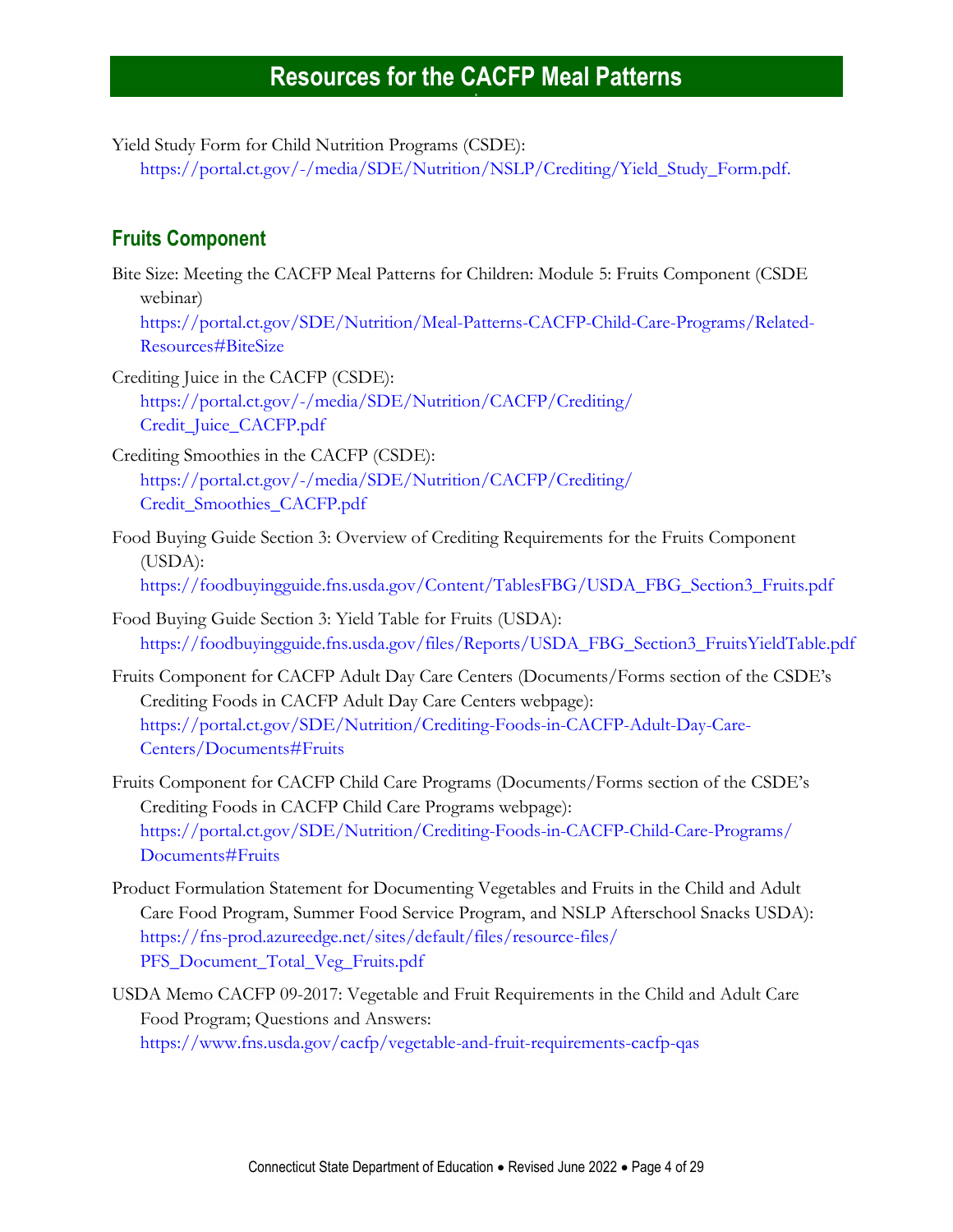USDA Memo SP 40-2019, CACFP 17-2019 and SFSP 17-2019: Smoothies Offered in Child Nutrition Programs: <https://www.fns.usda.gov/cn/smoothies-offered-child-nutrition-programs>

Webinar: Crediting Vegetable Noodles and Coconut in the Child Nutrition Programs (USDA): [https://www.fns.usda.gov/tn/crediting-vegetable-noodles-and-coconut-child-nutrition](https://www.fns.usda.gov/tn/crediting-vegetable-noodles-and-coconut-child-nutrition-programs)[programs](https://www.fns.usda.gov/tn/crediting-vegetable-noodles-and-coconut-child-nutrition-programs)

#### **Grains Component**

Adding Whole Grains to Your CACFP Menu – Handouts, training slides, and webinars in English and Spanish (USDA): <https://www.fns.usda.gov/tn/adding-whole-grains-your-cacfp-menu>

Bite Size: Meeting the CACFP Meal Patterns for Children: Module 7A: Grains Component Crediting Requirements (CSDE webinar) [https://portal.ct.gov/SDE/Nutrition/Meal-Patterns-CACFP-Child-Care-Programs/Related-](https://portal.ct.gov/SDE/Nutrition/Meal-Patterns-CACFP-Child-Care-Programs/Related-Resources#BiteSize)[Resources#BiteSize](https://portal.ct.gov/SDE/Nutrition/Meal-Patterns-CACFP-Child-Care-Programs/Related-Resources#BiteSize)

Bite Size: Meeting the CACFP Meal Patterns for Children: Module 7B: Grains Component Whole Grain-rich Requirement (CSDE webinar) [https://portal.ct.gov/SDE/Nutrition/Meal-Patterns-CACFP-Child-Care-Programs/Related-](https://portal.ct.gov/SDE/Nutrition/Meal-Patterns-CACFP-Child-Care-Programs/Related-Resources#BiteSize)[Resources#BiteSize](https://portal.ct.gov/SDE/Nutrition/Meal-Patterns-CACFP-Child-Care-Programs/Related-Resources#BiteSize)

Bite Size: Meeting the CACFP Meal Patterns for Children: Module 7C: Grains Component Ounce Equivalents (CSDE webinar) [https://portal.ct.gov/SDE/Nutrition/Meal-Patterns-CACFP-Child-Care-Programs/Related-](https://portal.ct.gov/SDE/Nutrition/Meal-Patterns-CACFP-Child-Care-Programs/Related-Resources#BiteSize)[Resources#BiteSize](https://portal.ct.gov/SDE/Nutrition/Meal-Patterns-CACFP-Child-Care-Programs/Related-Resources#BiteSize)

- CACFP Adult Center Worksheet 1: Crediting Commercial Grain in the CACFP (CSDE): [https://portal.ct.gov/-/media/SDE/Nutrition/CACFP/Crediting/](https://portal.ct.gov/-/media/SDE/Nutrition/CACFP/Crediting/CACFP_Adult_Centers_Worksheet1_Crediting_Commerical_Grains.xlsx) [CACFP\\_Adult\\_Centers\\_Worksheet1\\_Crediting\\_Commerical\\_Grains.xlsx](https://portal.ct.gov/-/media/SDE/Nutrition/CACFP/Crediting/CACFP_Adult_Centers_Worksheet1_Crediting_Commerical_Grains.xlsx)
- CACFP Adult Center Worksheet 2: Crediting Ready-to-eat Breakfast Cereals in the CACFP (CSDE): [https://portal.ct.gov/-/media/SDE/Nutrition/CACFP/Crediting/](https://portal.ct.gov/-/media/SDE/Nutrition/CACFP/Crediting/CACFP_Adult_Centers_Worksheet2_Crediting_RTE_Breakfast_Cereals.xlsx) [CACFP\\_Adult\\_Centers\\_Worksheet2\\_Crediting\\_RTE\\_Breakfast\\_Cereals.xlsx](https://portal.ct.gov/-/media/SDE/Nutrition/CACFP/Crediting/CACFP_Adult_Centers_Worksheet2_Crediting_RTE_Breakfast_Cereals.xlsx)
- CACFP Adult Center Worksheet 3: Crediting Cooked Breakfast Cereals in the CACFP (CSDE): [https://portal.ct.gov/-/media/SDE/Nutrition/CACFP/Crediting/](https://portal.ct.gov/-/media/SDE/Nutrition/CACFP/Crediting/CACFP_Adult_Centers_Worksheet3_Crediting_Cooked_Cereals.xlsx) [CACFP\\_Adult\\_Centers\\_Worksheet3\\_Crediting\\_Cooked\\_Cereals.xlsx](https://portal.ct.gov/-/media/SDE/Nutrition/CACFP/Crediting/CACFP_Adult_Centers_Worksheet3_Crediting_Cooked_Cereals.xlsx)
- CACFP Adult Center Worksheet 4: Crediting Family-size Recipes for Grains in the CACFP (CSDE): [https://portal.ct.gov/-/media/SDE/Nutrition/CACFP/Crediting/](https://portal.ct.gov/-/media/SDE/Nutrition/CACFP/Crediting/CACFP_Adult_Centers_Worksheet4_Crediting_Grains_Family_Size_Recipes.xlsx) [CACFP\\_Adult\\_Centers\\_Worksheet4\\_Crediting\\_Grains\\_Family\\_Size\\_Recipes.xlsx](https://portal.ct.gov/-/media/SDE/Nutrition/CACFP/Crediting/CACFP_Adult_Centers_Worksheet4_Crediting_Grains_Family_Size_Recipes.xlsx)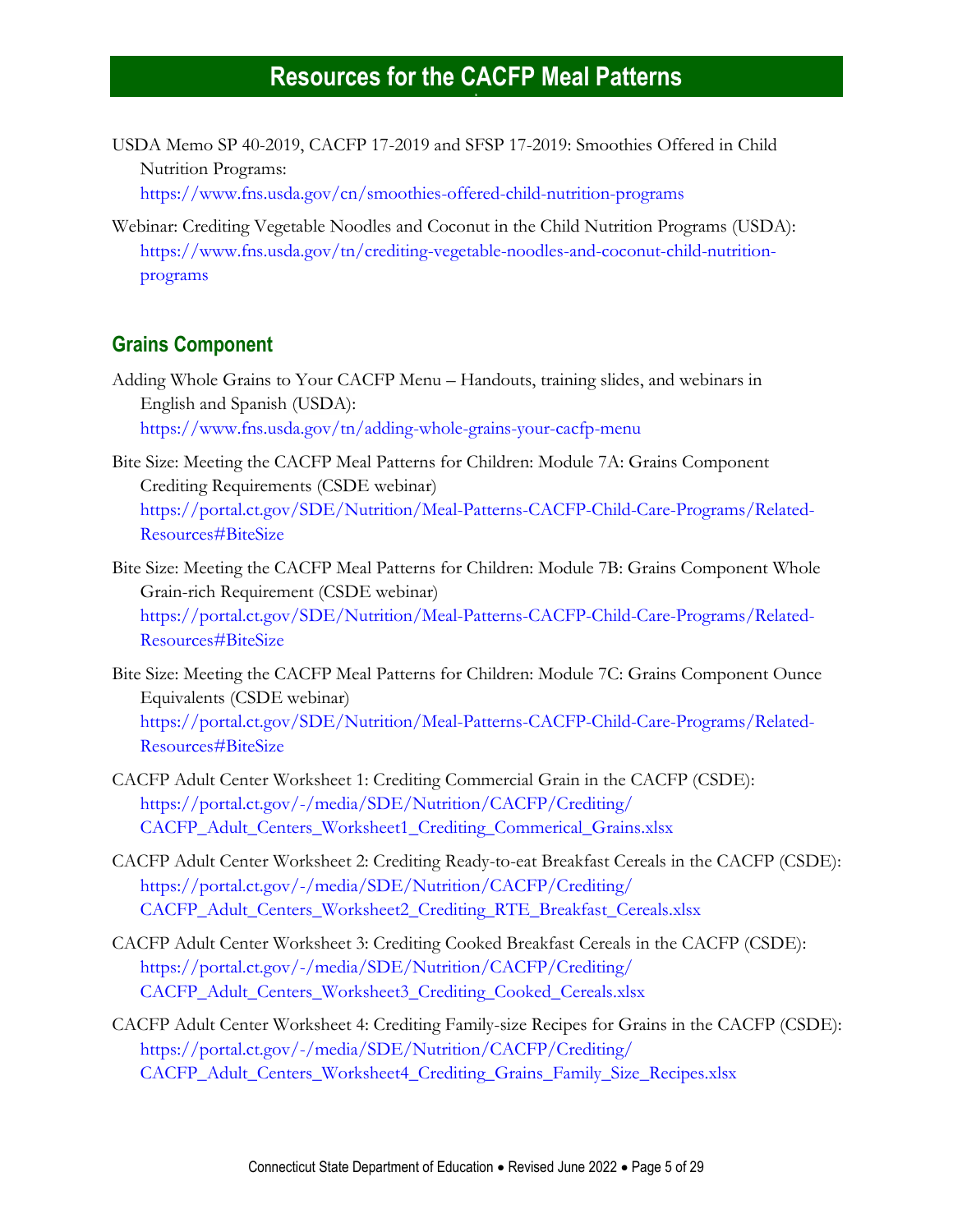- CACFP Adult Center Worksheet 5: Crediting Quantity Recipes for Grains in the CACFP [https://portal.ct.gov/-/media/SDE/Nutrition/CACFP/Crediting/](https://portal.ct.gov/-/media/SDE/Nutrition/CACFP/Crediting/CACFP_Adult_Centers_Worksheet5_Crediting_Grains_Quantity_Recipes.xlsx) [CACFP\\_Adult\\_Centers\\_Worksheet5\\_Crediting\\_Grains\\_Quantity\\_Recipes.xlsx](https://portal.ct.gov/-/media/SDE/Nutrition/CACFP/Crediting/CACFP_Adult_Centers_Worksheet5_Crediting_Grains_Quantity_Recipes.xlsx)
- CACFP Child Care Worksheet 1: Crediting Commercial Grain in the CACFP (CSDE): [https://portal.ct.gov/-/media/SDE/Nutrition/CACFP/Crediting/](https://portal.ct.gov/-/media/SDE/Nutrition/CACFP/Crediting/CACFP_Child_Care_Worksheet1_Crediting_Commerical_Grains.xlsx) [CACFP\\_Child\\_Care\\_Worksheet1\\_Crediting\\_Commerical\\_Grains.xlsx](https://portal.ct.gov/-/media/SDE/Nutrition/CACFP/Crediting/CACFP_Child_Care_Worksheet1_Crediting_Commerical_Grains.xlsx)
- CACFP Child Care Worksheet 2: Crediting Ready-to-eat Breakfast Cereals in the CACFP (CSDE): [https://portal.ct.gov/-/media/SDE/Nutrition/CACFP/Crediting/](https://portal.ct.gov/-/media/SDE/Nutrition/CACFP/Crediting/CACFP_Child_Care_Worksheet2_Crediting_RTE_Breakfast_Cereals.xlsx) [CACFP\\_Child\\_Care\\_Worksheet2\\_Crediting\\_RTE\\_Breakfast\\_Cereals.xlsx](https://portal.ct.gov/-/media/SDE/Nutrition/CACFP/Crediting/CACFP_Child_Care_Worksheet2_Crediting_RTE_Breakfast_Cereals.xlsx)
- CACFP Child Care Worksheet 3: Crediting Cooked Breakfast Cereals in the CACFP (CSDE): [https://portal.ct.gov/-/media/SDE/Nutrition/CACFP/Crediting/](https://portal.ct.gov/-/media/SDE/Nutrition/CACFP/Crediting/CACFP_Child_Care_Worksheet3_Crediting_Cooked_Cereals.xlsx) [CACFP\\_Child\\_Care\\_Worksheet3\\_Crediting\\_Cooked\\_Cereals.xlsx](https://portal.ct.gov/-/media/SDE/Nutrition/CACFP/Crediting/CACFP_Child_Care_Worksheet3_Crediting_Cooked_Cereals.xlsx)
- CACFP Child Care Worksheet 4: Crediting Family-size Recipes for Grains in the CACFP (CSDE): [https://portal.ct.gov/-/media/SDE/Nutrition/CACFP/Crediting/](https://portal.ct.gov/-/media/SDE/Nutrition/CACFP/Crediting/CACFP_Child_Care_Worksheet4_Crediting_Grains_Family_Size_Recipes.xlsx) [CACFP\\_Child\\_Care\\_Worksheet4\\_Crediting\\_Grains\\_Family\\_Size\\_Recipes.xlsx](https://portal.ct.gov/-/media/SDE/Nutrition/CACFP/Crediting/CACFP_Child_Care_Worksheet4_Crediting_Grains_Family_Size_Recipes.xlsx)
- CACFP Child Care Worksheet 5: Crediting Quantity Recipes for Grains in the CACFP [https://portal.ct.gov/-/media/SDE/Nutrition/CACFP/Crediting/](https://portal.ct.gov/-/media/SDE/Nutrition/CACFP/Crediting/CACFP_Child_Care_Worksheet5_Crediting_Grains_Quantity_Recipes.xlsx) [CACFP\\_Child\\_Care\\_Worksheet5\\_Crediting\\_Grains\\_Quantity\\_Recipes.xlsx](https://portal.ct.gov/-/media/SDE/Nutrition/CACFP/Crediting/CACFP_Child_Care_Worksheet5_Crediting_Grains_Quantity_Recipes.xlsx)
- Calculating Sugar Limits for Breakfast Cereals in the CACFP *Handouts in English and Spanish* (USDA): <https://www.fns.usda.gov/tn/calculating-sugar-limits-breakfast-cereals-cacfp>
- Calculation Methods for Grain Ounce Equivalents in the CACFP (CSDE): [https://portal.ct.gov/-/media/SDE/Nutrition/CACFP/Crediting/](https://portal.ct.gov/-/media/SDE/Nutrition/CACFP/Crediting/Grain_Calculation_CACFP_Oz_Eq.pdf) [Grain\\_Calculation\\_CACFP\\_Oz\\_Eq.pdf](https://portal.ct.gov/-/media/SDE/Nutrition/CACFP/Crediting/Grain_Calculation_CACFP_Oz_Eq.pdf)
- Choose Breakfast Cereals that are Lower in Sugar Handouts, training slides, and webinars in English and Spanish (USDA): <https://www.fns.usda.gov/tn/choose-breakfast-cereals-are-lower-sugar>
- Crediting Breakfast Cereals in the CACFP (CSDE): [https://portal.ct.gov/-/media/SDE/Nutrition/CACFP/Crediting/Credit\\_Cereals\\_CACFP.pdf](https://portal.ct.gov/-/media/SDE/Nutrition/CACFP/Crediting/Credit_Cereals_CACFP.pdf)
- Crediting Enriched Grains in the CACFP (CSDE): [https://portal.ct.gov/-/media/SDE/Nutrition/CACFP/Crediting/](https://portal.ct.gov/-/media/SDE/Nutrition/CACFP/Crediting/CreditEnrichedGrainsCACFP.pdf) [Credit\\_Enriched\\_Grains\\_CACFP.pdf](https://portal.ct.gov/-/media/SDE/Nutrition/CACFP/Crediting/CreditEnrichedGrainsCACFP.pdf)
- Crediting Single-Serving Packages of Grains in the CACFP *Handouts in English and Spanish* (USDA): <https://www.fns.usda.gov/tn/crediting-single-serving-packages-grains-cacfp>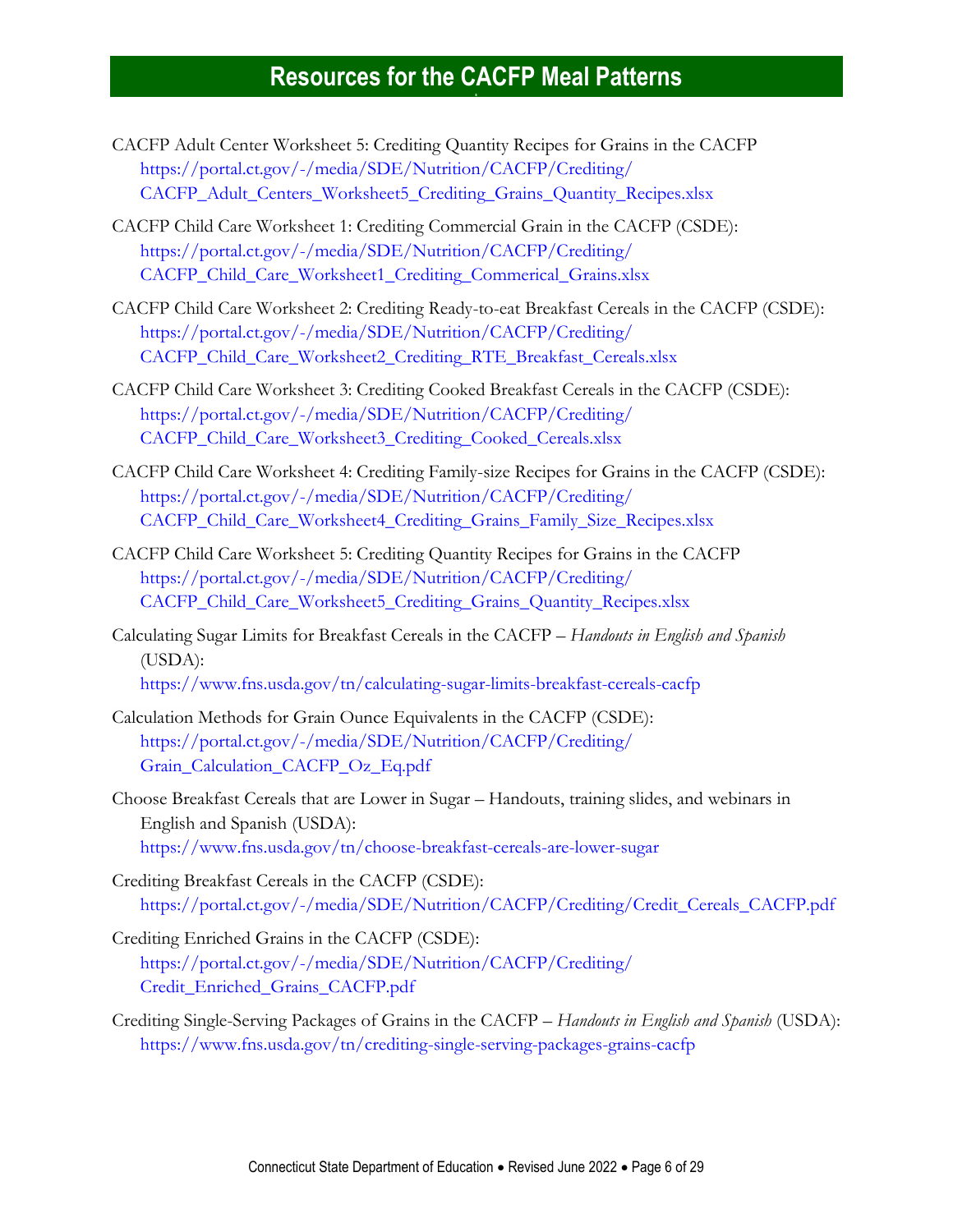Crediting Whole Grains in the CACFP (CSDE):

[https://portal.ct.gov/-/media/SDE/Nutrition/CACFP/Crediting/](https://portal.ct.gov/-/media/SDE/Nutrition/CACFP/Crediting/‌Credit_Whole_Grains_CACFP.pdf) [Credit\\_Whole\\_Grains\\_CACFP.pdf](https://portal.ct.gov/-/media/SDE/Nutrition/CACFP/Crediting/‌Credit_Whole_Grains_CACFP.pdf)

Determining Ounce Equivalents of Grains in CACFP Recipes – *Handout in English and Spanish* (USDA):

<https://www.fns.usda.gov/tn/determining-ounce-equivalents-grains-cacfp-recipes>

- Exhibit A Grains Tool (USDA's Food Buying Guide for Child Nutrition Programs): <https://foodbuyingguide.fns.usda.gov/ExhibitATool/Index>
- Exhibit A Grains Tool to the Rescue (USDA webinar): <https://www.fns.usda.gov/tn/exhibit-grains-tool-rescue>
- Exhibit A: Grain Requirements for Child Nutrition Programs (USDA): <https://foodbuyingguide.fns.usda.gov/Content/TablesFBG/ExhibitA.pdf>
- Food Buying Guide Exhibit A Grains Tool (USDA): <https://foodbuyingguide.fns.usda.gov/ExhibitATool/Index>
- Food Buying Guide Section 4: Overview of Crediting Requirements for the Grains Component (USDA): [https://foodbuyingguide.fns.usda.gov/Content/TablesFBG/USDA\\_FBG\\_Section4\\_Grains.pdf](https://foodbuyingguide.fns.usda.gov/Content/TablesFBG/USDA_FBG_Section4_Grains.pdf)
- Food Buying Guide Section 4: Yield Table for Grains (USDA): [https://foodbuyingguide.fns.usda.gov/files/Reports/USDA\\_FBG\\_Section4\\_GrainsYield](https://foodbuyingguide.fns.usda.gov/files/Reports/USDA_FBG_Section4_GrainsYieldTable.pdf) [Table.pdf](https://foodbuyingguide.fns.usda.gov/files/Reports/USDA_FBG_Section4_GrainsYieldTable.pdf)
- Grain Ounce Equivalents for the CACFP (CSDE): [https://portal.ct.gov/-/media/SDE/Nutrition/CACFP/Crediting/Grain\\_Oz\\_Eq\\_CACFP.pdf](https://portal.ct.gov/-/media/SDE/Nutrition/CACFP/Crediting/Grain_Oz_Eq_CACFP.pdf)
- Grain-based Desserts in the CACFP *Handouts and webinars in English and Spanish* (USDA): <https://www.fns.usda.gov/tn/grain-based-desserts-cacfp>
- Grains Component for CACFP Adult Day Care Centers (Documents/Forms section of the CSDE's Crediting Foods in CACFP Adult Day Care Centers webpage): [https://portal.ct.gov/SDE/Nutrition/Crediting-Foods-in-CACFP-Adult-Day-Care-](https://portal.ct.gov/SDE/Nutrition/Crediting-Foods-in-CACFP-Adult-Day-Care-Centers/Documents#Grains)[Centers/Documents#Grains](https://portal.ct.gov/SDE/Nutrition/Crediting-Foods-in-CACFP-Adult-Day-Care-Centers/Documents#Grains)
- Grains Component for CACFP Child Care Programs (Documents/Forms section of the CSDE's Crediting Foods in CACFP Child Care Programs webpage): [https://portal.ct.gov/SDE/Nutrition/Crediting-Foods-in-CACFP-Child-Care-](https://portal.ct.gov/SDE/Nutrition/Crediting-Foods-in-CACFP-Child-Care-Programs/Documents#Grains)[Programs/Documents#Grains](https://portal.ct.gov/SDE/Nutrition/Crediting-Foods-in-CACFP-Child-Care-Programs/Documents#Grains)
- How to Identify Creditable Grains for the CACFP (CSDE): [https://portal.ct.gov/-/media/SDE/Nutrition/CACFP/Crediting/](https://portal.ct.gov/-/media/SDE/Nutrition/CACFP/Crediting/Identify_Creditable_Grains_CACFP.pdf) [Identify\\_Creditable\\_Grains\\_CACFP.pdf](https://portal.ct.gov/-/media/SDE/Nutrition/CACFP/Crediting/Identify_Creditable_Grains_CACFP.pdf)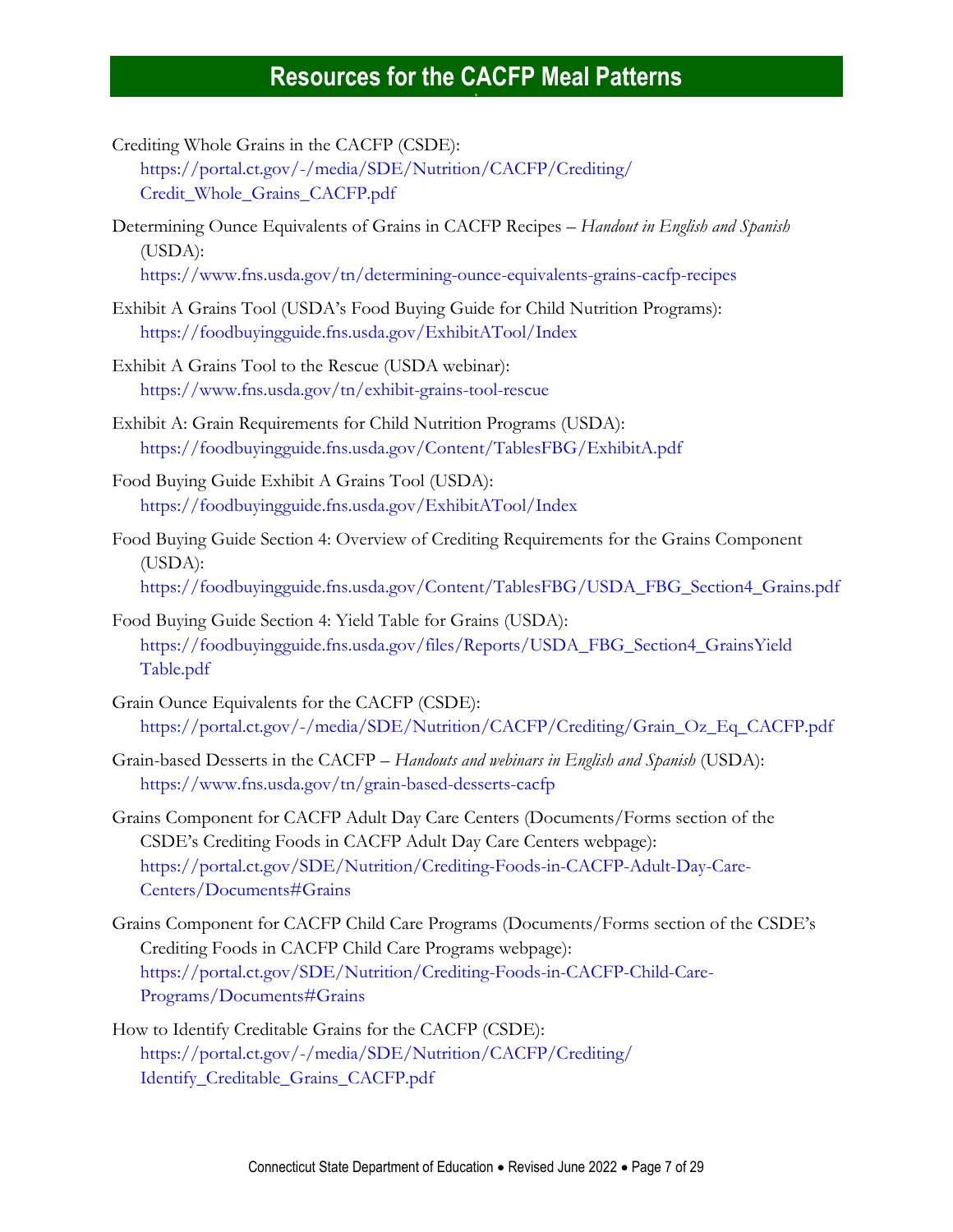- How to Maximize the Exhibit A Grains Tool (USDA webinar): <https://www.fns.usda.gov/tn/how-maximize-exhibit-grains-tool>
- How to Spot Whole Grain-Rich Foods for the CACFP *Handouts in English and Spanish* (USDA): <https://www.fns.usda.gov/tn/how-spot-whole-grain-rich-foods-cacfp>
- Identifying Whole Grain-rich Foods for the CACFP *Handouts and webinars in English and Spanish*  (USDA): <https://www.fns.usda.gov/tn/identifying-whole-grain-rich-foods-cacfp>
- Is My Recipe Whole Grain-Rich in the CACFP? *Handouts in English and Spanish* (USDA): <https://www.fns.usda.gov/tn/my-recipe-whole-grain-rich-cacfp>
- Meeting the Whole Grain-rich Requirement for the CACFP (CSDE): [https://portal.ct.gov/-/media/SDE/Nutrition/CACFP/Crediting/](https://portal.ct.gov/-/media/SDE/Nutrition/CACFP/Crediting/WGR_Requirement_CACFP.pdf) [WGR\\_Requirement\\_CACFP.pdf](https://portal.ct.gov/-/media/SDE/Nutrition/CACFP/Crediting/WGR_Requirement_CACFP.pdf)
- Product Formulation Statement for Documenting Grains in Child Nutrition Programs (USDA): [https://www.fns.usda.gov/sites/default/files/resource-files/](https://www.fns.usda.gov/sites/default/files/resource-files/PFS_Grains_Oz_Eq_Fillable_508.pdf) [PFS\\_Grains\\_Oz\\_Eq\\_Fillable\\_508.pdf](https://www.fns.usda.gov/sites/default/files/resource-files/PFS_Grains_Oz_Eq_Fillable_508.pdf)
- Product Formulation Statement for Documenting Grains in Child Nutrition Programs – Completed Sample (USDA): [https://www.fns.usda.gov/sites/default/files/resource-files/](https://www.fns.usda.gov/sites/default/files/resource-files/PFS_Example_Grains_Oz_Eq.pdf) [PFS\\_Example\\_Grains\\_Oz\\_Eq.pdf](https://www.fns.usda.gov/sites/default/files/resource-files/PFS_Example_Grains_Oz_Eq.pdf)
- Recipe Analysis Workbook (USDA's Food Buying Guide for Child Nutrition Programs): <https://www.fns.usda.gov/tn/food-buying-guide-interactive-web-based-tool>
- USDA Final Rule (84 FR 50287): Delayed Implementation of Grains Ounce Equivalents in the Child and Adult Care Food Program: [https://www.federalregister.gov/documents/2019/09/25/2019-20808/delayed](https://www.federalregister.gov/documents/2019/09/25/2019-20808/delayed-implementation-of-grains-ounce-equivalents-in-the-child-and-adult-care-food-program)[implementation-of-grains-ounce-equivalents-in-the-child-and-adult-care-food-program](https://www.federalregister.gov/documents/2019/09/25/2019-20808/delayed-implementation-of-grains-ounce-equivalents-in-the-child-and-adult-care-food-program)
- USDA Memo CACFP 09-2018: Grain Requirements in the Child and Adult Care Food Program; Questions and Answers: <https://www.fns.usda.gov/cacfp/grain-requirements-cacfp-questions-and-answers>
- USDA Memo CACFP 16-2017: Grain-Based Desserts in the Child and Adult Care Food Program: <https://www.fns.usda.gov/cacfp/grain-based-desserts-child-and-adult-care-food-program>
- USDA Memo SP 23-2019, CACFP 10-2019 and SFSP 09-2019: Crediting Popcorn in the Child Nutrition Programs: <https://www.fns.usda.gov/cn/crediting-popcorn-child-nutrition-programs>
- USDA Memo SP 34-2019, CACFP 15-2019 and SFSP 15-2019: Crediting Coconut, Hominy, Corn Masa, and Masa Harina in the Child Nutrition Programs: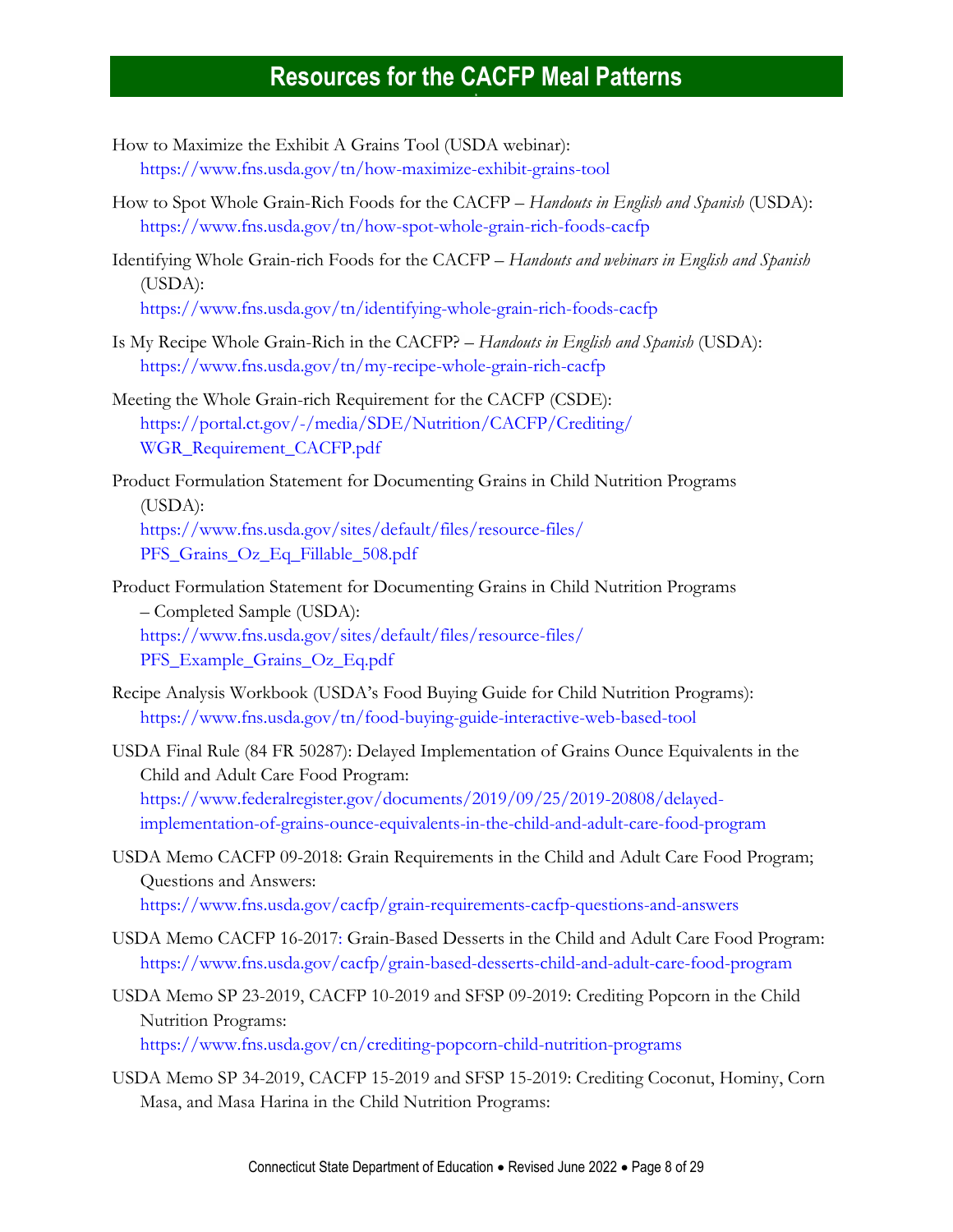[https://www.fns.usda.gov/cn/crediting-coconut-hominy-corn-masa-and-masa-harina-child](https://www.fns.usda.gov/cn/crediting-coconut-hominy-corn-masa-and-masa-harina-child-nutrition-programs)[nutrition-programs](https://www.fns.usda.gov/cn/crediting-coconut-hominy-corn-masa-and-masa-harina-child-nutrition-programs)

- Using Ounce Equivalents for Grains in the CACFP *Handouts in English and Spanish* (USDA): <https://www.fns.usda.gov/tn/using-ounce-equivalents-grains-cacfp>
- Using the WIC Food Lists to Identify Grains for the CACFP Handouts and webinars in English and Spanish (USDA): <https://www.fns.usda.gov/tn/using-wic-food-lists-identify-grains-cacfp>

#### <span id="page-8-0"></span>**Infant Meal Pattern**

- Accepting/Rejecting Infant Formula in the CACFP (CSDE): [https://portal.ct.gov/-/media/SDE/Nutrition/CACFP/Infants/](https://portal.ct.gov/-/media/SDE/Nutrition/CACFP/Infants/Accepting_Rejecting_Infant_Formula_CACFP.pdf) [Accepting\\_Rejecting\\_Infant\\_Formula\\_CACFP.pdf](https://portal.ct.gov/-/media/SDE/Nutrition/CACFP/Infants/Accepting_Rejecting_Infant_Formula_CACFP.pdf)
- Accepting/Rejecting Infant Formula in the CACFP (Spanish): Aceptar/rechazar formula para infantes del Programa de Alimentos para el Cuidado de Niños y Adultos (CACFP) (CSDE): [https://portal.ct.gov/-/media/SDE/Nutrition/CACFP/Infants/FormulaForm\\_Spanish.pdf](https://portal.ct.gov/-/media/SDE/Nutrition/CACFP/Infants/FormulaForm_Spanish.pdf)
- CACFP Infant Meal Pattern (CSDE): [https://portal.ct.gov/-/media/SDE/Nutrition/CACFP/Infants/Infant\\_Meal\\_Pattern.pdf](https://portal.ct.gov/-/media/SDE/Nutrition/CACFP/Infants/Infant_Meal_Pattern.pdf)
- CACFP Trainer's Tools: Feeding Infants (USDA): <https://www.fns.usda.gov/tn/feeding-infants-cacfp-trainers-tools>
- Crediting Store-Bought Combination Baby Foods in the CACFP (USDA): <https://www.fns.usda.gov/tn/crediting-store-bought-combination-baby-foods-cacfp>
- Feeding Infants in CACFP Child Care Programs (CSDE webpage): <https://portal.ct.gov/SDE/Nutrition/Feeding-Infants-in-CACFP-Child-Care-Programs>
- Feeding Infants in the Child and Adult Care Food Program (Spanish): *Alimentación de Bebés en el Programa de Alimentos para el Cuidado de Niños y Adultos* (USDA): [https://fns-prod.azureedge.net/sites/default/files/resource-files/FeedingInfants-full-sp\\_r2.pdf](https://fns-prod.azureedge.net/sites/default/files/resource-files/FeedingInfants-full-sp_r2.pdf)
- Feeding Infants in the Child and Adult Care Food Program (USDA): <https://www.fns.usda.gov/tn/feeding-infants-child-and-adult-care-food-program>
- Feeding Infants Using Ounce Equivalents for Grains in the CACFP (USDA): <https://www.fns.usda.gov/tn/feeding-infants-using-ounce-equivalents-grains-cacfp>

Infant Menu Form for Five days (CSDE): [https://portal.ct.gov/-/media/SDE/Nutrition/CACFP/Infants/](https://portal.ct.gov/-/media/SDE/Nutrition/CACFP/Infants/Infant_Menu_Form_CACFP_5day.docx) [Infant\\_Menu\\_Form\\_CACFP\\_5day.docx](https://portal.ct.gov/-/media/SDE/Nutrition/CACFP/Infants/Infant_Menu_Form_CACFP_5day.docx)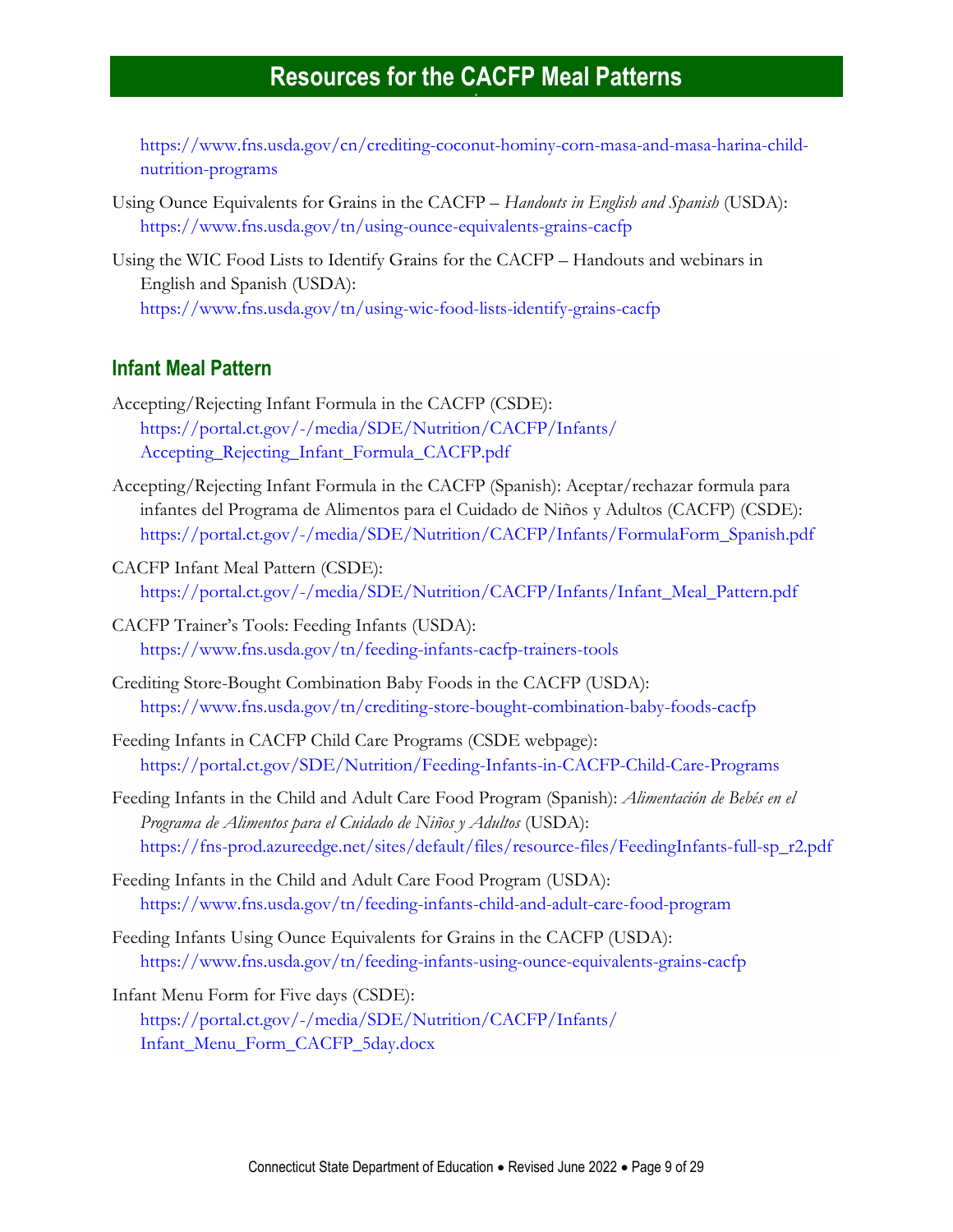Infant Menu Form for Seven days (CSDE):

[https://portal.ct.gov/-/media/SDE/Nutrition/CACFP/Infants](https://portal.ct.gov/-/media/SDE/Nutrition/CACFP/Infants/Infant_Menu_Form_CACFP_7day.docx) [/Infant\\_Menu\\_Form\\_CACFP\\_7day.docx](https://portal.ct.gov/-/media/SDE/Nutrition/CACFP/Infants/Infant_Menu_Form_CACFP_7day.docx)

- Nutrition Standards for CACFP Meals and Snacks (USDA): <https://www.fns.usda.gov/cacfp/meals-and-snacks>
- Updated Child and Adult Care Meal Patterns: Infant Meals (Spanish): Patrón de comidas actualizado del programa de comidas para niños y adultos: Comidas para bebés (USDA): [https://fns-prod.azureedge.net/sites/default/files/cacfp/CACFP\\_InfantMealPattern\\_](https://fns-prod.azureedge.net/sites/default/files/cacfp/CACFP_InfantMealPattern_FactSheet_SPANISH_V2.pdf) [FactSheet\\_SPANISH\\_V2.pdf](https://fns-prod.azureedge.net/sites/default/files/cacfp/CACFP_InfantMealPattern_FactSheet_SPANISH_V2.pdf)
- Updated Child and Adult Care Meal Patterns: Infant Meals (USDA): [https://fns-prod.azureedge.net/sites/default/files/cacfp/](https://fns-prod.azureedge.net/sites/default/files/cacfp/CACFP_InfantMealPattern_FactSheet_V2.pdf) [CACFP\\_InfantMealPattern\\_FactSheet\\_V2.pdf](https://fns-prod.azureedge.net/sites/default/files/cacfp/CACFP_InfantMealPattern_FactSheet_V2.pdf)
- USDA Memo CACFP 02-2018: Feeding Infants and Meal Pattern Requirements in the Child and Adult Care Food Program; Questions and Answers: [https://www.fns.usda.gov/cacfp/feeding-infants-and-meal-pattern-requirements-child-and](https://www.fns.usda.gov/cacfp/feeding-infants-and-meal-pattern-requirements-child-and-adult-care-food-program-questions-1)[adult-care-food-program-questions-1](https://www.fns.usda.gov/cacfp/feeding-infants-and-meal-pattern-requirements-child-and-adult-care-food-program-questions-1)

#### <span id="page-9-0"></span>**Meal Modifications for Special Diets**

- Accommodating Special Diets in CACFP Adult Day Care Centers (CSDE guide): [https://portal.ct.gov/-/media/SDE/Nutrition/CACFP/SpecDiet/](https://portal.ct.gov/-/media/SDE/Nutrition/CACFP/SpecDiet/‌Guide_Special_Diets_CACFP_Adults.pdf) [Guide\\_Special\\_Diets\\_CACFP\\_Adults.pdf](https://portal.ct.gov/-/media/SDE/Nutrition/CACFP/SpecDiet/‌Guide_Special_Diets_CACFP_Adults.pdf)
- Accommodating Special Diets in CACFP Child Care Programs (CSDE guide): [https://portal.ct.gov/-/media/SDE/Nutrition/CACFP/SpecDiet/](https://portal.ct.gov/-/media/SDE/Nutrition/CACFP/SpecDiet/Guide_Special_Diets_CACFP.pdf) [Guide\\_Special\\_Diets\\_CACFP.pdf](https://portal.ct.gov/-/media/SDE/Nutrition/CACFP/SpecDiet/Guide_Special_Diets_CACFP.pdf)
- Action Planning Form (CSDE): [https://portal.ct.gov/-/media/SDE/Nutrition/NSLP/SpecDiet/](https://portal.ct.gov/-/media/SDE/Nutrition/NSLP/SpecDiet/Action_Planning_Form.docx) [Action\\_Planning\\_Form.docx](https://portal.ct.gov/-/media/SDE/Nutrition/NSLP/SpecDiet/Action_Planning_Form.docx)
- Allowable Milk Substitutes for Adult Participants without Disabilities in the CACFP (CSDE): [https://portal.ct.gov/-/media/SDE/Nutrition/CACFP/SpecDiet/](https://portal.ct.gov/-/media/SDE/Nutrition/CACFP/SpecDiet/Milk_Substitutes_CACFP_Adults.pdf) [Milk\\_Substitutes\\_CACFP\\_Adults.pdf](https://portal.ct.gov/-/media/SDE/Nutrition/CACFP/SpecDiet/Milk_Substitutes_CACFP_Adults.pdf)
- Allowable Milk Substitutes for Children without Disabilities in the CACFP (CSDE): [https://portal.ct.gov/-/media/SDE/Nutrition/CACFP/SpecDiet/](https://portal.ct.gov/-/media/SDE/Nutrition/CACFP/SpecDiet/Milk_Substitutes_CACFP.pdf) [Milk\\_Substitutes\\_CACFP.pdf](https://portal.ct.gov/-/media/SDE/Nutrition/CACFP/SpecDiet/Milk_Substitutes_CACFP.pdf)
- CSDE Operational Memorandum No. 2A-18: Requirements for Meal Modifications in CACFP Adult Day Care Centers: <https://portal.ct.gov/-/media/SDE/Nutrition/CACFP/Memos/OM2018/OM02A18.pdf>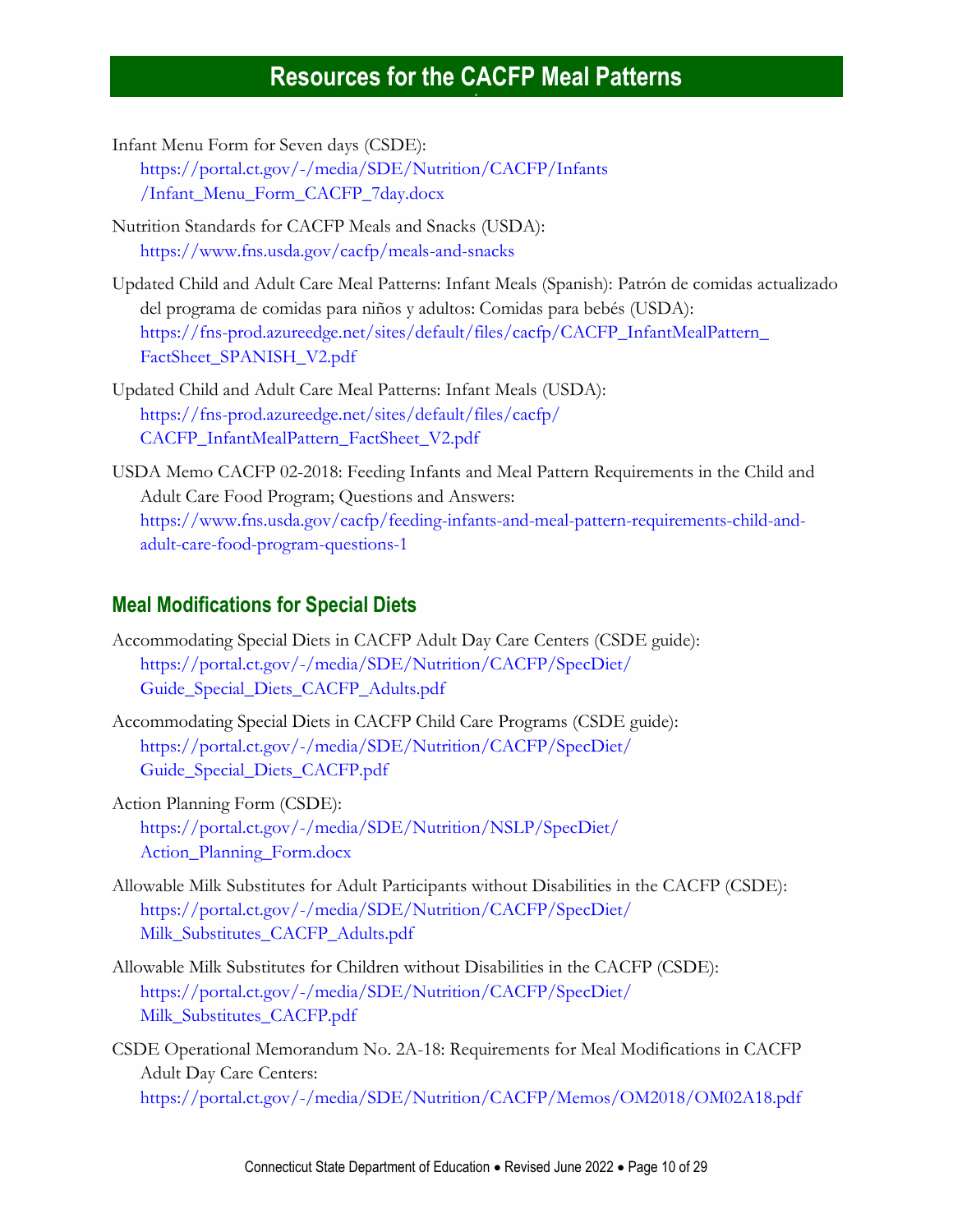- CSDE Operational Memorandum No. 2C-18 and 2H-18: Requirements for Meal Modifications in CACFP Child Care Programs: [https://portal.ct.gov/-/media/SDE/Nutrition/CACFP/Memos/OM2018/](https://portal.ct.gov/-/media/SDE/Nutrition/CACFP/Memos/OM2018/OM02C18_02H18.pdf) [OM02C18\\_02H18.pdf](https://portal.ct.gov/-/media/SDE/Nutrition/CACFP/Memos/OM2018/OM02C18_02H18.pdf)
- Guidance and Instructions for the Medical Statement for Meal Modifications in CACFP Adult Day Care Centers (CSDE): [https://portal.ct.gov/-/media/SDE/Nutrition/CACFP/SpecDiet/](https://portal.ct.gov/-/media/SDE/Nutrition/CACFP/SpecDiet/‌Adult_Medical_Statement_CACFP_Instructions.pdf)

[Adult\\_Medical\\_Statement\\_CACFP\\_Instructions.pdf](https://portal.ct.gov/-/media/SDE/Nutrition/CACFP/SpecDiet/‌Adult_Medical_Statement_CACFP_Instructions.pdf)

- Guidance and Instructions for the Medical Statement for Meal Modifications in CACFP Child Care Programs (CSDE): [https://portal.ct.gov/-/media/SDE/Nutrition/CACFP/SpecDiet/](https://portal.ct.gov/-/media/SDE/Nutrition/CACFP/SpecDiet/Medical_Statement_CACFP_Instructions.pdf) [Medical\\_Statement\\_CACFP\\_Instructions.pdf](https://portal.ct.gov/-/media/SDE/Nutrition/CACFP/SpecDiet/Medical_Statement_CACFP_Instructions.pdf)
- Guidance and Instructions for the Medical Statement for Meal Modifications in CACFP Child Care Programs (Spanish): Orientación e instrucciones para la declaración médica para modificaciones de alimentos en los programas de cuidado infantil del Programa de Alimentos para el Cuidado de Niños y Adultos (CACFP) (CSDE): [https://portal.ct.gov/-/media/SDE/Nutrition/CACFP/SpecDiet/](https://portal.ct.gov/-/media/SDE/Nutrition/CACFP/SpecDiet/‌Medical_Statement_CACFP_Spanish_Instructions.pdf) [Medical\\_Statement\\_CACFP\\_Spanish\\_Instructions.pdf](https://portal.ct.gov/-/media/SDE/Nutrition/CACFP/SpecDiet/‌Medical_Statement_CACFP_Spanish_Instructions.pdf)
- Guidance and Instructions for the Medical Statement for Meal Modifications in CACFP Adult Day Care Centers *(*Spanish): Orientación e instrucciones para la declaración médica para modificaciones de alimentos en los centros de cuidado diurno para adultos del Programa de Alimentos para el Cuidado de Niños y Adultos (CACFP) (CSDE): [https://portal.ct.gov/-/media/SDE/Nutrition/CACFP/SpecDiet/](https://portal.ct.gov/-/media/SDE/Nutrition/CACFP/SpecDiet/%20Adult_Medical_Statement_CACFP_Spanish_Instructions.pdf) [Adult\\_Medical\\_Statement\\_CACFP\\_Spanish\\_Instructions.pdf](https://portal.ct.gov/-/media/SDE/Nutrition/CACFP/SpecDiet/%20Adult_Medical_Statement_CACFP_Spanish_Instructions.pdf)
- Medical Statement for Meal Modifications in CACFP Adult Day Care Centers (CSDE): [https://portal.ct.gov/-/media/SDE/Nutrition/CACFP/SpecDiet/](https://portal.ct.gov/-/media/SDE/Nutrition/CACFP/SpecDiet/Adult_Medical_Statement_CACFP.pdf) [Adult\\_Medical\\_Statement\\_CACFP.pdf](https://portal.ct.gov/-/media/SDE/Nutrition/CACFP/SpecDiet/Adult_Medical_Statement_CACFP.pdf)
- Medical Statement for Meal Modifications in CACFP Adult Day Care Centers (Spanish): Declaración médica para modificaciones de alimentos en los centros de cuidado diurno para adultos del Programa de Alimentos para el Cuidado de Niños y Adultos (CACFP) (CSDE): [https://portal.ct.gov/-/media/SDE/Nutrition/CACFP/SpecDiet/](https://portal.ct.gov/-/media/SDE/Nutrition/CACFP/SpecDiet/‌Adult_Medical_Statement_CACFP_Spanish.pdf) [Adult\\_Medical\\_Statement\\_CACFP\\_Spanish.pdf](https://portal.ct.gov/-/media/SDE/Nutrition/CACFP/SpecDiet/‌Adult_Medical_Statement_CACFP_Spanish.pdf)
- Medical Statement for Meal Modifications in CACFP Child Care Programs (CSDE): [https://portal.ct.gov/-/media/SDE/Nutrition/CACFP/SpecDiet/](https://portal.ct.gov/-/media/SDE/Nutrition/CACFP/SpecDiet/Medical_Statement_CACFP.pdf) [Medical\\_Statement\\_CACFP.pdf](https://portal.ct.gov/-/media/SDE/Nutrition/CACFP/SpecDiet/Medical_Statement_CACFP.pdf)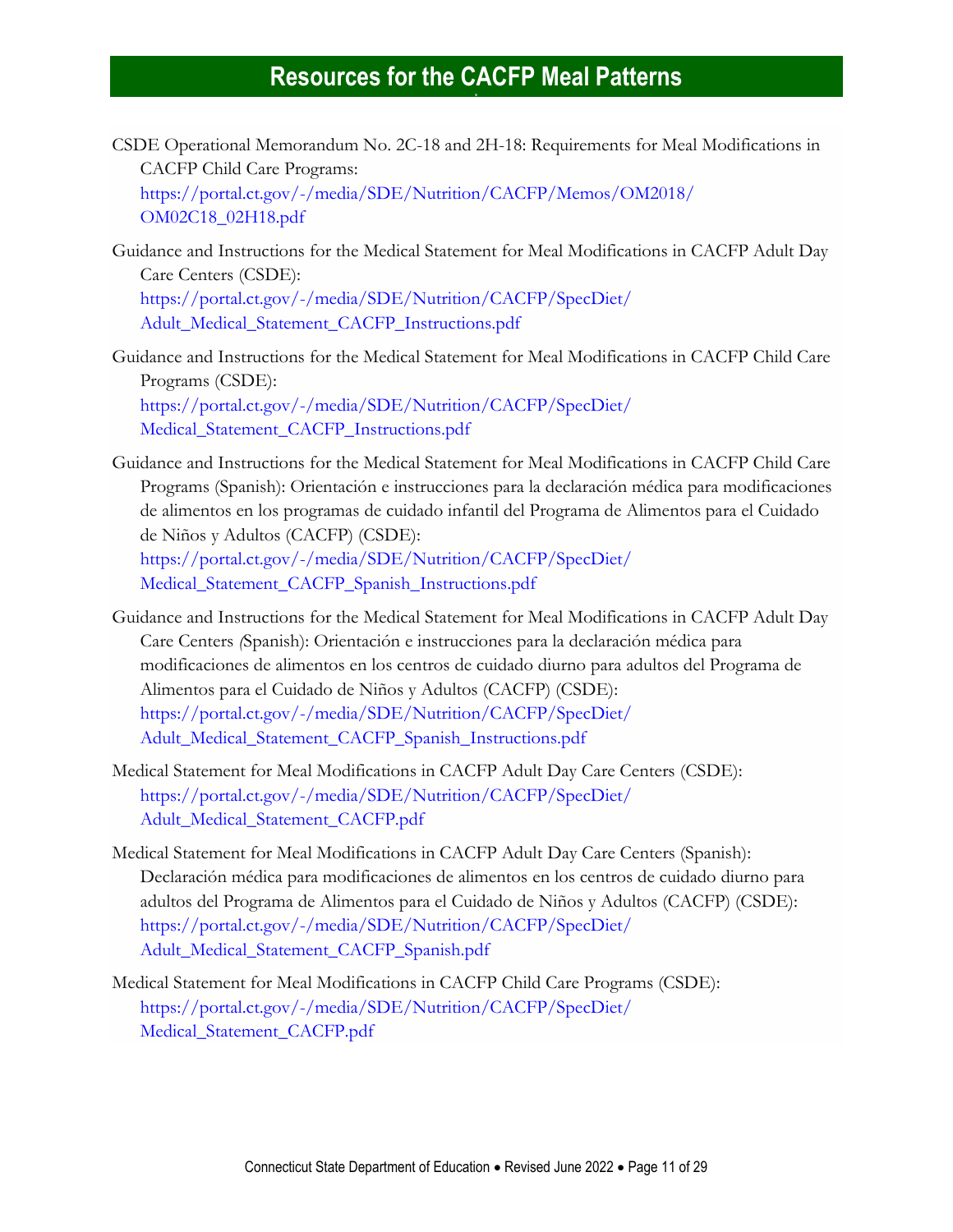- Medical Statement for Meal Modifications in CACFP Child Care Programs (Spanish): Declaración médica para modificaciones de alimentos en los programas de cuidado infantil del Programa de Alimentos para el Cuidado de Niños y Adultos (CACFP) (CSDE): [https://portal.ct.gov/-/media/SDE/Nutrition/CACFP/SpecDiet/](https://portal.ct.gov/-/media/SDE/Nutrition/CACFP/SpecDiet/Medical_Statement_CACFP_Spanish.pdf) [Medical\\_Statement\\_CACFP\\_Spanish.pdf](https://portal.ct.gov/-/media/SDE/Nutrition/CACFP/SpecDiet/Medical_Statement_CACFP_Spanish.pdf)
- Medical Statements for CACFP Adult Day Care Centers ("Documents/Forms" section of CSDE's Special Diets in CACFP Adult Day Care Centers webpage): https://portal.ct.gov/SDE/Nutrition/Special-Diets-in-CACFP-Adult-Day-Care-Centers/Documents#MedicalStatements
- Medical Statements for CACFP Child Care Programs ("Documents/Forms" section of CSDE's Special Diets in CACFP Child Care Programs webpage): https://portal.ct.gov/SDE/Nutrition/Special-Diets-in-CACFP-Child-Care-Programs/Documents#MedicalStatements
- Requirements for Meal Modifications in CACFP Adult Day Care Centers (CSDE presentation): [https://portal.ct.gov/-/media/SDE/Nutrition/CACFP/SpecDiet/](https://portal.ct.gov/-/media/SDE/Nutrition/CACFP/SpecDiet/Meal_Modifications_CACFP_Adults_Presentation.pdf) [Meal\\_Modifications\\_CACFP\\_Adults\\_Presentation.pdf](https://portal.ct.gov/-/media/SDE/Nutrition/CACFP/SpecDiet/Meal_Modifications_CACFP_Adults_Presentation.pdf)
- Requirements for Meal Modifications in CACFP Child Care Programs (CSDE presentation): [https://portal.ct.gov/-/media/SDE/Nutrition/CACFP/SpecDiet/](https://portal.ct.gov/-/media/SDE/Nutrition/CACFP/SpecDiet/‌Meal_Modifications_CACFP_Presentation.pdf) [Meal\\_Modifications\\_CACFP\\_Presentation.pdf](https://portal.ct.gov/-/media/SDE/Nutrition/CACFP/SpecDiet/‌Meal_Modifications_CACFP_Presentation.pdf)
- Resource List for Special Diets in Child Nutrition Programs (CSDE): [https://portal.ct.gov/-/media/SDE/Nutrition/Resources/Resources\\_Special\\_Diets.pdf](https://portal.ct.gov/-/media/SDE/Nutrition/Resources/Resources_Special_Diets.pdf)
- Resources for Special Diets in Child Nutrition Programs (CSDE): <https://portal.ct.gov/SDE/Nutrition/Special-Diets-in-School-Nutrition-Programs/Documents>
- Sample Action Plan: Developing Policy for Meal Modifications in the CACFP (CSDE): [https://portal.ct.gov/-/media/SDE/Nutrition/CACFP/SpecDiet/](https://portal.ct.gov/-/media/SDE/Nutrition/CACFP/SpecDiet/Action_Policy_Special_Diets_CACFP.pdf) [Action\\_Policy\\_Special\\_Diets\\_CACFP.pdf](https://portal.ct.gov/-/media/SDE/Nutrition/CACFP/SpecDiet/Action_Policy_Special_Diets_CACFP.pdf)
- Sample Action Plan: Promoting Policy for Meal Modifications in the CACFP (CSDE): [https://portal.ct.gov/-/media/SDE/Nutrition/CACFP/SpecDiet/](https://portal.ct.gov/-/media/SDE/Nutrition/CACFP/SpecDiet/Action_Promote_Special_Diets_CACFP.pdf) [Action\\_Promote\\_Special\\_Diets\\_CACFP.pdf](https://portal.ct.gov/-/media/SDE/Nutrition/CACFP/SpecDiet/Action_Promote_Special_Diets_CACFP.pdf)
- Self-assessment of Adult Day Care Center Practices for Special Diets in the CACFP (CSDE): [https://portal.ct.gov/-/media/SDE/Nutrition/CACFP/SpecDiet/](https://portal.ct.gov/-/media/SDE/Nutrition/CACFP/SpecDiet/Assessment_Special_Diets_CACFP_Adults.pdf) [Assessment\\_Special\\_Diets\\_CACFP\\_Adults.pdf](https://portal.ct.gov/-/media/SDE/Nutrition/CACFP/SpecDiet/Assessment_Special_Diets_CACFP_Adults.pdf)
- Self-assessment of Child Care Practices for Special Diets in the CACFP (CSDE): [https://portal.ct.gov/-/media/SDE/Nutrition/CACFP/SpecDiet/](https://portal.ct.gov/-/media/SDE/Nutrition/CACFP/SpecDiet/Assessment_Special_Diets_CACFP.pdf) [Assessment\\_Special\\_Diets\\_CACFP.pdf](https://portal.ct.gov/-/media/SDE/Nutrition/CACFP/SpecDiet/Assessment_Special_Diets_CACFP.pdf)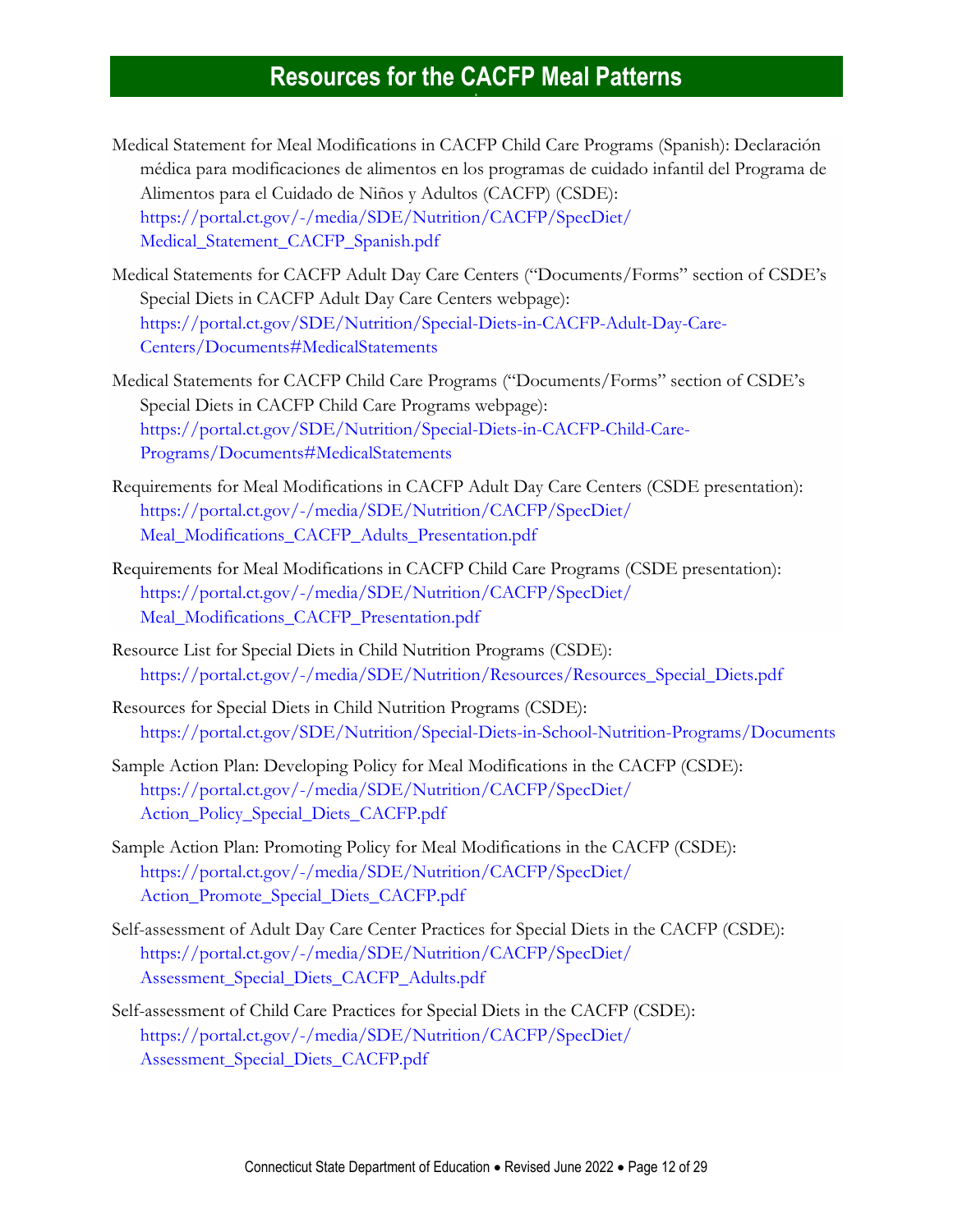- Special Diets in CACFP Adult Day Care Centers (CSDE webpage): <https://portal.ct.gov/SDE/Nutrition/Special-Diets-in-CACFP-Adult-Day-Care-Centers>
- Special Diets in CACFP Child Care Programs (CSDE webpage): <https://portal.ct.gov/SDE/Nutrition/Special-Diets-in-CACFP-Child-Care-Programs>
- Summary of Requirements for Accommodating Special Diets for Adult Participants in the CACFP (CSDE): [https://portal.ct.gov/-/media/SDE/Nutrition/CACFP/SpecDiet/](https://portal.ct.gov/-/media/SDE/Nutrition/CACFP/SpecDiet/Summary_Chart_Special_Diets_CACFP_Adults.pdf) [Summary\\_Chart\\_Special\\_Diets\\_CACFP\\_Adults.pdf](https://portal.ct.gov/-/media/SDE/Nutrition/CACFP/SpecDiet/Summary_Chart_Special_Diets_CACFP_Adults.pdf)
- Summary of Requirements for Accommodating Special Diets for Children in the CACFP (CSDE): [https://portal.ct.gov/-/media/SDE/Nutrition/CACFP/SpecDiet/](https://portal.ct.gov/-/media/SDE/Nutrition/CACFP/SpecDiet/‌Summary_Chart_Special_Diets_CACFP.pdf)

[Summary\\_Chart\\_Special\\_Diets\\_CACFP.pdf](https://portal.ct.gov/-/media/SDE/Nutrition/CACFP/SpecDiet/‌Summary_Chart_Special_Diets_CACFP.pdf)

- USDA Memo CACFP 14-2017 and SFSP 10-2017: Modifications to Accommodate Disabilities in CACFP and SFSP: <https://www.fns.usda.gov/modifications-accommodate-disabilities-cacfp-and-sfsp>
- USDA Memo CACFP 17-2016: Nutrition Requirements for Fluid Milk and Fluid Milk Substitutions in the CACFP, Q&As: [https://www.fns.usda.gov/cacfp/nutrition-requirements-fluid-milk-and-fluid-milksubstitutions](https://www.fns.usda.gov/cacfp/nutrition-requirements-fluid-milk-and-fluid-milksubstitutions-cacfp-qas)[cacfp-qas](https://www.fns.usda.gov/cacfp/nutrition-requirements-fluid-milk-and-fluid-milksubstitutions-cacfp-qas)

#### <span id="page-12-0"></span>**Meal Patterns**

- Bite Size: Meeting the CACFP Meal Patterns for Children (CSDE Webinars): [https://portal.ct.gov/SDE/Nutrition/Meal-Patterns-CACFP-Child-Care-Programs/Related-](https://portal.ct.gov/SDE/Nutrition/Meal-Patterns-CACFP-Child-Care-Programs/Related-Resources#BiteSize)[Resources#BiteSize](https://portal.ct.gov/SDE/Nutrition/Meal-Patterns-CACFP-Child-Care-Programs/Related-Resources#BiteSize)
- CACFP Best Practices (USDA): [https://fns-prod.azureedge.us/sites/default/files/cacfp/CACFP\\_factBP.pdf](https://fns-prod.azureedge.us/sites/default/files/cacfp/CACFP_factBP.pdf)
- CACFP Meal Pattern Posters (USDA): <https://www.fns.usda.gov/tn/meal-pattern-posters-cacfp>
- CACFP Meal Pattern Training Slides (USDA): <https://www.fns.usda.gov/tn/meal-pattern-training-slides-cacfp>
- CACFP Meal Pattern Training Tools (USDA): <https://www.fns.usda.gov/cacfp-training-tools>
- CACFP Meal Pattern Training Worksheets (USDA): <https://www.fns.usda.gov/tn/cacfp-meal-pattern-training-worksheets>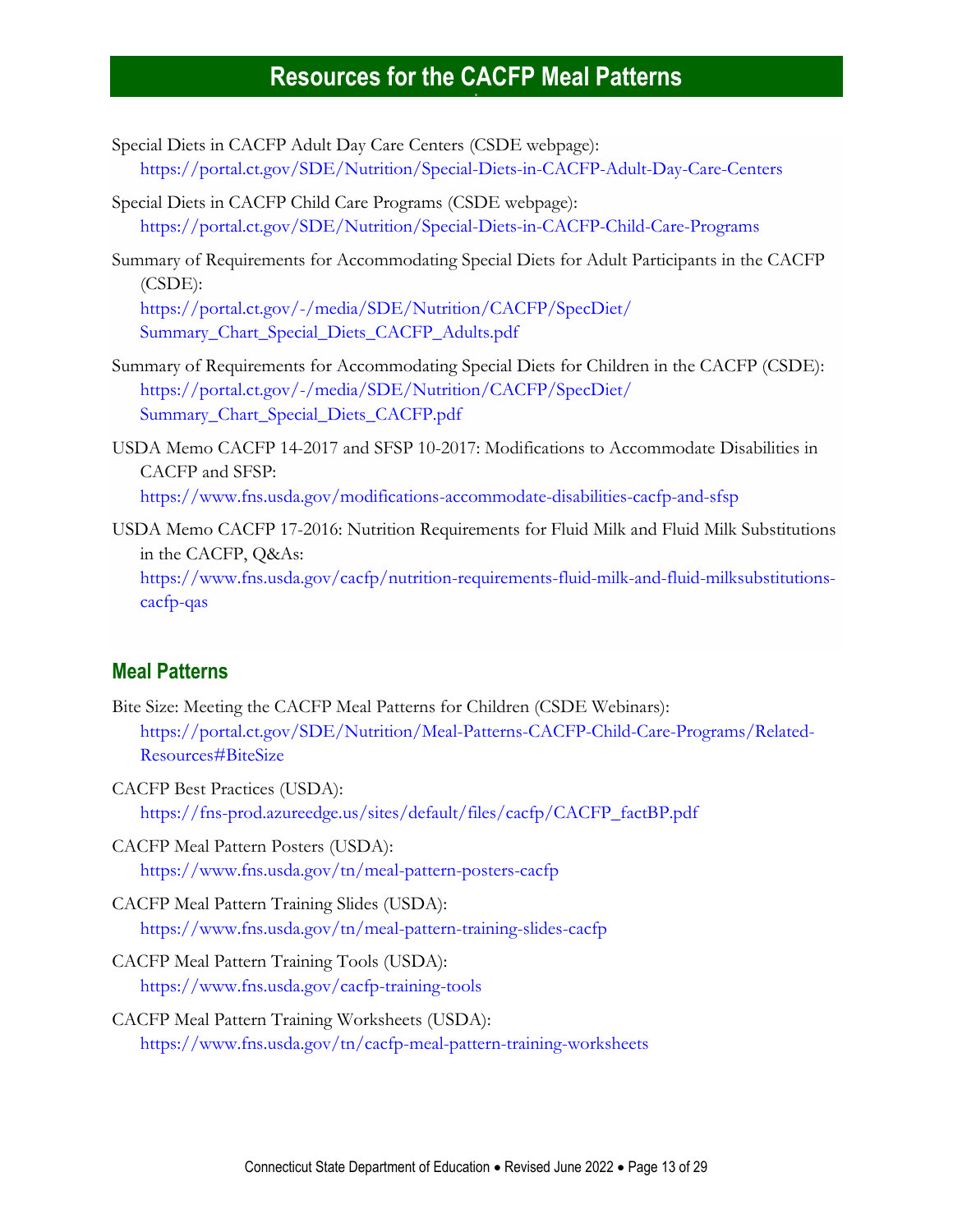- CACFP Meal Patterns for Adults (CSDE): [https://portal.ct.gov/-/media/SDE/Nutrition/CACFP/MealPattern/](https://portal.ct.gov/-/media/SDE/Nutrition/CACFP/MealPattern/‌Adult_Meal_Pattern_CACFP.pdf) [Adult\\_Meal\\_Pattern\\_CACFP.pdf](https://portal.ct.gov/-/media/SDE/Nutrition/CACFP/MealPattern/‌Adult_Meal_Pattern_CACFP.pdf)
- CACFP Meal Patterns for Children (CSDE): [https://portal.ct.gov/-/media/SDE/Nutrition/CACFP/MealPattern/](https://portal.ct.gov/-/media/SDE/Nutrition/CACFP/MealPattern/CACFP_Meal_Pattern.pdf) [CACFP\\_Meal\\_Pattern.pdf](https://portal.ct.gov/-/media/SDE/Nutrition/CACFP/MealPattern/CACFP_Meal_Pattern.pdf)
- Meal Pattern Requirements for CACFP Adult Day Care Centers (CSDE guide): [https://portal.ct.gov/-/media/SDE/Nutrition/CACFP/MealPattern/](https://portal.ct.gov/-/media/SDE/Nutrition/CACFP/MealPattern/‌Guide_CACFP_Meal_Patterns_Adults.pdf) [Guide\\_CACFP\\_Meal\\_Patterns\\_Adults.pdf](https://portal.ct.gov/-/media/SDE/Nutrition/CACFP/MealPattern/‌Guide_CACFP_Meal_Patterns_Adults.pdf)
- Meal Pattern Requirements for CACFP Child Care Programs (CSDE guide): [https://portal.ct.gov/-/media/SDE/Nutrition/CACFP/MealPattern/](https://portal.ct.gov/-/media/SDE/Nutrition/CACFP/MealPattern/GuideCACFPMealPatterns.pdf) [Guide\\_CACFP\\_Meal\\_Patterns.pdf](https://portal.ct.gov/-/media/SDE/Nutrition/CACFP/MealPattern/GuideCACFPMealPatterns.pdf)
- How Do They Compare? Child Nutrition Programs' Meal Pattern Requirements (USDA): <https://portal.ct.gov/-/media/SDE/Nutrition/CNPMealPatternComparison.pdf>
- Meal Patterns for CACFP Adult Day Care Centers (CSDE webpage): [https://portal.ct.gov/SDE/Nutrition/Meal-Patterns-CACFP-Adult-Centers](http://portal.ct.gov/SDE/Nutrition/Meal-Patterns-CACFP-Adult-Centers)
- Meal Patterns for CACFP Child Care Programs (CSDE webpage): [https://portal.ct.gov/SDE/Nutrition/Meal-Patterns-CACFP-Child-Care-Programs](http://portal.ct.gov/SDE/Nutrition/Meal-Patterns-CACFP-Child-Care-Programs)
- Noncreditable Foods in CACFP Adult Day Care Centers (CSDE): [https://portal.ct.gov/-/media/SDE/Nutrition/CACFP/Crediting/](https://portal.ct.gov/-/media/SDE/Nutrition/CACFP/Crediting/Noncredreditable_Foods_Adults_CACFP.pdf) [Noncredreditable\\_Foods\\_Adults\\_CACFP.pdf](https://portal.ct.gov/-/media/SDE/Nutrition/CACFP/Crediting/Noncredreditable_Foods_Adults_CACFP.pdf)
- Noncreditable Foods in CACFP Child Care Programs (CSDE): [https://portal.ct.gov/-/media/SDE/Nutrition/CACFP/Crediting/](https://portal.ct.gov/-/media/SDE/Nutrition/CACFP/Crediting/Noncreditable_Foods_CACFP.pdf) [Noncreditable\\_Foods\\_CACFP.pdf](https://portal.ct.gov/-/media/SDE/Nutrition/CACFP/Crediting/Noncreditable_Foods_CACFP.pdf)
- Nutrition Standards for CACFP Meals and Snacks (USDA): <https://www.fns.usda.gov/cacfp/meals-and-snacks>
- Updated Child and Adult Care Meal Patterns: Child and Adult Meals (USDA): [https://fns-prod.azureedge.net/sites/default/files/cacfp/CACFP\\_MealBP.pdf](https://fns-prod.azureedge.net/sites/default/files/cacfp/CACFP_MealBP.pdf)
- Updated Child and Adult Care Meal Patterns: Child and Adult Meals (Spanish): Patrón de comidas actualizado del programa de comidas para niños y adultos: Comidas para niños y adultos (USDA):

[https://fns-prod.azureedge.net/sites/default/files/cacfp/CACFP\\_MealPlan\\_Spanish.pdf](https://fns-prod.azureedge.net/sites/default/files/cacfp/CACFP_MealPlan_Spanish.pdf)

USDA Final Rule (81 FR 24347): CACFP Meal Pattern Revisions Related to the Healthy, Hunger-Free Kids Act of 2010:

<https://www.fns.usda.gov/cacfp/fr-042516>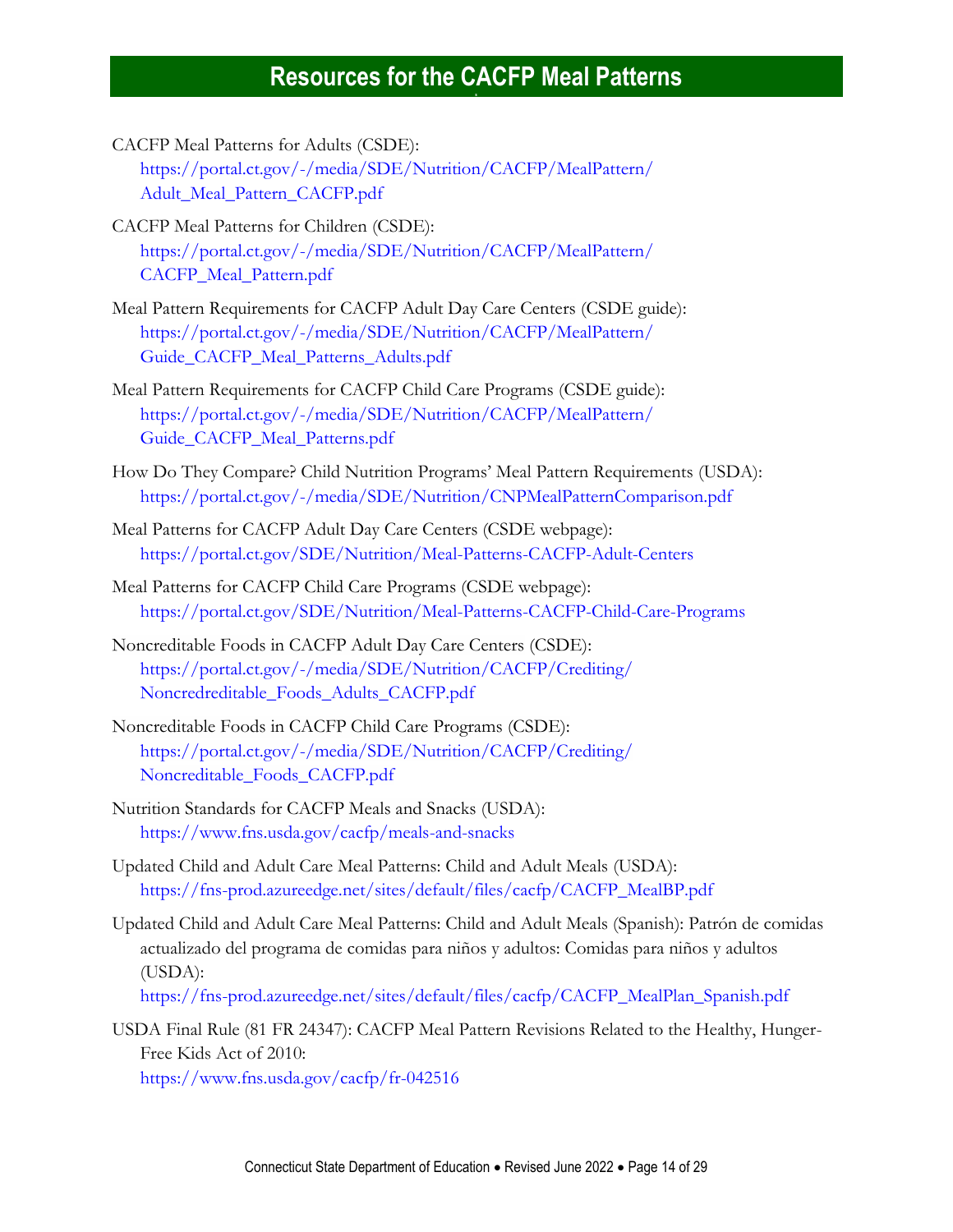USDA Final Rule Correction (81 FR 75671): CACFP Meal Pattern Revisions Related to the HHFKA of 2010:

[https://www.federalregister.gov/documents/2016/11/01/2016-26339/child-and-adult-care](https://www.federalregister.gov/documents/2016/11/01/2016-26339/child-and-adult-care-food-program-meal-pattern-revisions-related-to-the-healthy-hunger-free-kids-act)[food-program-meal-pattern-revisions-related-to-the-healthy-hunger-free-kids-act](https://www.federalregister.gov/documents/2016/11/01/2016-26339/child-and-adult-care-food-program-meal-pattern-revisions-related-to-the-healthy-hunger-free-kids-act)

USDA Memo CACFP 08-2017: Questions and Answers on the Updated Meal Pattern Requirements for the Child and Adult Care Food Program: [https://www.fns.usda.gov/cacfp/questions-and-answers-updated-meal-pattern-requirements](https://www.fns.usda.gov/cacfp/questions-and-answers-updated-meal-pattern-requirements-child-and-adult-care-food-program)[child-and-adult-care-food-program](https://www.fns.usda.gov/cacfp/questions-and-answers-updated-meal-pattern-requirements-child-and-adult-care-food-program)

#### <span id="page-14-0"></span>**Meal Service**

- Adult Day Care: A Child and Adult Care Food Program Handbook (USDA): <https://www.fns.usda.gov/cacfp/adult-day-care-child-and-adult-care-food-program-handbook>
- Family Style Dining Guide: A Mealtime Approach for Early Care and Education Programs (Ohio Child Care Resource & Referral Association and The Nemours Foundation): <https://occrra.org/wp-content/occrra/spec/spec-fsd.pdf>
- Meal Service in CACFP Adult Day Care Centers (Documents/Forms section of the CSDE's Meal Patterns for CACFP Adult Day Care Centers webpage): [https://portal.ct.gov/SDE/Nutrition/Meal-Patterns-CACFP-Adult-Centers/Related-](https://portal.ct.gov/SDE/Nutrition/Meal-Patterns-CACFP-Adult-Centers/Related-Resources#MealService)[Resources#MealService](https://portal.ct.gov/SDE/Nutrition/Meal-Patterns-CACFP-Adult-Centers/Related-Resources#MealService)
- Meal Service in CACFP Child Care Programs (Documents/Forms section of the CSDE's Meal Patterns for CACFP Child Care Programs webpage): [https://portal.ct.gov/SDE/Nutrition/Meal-Patterns-CACFP-Child-Care-Programs/Related-](https://portal.ct.gov/SDE/Nutrition/Meal-Patterns-CACFP-Child-Care-Programs/Related-Resources#MealService)[Resources#MealService](https://portal.ct.gov/SDE/Nutrition/Meal-Patterns-CACFP-Child-Care-Programs/Related-Resources#MealService)
- Offer versus Serve in At-risk Afterschool Centers in the CACFP (CSDE): [https://portal.ct.gov/-/media/SDE/Nutrition/CACFP/AtRisk/OVS\\_At\\_Risk\\_CACFP.pdf](https://portal.ct.gov/-/media/SDE/Nutrition/CACFP/AtRisk/OVS_At_Risk_CACFP.pdf)
- Offer versus Serve in Adult Day Care Centers in the CACFP (CSDE): [https://portal.ct.gov/-/media/SDE/Nutrition/CACFP/MealPattern/OVS\\_Adult\\_CACFP.pdf](https://portal.ct.gov/-/media/SDE/Nutrition/CACFP/MealPattern/OVS_Adult_CACFP.pdf)
- Offer Versus Serve in the CACFP Handouts, training slides, and webinars in English and Spanish (USDA): <https://www.fns.usda.gov/tn/offer-versus-serve-cacfp>
- Support Family Style Meals (Supplement E from Nutrition and Wellness Tips for Young Children: Provider Handbook for the Child and Adult Care Food Program) (USDA): [https://fns-prod.azureedge.net/sites/default/files/tn/Supplement\\_E.PDF](https://fns-prod.azureedge.net/sites/default/files/tn/Supplement_E.PDF)
- The Basic Guide to Family Style Dining Part 1 (ICN): [https://theicn.org/resources/382/2013-mealtime-memos/106229/august-2013-the-basic-guide](https://theicn.org/resources/382/2013-mealtime-memos/106229/august-2013-the-basic-guide-to-family-style-dining-part-1.pdf)[to-family-style-dining-part-1.pdf](https://theicn.org/resources/382/2013-mealtime-memos/106229/august-2013-the-basic-guide-to-family-style-dining-part-1.pdf)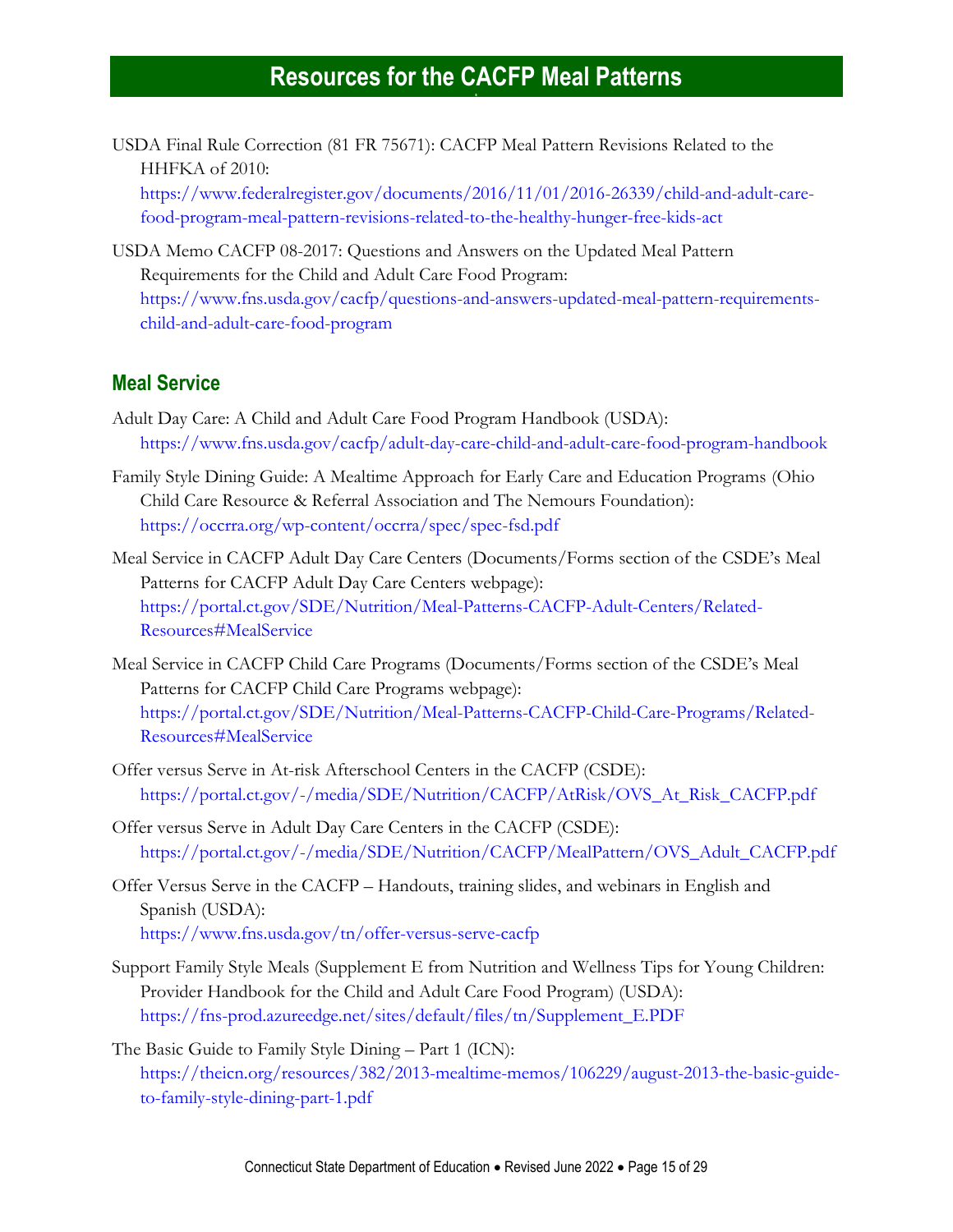USDA Memo CACFP 05-17: Offer Versus Serve and Family Style Meals in the Child and Adult Care Food Program:

[https://www.fns.usda.gov/cacfp/offer-versus-serve-and-family-style-meals-child-and-adult](https://www.fns.usda.gov/cacfp/offer-versus-serve-and-family-style-meals-child-and-adult-care-food-program)[care-food-program](https://www.fns.usda.gov/cacfp/offer-versus-serve-and-family-style-meals-child-and-adult-care-food-program)

Why You Should Serve Family Style (National CACFP Association): [https://www.cacfp.org/files/4415/3512/5506/Family\\_Style\\_Dining\\_Tips.pdf](https://www.cacfp.org/files/4415/3512/5506/Family_Style_Dining_Tips.pdf)

#### <span id="page-15-0"></span>**Meat/Meat Alternates Component**

Bite Size: Meeting the CACFP Meal Patterns for Children: Module 4: Meat/Meat Alternates Component (CSDE webinar) [https://portal.ct.gov/SDE/Nutrition/Meal-Patterns-CACFP-Child-Care-Programs/Related-](https://portal.ct.gov/SDE/Nutrition/Meal-Patterns-CACFP-Child-Care-Programs/Related-Resources#BiteSize)[Resources#BiteSize](https://portal.ct.gov/SDE/Nutrition/Meal-Patterns-CACFP-Child-Care-Programs/Related-Resources#BiteSize)

- Calculating Sugar Limits for Yogurt in the CACFP *Handouts in English and Spanish* (USDA): <https://www.fns.usda.gov/tn/calculating-sugar-limits-yogurt-cacfp>
- Choose Yogurts that are Lower in Sugar Handouts, training slides, and webinars in English and Spanish (USDA): <https://www.fns.usda.gov/tn/choose-yogurts-are-lower-sugar>
- Crediting Commercial Meat/Meat Alternate Products in the CACFP (CSDE): [https://portal.ct.gov/-/media/SDE/Nutrition/CACFP/Crediting/](https://portal.ct.gov/-/media/SDE/Nutrition/CACFP/Crediting/Credit_Commercial_MMA_CACFP.pdf) [Credit\\_Commercial\\_MMA\\_CACFP.pdf](https://portal.ct.gov/-/media/SDE/Nutrition/CACFP/Crediting/Credit_Commercial_MMA_CACFP.pdf)

Crediting Deli Meats in the CACFP (CSDE): [https://portal.ct.gov/-/media/SDE/Nutrition/CACFP/Crediting/Credit\\_Deli\\_CACFP.pdf](https://portal.ct.gov/-/media/SDE/Nutrition/CACFP/Crediting/Credit_Deli_CACFP.pdf)

- Crediting Legumes in the CACFP (CSDE): [https://portal.ct.gov/-/media/SDE/Nutrition/CACFP/Crediting/](https://portal.ct.gov/-/media/SDE/Nutrition/CACFP/Crediting/‌Credit_Legumes_CACFP.pdf) [Credit\\_Legumes\\_CACFP.pdf](https://portal.ct.gov/-/media/SDE/Nutrition/CACFP/Crediting/‌Credit_Legumes_CACFP.pdf)
- Crediting Nuts and Seeds in the CACFP (CSDE): [https://portal.ct.gov/-/media/SDE/Nutrition/CACFP/Crediting/](https://portal.ct.gov/-/media/SDE/Nutrition/CACFP/Crediting/Credit_Nuts_Seeds_CACFP.pdf) [Credit\\_Nuts\\_Seeds\\_CACFP.pdf](https://portal.ct.gov/-/media/SDE/Nutrition/CACFP/Crediting/Credit_Nuts_Seeds_CACFP.pdf)
- Crediting Tofu and Tofu Products in the CACFP (CSDE): [https://portal.ct.gov/-/media/SDE/Nutrition/CACFP/Crediting/Credit\\_Tofu\\_CACFP.pdf](https://portal.ct.gov/-/media/SDE/Nutrition/CACFP/Crediting/Credit_Tofu_CACFP.pdf)
- Crediting Yogurt in the CACFP (CSDE): [https://portal.ct.gov/-/media/SDE/Nutrition/CACFP/Crediting/Credit\\_Yogurt\\_CACFP.pdf](https://portal.ct.gov/-/media/SDE/Nutrition/CACFP/Crediting/Credit_Yogurt_CACFP.pdf)
- Food Buying Guide Section 1: Overview of Crediting Requirements for the Meat/Meat Alternates Component (USDA): [https://foodbuyingguide.fns.usda.gov/Content/TablesFBG/USDA\\_FBG\\_Section1\\_](https://foodbuyingguide.fns.usda.gov/Content/TablesFBG/USDA_FBG_Section1_MeatsAndMeatAlternates.pdf) [MeatsAndMeatAlternates.pdf](https://foodbuyingguide.fns.usda.gov/Content/TablesFBG/USDA_FBG_Section1_MeatsAndMeatAlternates.pdf)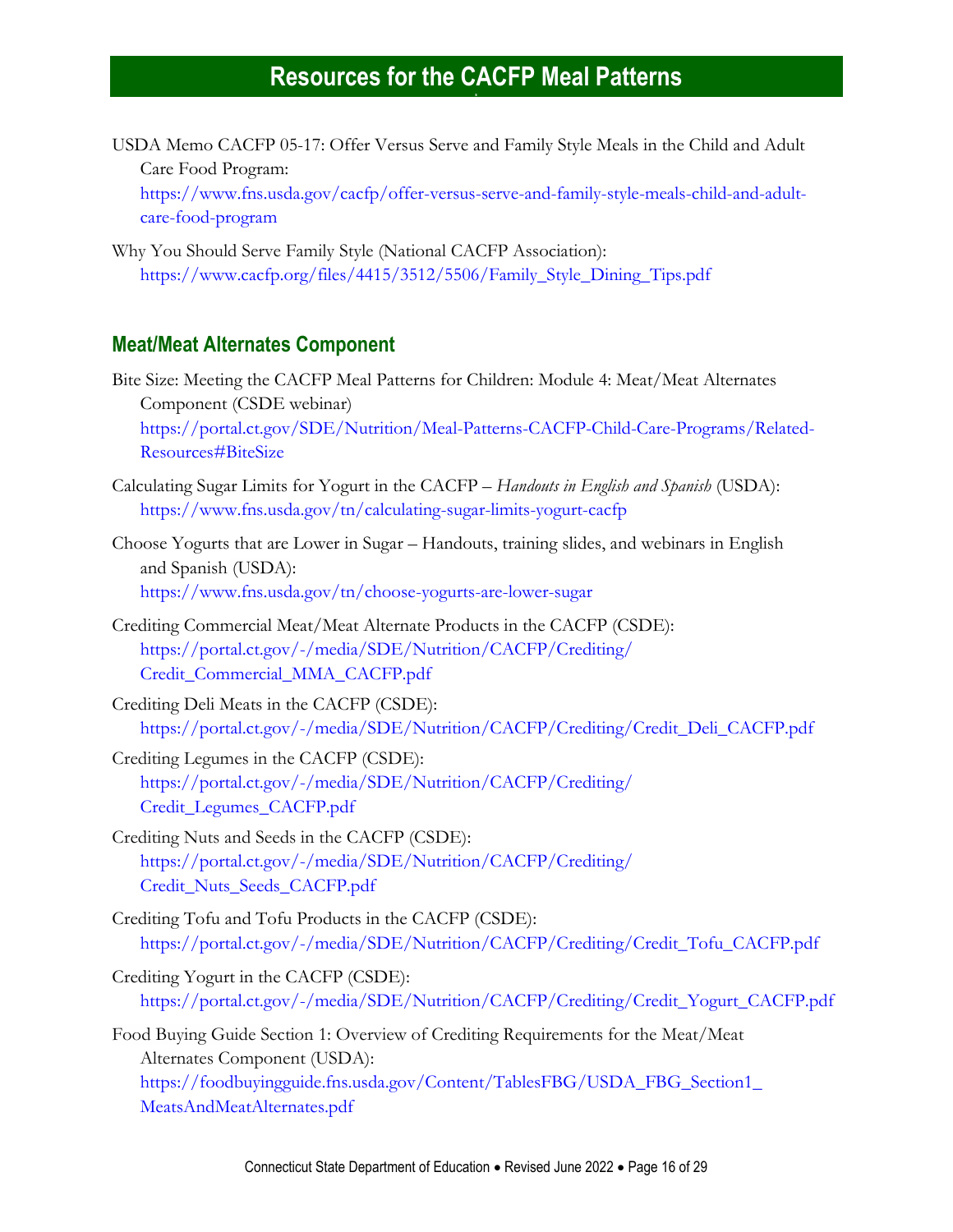- Food Buying Guide Section 1: Yield Table for Meat/Meat Alternates (USDA): [https://foodbuyingguide.fns.usda.gov/files/Reports/USDA\\_FBG\\_Section1\\_](https://foodbuyingguide.fns.usda.gov/files/Reports/USDA_FBG_Section1_MeatsAndMeatAlternatesYieldTable.pdf) [MeatsAndMeatAlternatesYieldTable.pdf](https://foodbuyingguide.fns.usda.gov/files/Reports/USDA_FBG_Section1_MeatsAndMeatAlternatesYieldTable.pdf)
- Grab and Go Lesson: Defining Tofu and How It Credits in the CACFP (Institute of Child Nutrition): [https://theicn.org/resources/1538/nutrition-and-meal-management/120776/benefits-for-](https://theicn.org/resources/1538/nutrition-and-meal-management/120776/benefits-for-using-standardized-recipes-in-the-cacfp.pdf)

[using-standardized-recipes-in-the-cacfp.pdf](https://theicn.org/resources/1538/nutrition-and-meal-management/120776/benefits-for-using-standardized-recipes-in-the-cacfp.pdf)

- Meat/Meat Alternates Component for CACFP Adult Day Care Centers (Documents/Forms section of the CSDE's Crediting Foods in CACFP Adult Day Care Centers webpage): [https://portal.ct.gov/SDE/Nutrition/Crediting-Foods-in-CACFP-Adult-Day-Care-](https://portal.ct.gov/SDE/Nutrition/Crediting-Foods-in-CACFP-Adult-Day-Care-Centers/Documents#MMA)[Centers/Documents#MMA](https://portal.ct.gov/SDE/Nutrition/Crediting-Foods-in-CACFP-Adult-Day-Care-Centers/Documents#MMA)
- Meat/Meat Alternates Component for CACFP Child Care Programs (Documents/Forms section of the CSDE's Crediting Foods in CACFP Child Care Programs webpage): [https://portal.ct.gov/SDE/Nutrition/Crediting-Foods-in-CACFP-Child-Care-](https://portal.ct.gov/SDE/Nutrition/Crediting-Foods-in-CACFP-Child-Care-Programs/Documents#MMA)[Programs/Documents#MMA](https://portal.ct.gov/SDE/Nutrition/Crediting-Foods-in-CACFP-Child-Care-Programs/Documents#MMA)
- Product Formulation Statement (Product Analysis) for Meat/Meat Alternate (M/MA) Products in Child Nutrition Programs (USDA): [https://fns-prod.azureedge.net/sites/default/files/resource-files/PFS\\_Document\\_](https://fns-prod.azureedge.net/sites/default/files/resource-files/PFS_Document_Meat_Meat_Alternate.pdf) [Meat\\_Meat\\_Alternate.pdf](https://fns-prod.azureedge.net/sites/default/files/resource-files/PFS_Document_Meat_Meat_Alternate.pdf)
- Questions and Answers on Alternate Protein Products (APP) (USDA): <https://www.fns.usda.gov/questions-and-answers-alternate-protein-products-app>
- Requirements for Alternate Protein Products in the CACFP (CSDE): [https://portal.ct.gov/-/media/SDE/Nutrition/CACFP/Crediting/](https://portal.ct.gov/-/media/SDE/Nutrition/CACFP/Crediting/APP_Requirements_CACFP.pdf) [APP\\_Requirements\\_CACFP.pdf](https://portal.ct.gov/-/media/SDE/Nutrition/CACFP/Crediting/APP_Requirements_CACFP.pdf)
- Reviewer's Checklist for Evaluating Manufacturer Product Formulation Statements for Meat/Meat Alternates (USDA): [https://fns-prod.azureedge.net/sites/default/files/reviewer\\_checklist.pdf](https://fns-prod.azureedge.net/sites/default/files/reviewer_checklist.pdf)
- Serving Meat and Meat Alternates at Breakfast Handouts, training slides, and webinars in English and Spanish (USDA): <https://www.fns.usda.gov/tn/serving-meats-and-meat-alternates-breakfast>
- Serving Meats and Meat Alternates at Lunch and Supper in the USDA CACFP *Handouts in English and Spanish* (USDA): <https://www.fns.usda.gov/tn/serving-meats-meat-alternates-lunch-supper-cacfp>
- Tips for Evaluating a Manufacturer's Product Formulation Statement (USDA): <https://fns-prod.azureedge.net/sites/default/files/resource-files/manufacturerPFStipsheet.pdf>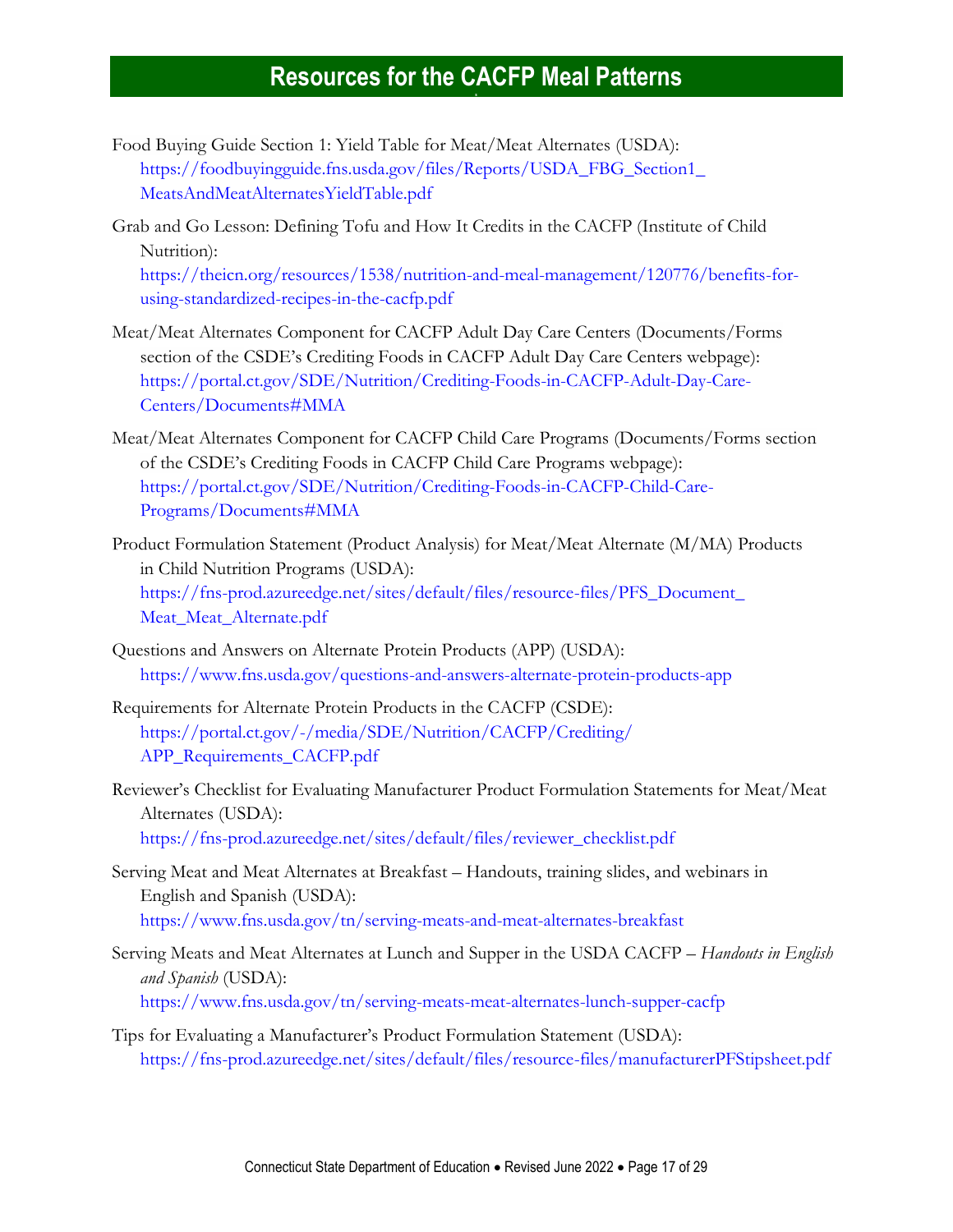- USDA Memo SP 21-2019, CACFP 08-2019 and SFSP 07-2019: Crediting Shelf-Stable, Dried and Semi-Dried Meat, Poultry, and Seafood Products in the Child Nutrition Programs: [https://www.fns.usda.gov/crediting-shelf-stable-dried-and-semi-dried-meat-poultry-and](https://www.fns.usda.gov/crediting-shelf-stable-dried-and-semi-dried-meat-poultry-and-seafood-products-child-nutrition)[seafood-products-child-nutrition](https://www.fns.usda.gov/crediting-shelf-stable-dried-and-semi-dried-meat-poultry-and-seafood-products-child-nutrition)
- USDA Memo SP 24-2019, CACFP 11-2019 and SFSP 10-2019: Crediting Surimi Seafood in the Child Nutrition Programs: <https://www.fns.usda.gov/cn/crediting-surimi-seafood-child-nutrition-programs>
- USDA Memo SP 25-2019, CACFP 12-2019 and SFSP 11-2019: Crediting Tempeh in the Child Nutrition Programs: <https://www.fns.usda.gov/cn/crediting-tempeh-child-nutrition-programs>
- USDA Memo SP 26-2019, CACFP 13-2019 and SFSP 12-2019: Crediting Pasta Products Made of Vegetable Flour in the Child Nutrition Programs: [https://www.fns.usda.gov/crediting-pasta-products-made-vegetable-flour-child-nutrition](https://www.fns.usda.gov/crediting-pasta-products-made-vegetable-flour-child-nutrition-programs)[programs](https://www.fns.usda.gov/crediting-pasta-products-made-vegetable-flour-child-nutrition-programs)
- USDA Memo SP 40-2019, CACFP 17-2019 and SFSP 17-2019: Smoothies Offered in the Child Nutrition Programs: <https://www.fns.usda.gov/cn/smoothies-offered-child-nutrition-programs>
- USDA Memo SP 53-2016 and CACFP 21-2016: Crediting Tofu and Soy Yogurt Products in the School Meal Programs and the CACFP: [http://www.fns.usda.gov/crediting-tofu-and-soy-yogurt-products-school-meal-programs-and](http://www.fns.usda.gov/crediting-tofu-and-soy-yogurt-products-school-meal-programs-and-cacfp)[cacfp](http://www.fns.usda.gov/crediting-tofu-and-soy-yogurt-products-school-meal-programs-and-cacfp)
- Webinar: Additional Meat/Meat Alternates Options for CNPs: Crediting Tempeh and Surimi (USDA):

<https://www.fns.usda.gov/tn/additional-meat-meat-alternate-tempeh-and-surimi>

Webinar: Moving Forward: Update on Food Crediting in Child Nutrition Programs with Guidance for Dried Meat Products (USDA):

<span id="page-17-0"></span><https://www.fns.usda.gov/tn/moving-forward-update-food-crediting-dried-meat-products>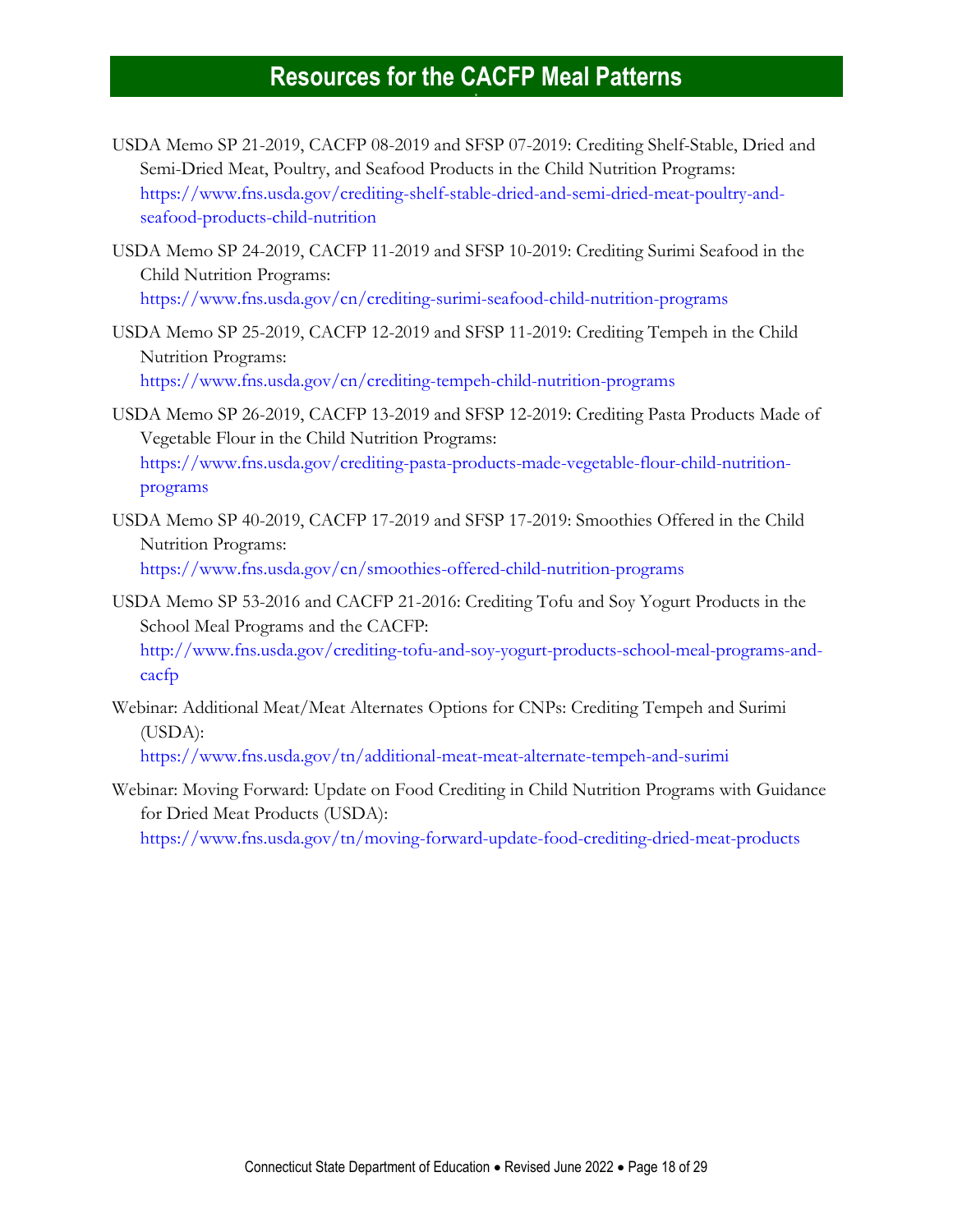#### <span id="page-18-0"></span>**Menu Planning**

<span id="page-18-1"></span>Bite Size: Meeting the CACFP Meal Patterns for Children: Module 8: Menu Planning (CSDE webinar)

[https://portal.ct.gov/SDE/Nutrition/Meal-Patterns-CACFP-Child-Care-Programs/Related-](https://portal.ct.gov/SDE/Nutrition/Meal-Patterns-CACFP-Child-Care-Programs/Related-Resources#BiteSize)[Resources#BiteSize](https://portal.ct.gov/SDE/Nutrition/Meal-Patterns-CACFP-Child-Care-Programs/Related-Resources#BiteSize)

- CACFP Adult Day Care Centers Menu Form for AM Snack, Lunch, and PM Snack (CSDE): [https://portal.ct.gov/-/media/SDE/Nutrition/CACFP/Forms/MenuForm/](https://portal.ct.gov/-/media/SDE/Nutrition/CACFP/Forms/MenuForm/Adult_Menu_Form_CACFP_AM_snack_lunch_PM_snack.docx) [Adult\\_Menu\\_Form\\_CACFP\\_AM\\_snack\\_lunch\\_PM\\_snack.docx](https://portal.ct.gov/-/media/SDE/Nutrition/CACFP/Forms/MenuForm/Adult_Menu_Form_CACFP_AM_snack_lunch_PM_snack.docx)
- CACFP Adult Day Care Centers Menu Form for Breakfast, Lunch and Snack (CSDE): [https://portal.ct.gov/-/media/SDE/Nutrition/CACFP/Forms/MenuForm/](https://portal.ct.gov/-/media/SDE/Nutrition/CACFP/Forms/MenuForm/Adult_Menu_Form_CACFP_breakfast_lunch_snack.docx) [Adult\\_Menu\\_Form\\_CACFP\\_breakfast\\_lunch\\_snack.docx](https://portal.ct.gov/-/media/SDE/Nutrition/CACFP/Forms/MenuForm/Adult_Menu_Form_CACFP_breakfast_lunch_snack.docx)
- CACFP Adult Day Care Centers Menu Form for Lunch and Snack (CSDE): [https://portal.ct.gov/-/media/SDE/Nutrition/CACFP/Forms/MenuForm/](https://portal.ct.gov/-/media/SDE/Nutrition/CACFP/Forms/MenuForm/Adult_Menu_Form_CACFP_lunch_snack.docx) [Adult\\_Menu\\_Form\\_CACFP\\_lunch\\_snack.docx](https://portal.ct.gov/-/media/SDE/Nutrition/CACFP/Forms/MenuForm/Adult_Menu_Form_CACFP_lunch_snack.docx)
- CACFP Best Practices (USDA): [https://fns-prod.azureedge.net/sites/default/files/cacfp/CACFP\\_factBP.pdf](https://fns-prod.azureedge.net/sites/default/files/cacfp/CACFP_factBP.pdf)
- CACFP Menu Form for AM and PM Snack for Ages 1-2 (CSDE): [https://portal.ct.gov/-/media/SDE/Nutrition/CACFP/Forms/MenuForm/](https://portal.ct.gov/-/media/SDE/Nutrition/CACFP/Forms/MenuForm/Menu_Form_CACFP_AM_PM_snack_ages_1-2.docx) [Menu\\_Form\\_CACFP\\_AM\\_PM\\_snack\\_ages\\_1-2.docx](https://portal.ct.gov/-/media/SDE/Nutrition/CACFP/Forms/MenuForm/Menu_Form_CACFP_AM_PM_snack_ages_1-2.docx)
- CACFP Menu Form for AM and PM Snack for Ages 3-5 (CSDE): [https://portal.ct.gov/-/media/SDE/Nutrition/CACFP/Forms/MenuForm/](https://portal.ct.gov/-/media/SDE/Nutrition/CACFP/Forms/MenuForm/Menu_Form_CACFP_AM_PM_snack_ages_3-5.docx) [Menu\\_Form\\_CACFP\\_AM\\_PM\\_snack\\_ages\\_3-5.docx](https://portal.ct.gov/-/media/SDE/Nutrition/CACFP/Forms/MenuForm/Menu_Form_CACFP_AM_PM_snack_ages_3-5.docx)
- CACFP Menu Form for AM Snack, Lunch, and PM Snack for Ages 3-5 (CSDE): [https://portal.ct.gov/-/media/SDE/Nutrition/CACFP/Forms/MenuForm/](https://portal.ct.gov/-/media/SDE/Nutrition/CACFP/Forms/MenuForm/Menu_Form_CACFP_AM_snack_lunch_PM_snack_ages_3-5.docx) [Menu\\_Form\\_CACFP\\_AM\\_snack\\_lunch\\_PM\\_snack\\_ages\\_3-5.docx](https://portal.ct.gov/-/media/SDE/Nutrition/CACFP/Forms/MenuForm/Menu_Form_CACFP_AM_snack_lunch_PM_snack_ages_3-5.docx)
- CACFP Menu Form for AM, PM Snack, and Evening Snack for Ages 1-2, 3-5, and 6-18 in Emergency Shelters (CSDE): [https://portal.ct.gov/-/media/SDE/Nutrition/CACFP/Forms/MenuForm/](https://portal.ct.gov/-/media/SDE/Nutrition/CACFP/Forms/MenuForm/Menu_Form_CACFP_Shelter_AM_PM_evening_snack_ages_1-2_3-5_6-18.docx) [Menu\\_Form\\_CACFP\\_Shelter\\_AM\\_PM\\_evening\\_snack\\_ages\\_1-2\\_3-5\\_6-18.docx](https://portal.ct.gov/-/media/SDE/Nutrition/CACFP/Forms/MenuForm/Menu_Form_CACFP_Shelter_AM_PM_evening_snack_ages_1-2_3-5_6-18.docx)
- CACFP Menu Form for AM, PM, and Evening Snack for Ages 6-18 in Emergency Shelters (CSDE): [https://portal.ct.gov/-/media/SDE/Nutrition/CACFP/Forms/MenuForm/](https://portal.ct.gov/-/media/SDE/Nutrition/CACFP/Forms/MenuForm/Menu_Form_CACFP_Shelter_AM_PM_evening_snack_ages_6-18.docx) [Menu\\_Form\\_CACFP\\_Shelter\\_AM\\_PM\\_evening\\_snack\\_ages\\_6-18.docx](https://portal.ct.gov/-/media/SDE/Nutrition/CACFP/Forms/MenuForm/Menu_Form_CACFP_Shelter_AM_PM_evening_snack_ages_6-18.docx)
- CACFP Menu Form for At-risk Snack and Supper for Ages 6-18 (CSDE): [https://portal.ct.gov/-/media/SDE/Nutrition/CACFP/Forms/MenuForm/](https://portal.ct.gov/-/media/SDE/Nutrition/CACFP/Forms/MenuForm/Menu_Form_CACFP_At_Risk_snack_supper_ages_6-18.docx) [Menu\\_Form\\_CACFP\\_At\\_Risk\\_snack\\_supper\\_ages\\_6-18.docx](https://portal.ct.gov/-/media/SDE/Nutrition/CACFP/Forms/MenuForm/Menu_Form_CACFP_At_Risk_snack_supper_ages_6-18.docx)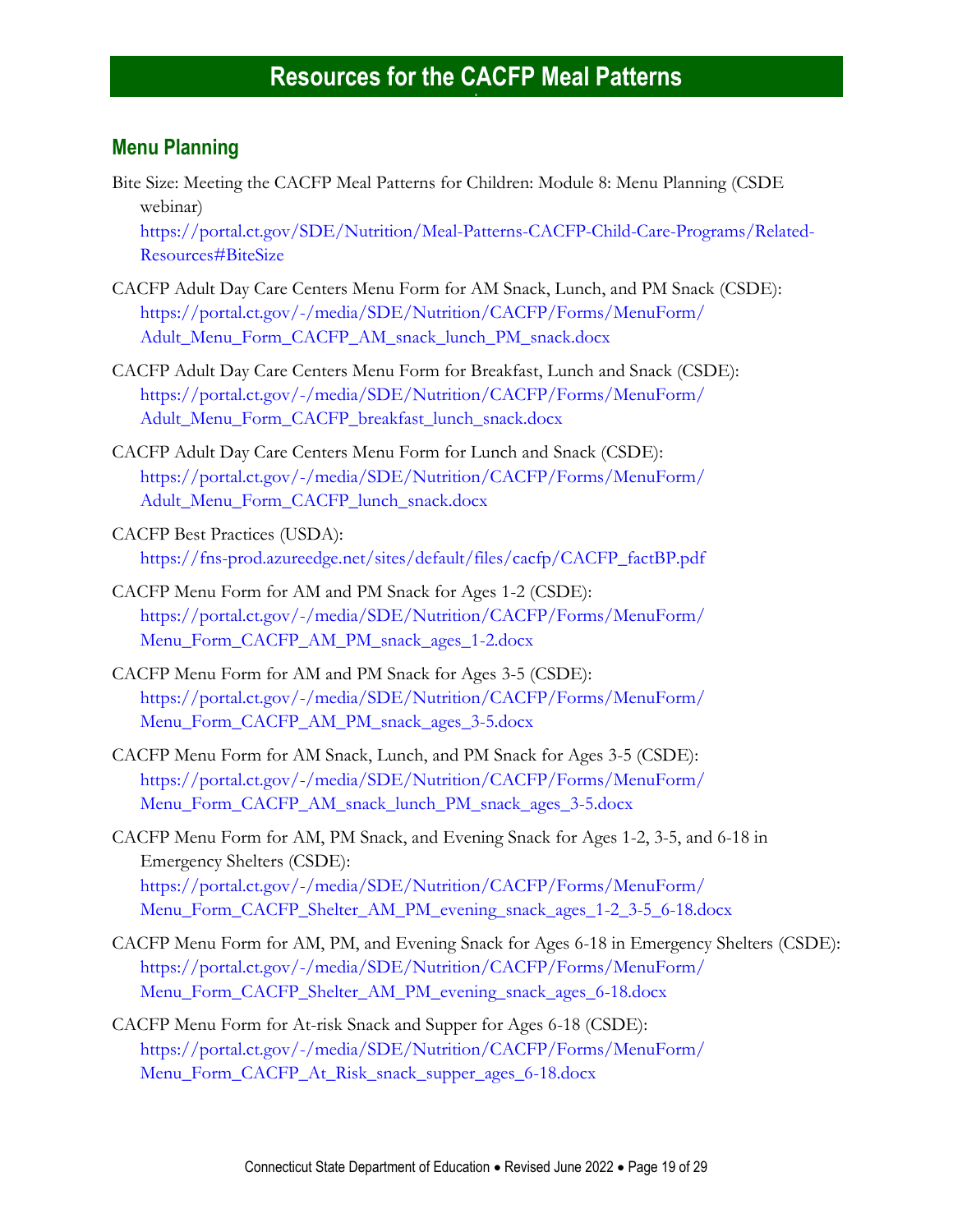- CACFP Menu Form for Breakfast and PM Snack for Ages 3-5 (CSDE): [https://portal.ct.gov/-/media/SDE/Nutrition/CACFP/Forms/MenuForm/](https://portal.ct.gov/-/media/SDE/Nutrition/CACFP/Forms/MenuForm/Menu_Form_CACFP_breakfast_snack_ages_3-5.docx) [Menu\\_Form\\_CACFP\\_breakfast\\_snack\\_ages\\_3-5.docx](https://portal.ct.gov/-/media/SDE/Nutrition/CACFP/Forms/MenuForm/Menu_Form_CACFP_breakfast_snack_ages_3-5.docx)
- CACFP Menu Form for Breakfast and PM Snack for Ages 6-12 (CSDE): [https://portal.ct.gov/-/media/SDE/Nutrition/CACFP/Forms/MenuForm/](https://portal.ct.gov/-/media/SDE/Nutrition/CACFP/Forms/MenuForm/Menu_Form_CACFP_breakfast_snack_ages_6-12.docx) [Menu\\_Form\\_CACFP\\_breakfast\\_snack\\_ages\\_6-12.docx](https://portal.ct.gov/-/media/SDE/Nutrition/CACFP/Forms/MenuForm/Menu_Form_CACFP_breakfast_snack_ages_6-12.docx)
- CACFP Menu Form for Breakfast, AM Snack, and PM Snack for Ages 3-5 (CSDE): [https://portal.ct.gov/-/media/SDE/Nutrition/CACFP/Forms/MenuForm/](https://portal.ct.gov/-/media/SDE/Nutrition/CACFP/Forms/MenuForm/Menu_Form_CACFP_breakfast_AM_snack_PM_snack_ages_3-5.docx) [Menu\\_Form\\_CACFP\\_breakfast\\_AM\\_snack\\_PM\\_snack\\_ages\\_3-5.docx](https://portal.ct.gov/-/media/SDE/Nutrition/CACFP/Forms/MenuForm/Menu_Form_CACFP_breakfast_AM_snack_PM_snack_ages_3-5.docx)
- CACFP Menu Form for Breakfast, Lunch, and Snack for Ages 1-2 (CSDE): [https://portal.ct.gov/-/media/SDE/Nutrition/CACFP/Forms/MenuForm/](https://portal.ct.gov/-/media/SDE/Nutrition/CACFP/Forms/MenuForm/Menu_Form_CACFP_breakfast_lunch_snack_ages_1-2.docx) [Menu\\_Form\\_CACFP\\_breakfast\\_lunch\\_snack\\_ages\\_1-2.docx](https://portal.ct.gov/-/media/SDE/Nutrition/CACFP/Forms/MenuForm/Menu_Form_CACFP_breakfast_lunch_snack_ages_1-2.docx)
- CACFP Menu Form for Breakfast, Lunch, and Snack for Ages 3-5 (CSDE): [https://portal.ct.gov/-/media/SDE/Nutrition/CACFP/Forms/MenuForm/](https://portal.ct.gov/-/media/SDE/Nutrition/CACFP/Forms/MenuForm/Menu_Form_CACFP_breakfast_lunch_snack_ages_3-5.docx) [Menu\\_Form\\_CACFP\\_breakfast\\_lunch\\_snack\\_ages\\_3-5.docx](https://portal.ct.gov/-/media/SDE/Nutrition/CACFP/Forms/MenuForm/Menu_Form_CACFP_breakfast_lunch_snack_ages_3-5.docx)
- CACFP Menu Form for Breakfast, Lunch, and Snack for Ages 6-12 (CSDE): [https://portal.ct.gov/-/media/SDE/Nutrition/CACFP/Forms/MenuForm/](https://portal.ct.gov/-/media/SDE/Nutrition/CACFP/Forms/MenuForm/Menu_Form_CACFP_breakfast_lunch_snack_ages_6-12.docx) [Menu\\_Form\\_CACFP\\_breakfast\\_lunch\\_snack\\_ages\\_6-12.docx](https://portal.ct.gov/-/media/SDE/Nutrition/CACFP/Forms/MenuForm/Menu_Form_CACFP_breakfast_lunch_snack_ages_6-12.docx)
- CACFP Menu Form for Breakfast, Lunch, and Supper for Ages 1-2. 3-5, and 6-18 in Emergency Shelters (CSDE): [https://portal.ct.gov/-/media/SDE/Nutrition/CACFP/Forms/MenuForm/](https://portal.ct.gov/-/media/SDE/Nutrition/CACFP/Forms/MenuForm/Menu_Form_CACFP_Shelter_breakfast_lunch_supper_ages_1-2_3-5_6-18.docx) [Menu\\_Form\\_CACFP\\_Shelter\\_breakfast\\_lunch\\_supper\\_ages\\_1-2\\_3-5\\_6-18.docx](https://portal.ct.gov/-/media/SDE/Nutrition/CACFP/Forms/MenuForm/Menu_Form_CACFP_Shelter_breakfast_lunch_supper_ages_1-2_3-5_6-18.docx)
- CACFP Menu Form for Breakfast, Lunch, and Supper for Ages 6-18 in Emergency Shelters (CSDE): [https://portal.ct.gov/-/media/SDE/Nutrition/CACFP/Forms/MenuForm/](https://portal.ct.gov/-/media/SDE/Nutrition/CACFP/Forms/MenuForm/Menu_Form_CACFP_Shelter_breakfast_lunch_supper_ages_6-18.docx) [Menu\\_Form\\_CACFP\\_Shelter\\_breakfast\\_lunch\\_supper\\_ages\\_6-18.docx](https://portal.ct.gov/-/media/SDE/Nutrition/CACFP/Forms/MenuForm/Menu_Form_CACFP_Shelter_breakfast_lunch_supper_ages_6-18.docx)
- CACFP Menu Form for Two Weeks of AM or PM Snack for Ages 3-5 (CSDE): [https://portal.ct.gov/-/media/SDE/Nutrition/CACFP/Forms/MenuForm/](https://portal.ct.gov/-/media/SDE/Nutrition/CACFP/Forms/MenuForm/Menu_Form_CACFP_snack_ages_3-5_2_weeks.docx) [Menu\\_Form\\_CACFP\\_snack\\_ages\\_3-5\\_2\\_weeks.docx](https://portal.ct.gov/-/media/SDE/Nutrition/CACFP/Forms/MenuForm/Menu_Form_CACFP_snack_ages_3-5_2_weeks.docx)
- CACFP Menu Form for Two Weeks of At-risk Snack for Ages 6-18 (CSDE): [https://portal.ct.gov/-/media/SDE/Nutrition/CACFP/Forms/MenuForm/](https://portal.ct.gov/-/media/SDE/Nutrition/CACFP/Forms/MenuForm/Menu_Form_CACFP_At_Risk_snack_ages_6-18_2_weeks.docx) [Menu\\_Form\\_CACFP\\_At\\_Risk\\_snack\\_ages\\_6-18\\_2\\_weeks.docx](https://portal.ct.gov/-/media/SDE/Nutrition/CACFP/Forms/MenuForm/Menu_Form_CACFP_At_Risk_snack_ages_6-18_2_weeks.docx)
- CACFP Menu Form for Two weeks of At-risk Supper for Ages 6-18 (CSDE): [https://portal.ct.gov/-/media/SDE/Nutrition/CACFP/Forms/MenuForm/](https://portal.ct.gov/-/media/SDE/Nutrition/CACFP/Forms/MenuForm/Menu_Form_CACFP_At_Risk_supper_ages_6-18_2_weeks.docx) [Menu\\_Form\\_CACFP\\_At\\_Risk\\_supper\\_ages\\_6-18\\_2\\_weeks.docx](https://portal.ct.gov/-/media/SDE/Nutrition/CACFP/Forms/MenuForm/Menu_Form_CACFP_At_Risk_supper_ages_6-18_2_weeks.docx)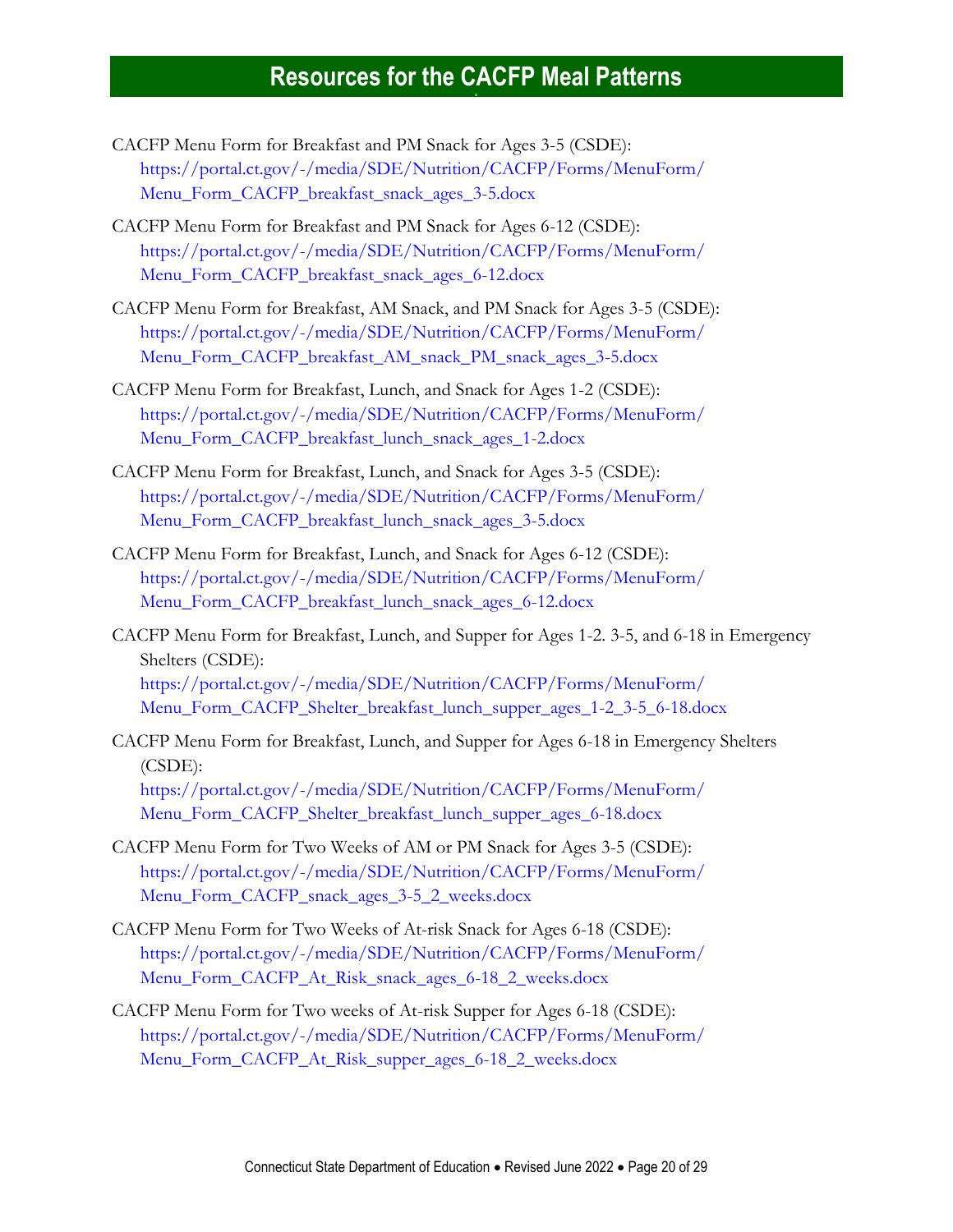- Choking Prevention (CSDE's Food Safety for Child Nutrition Programs webpage): [https://portal.ct.gov/SDE/Nutrition/Food-Safety-for-Child-Nutrition-](https://portal.ct.gov/SDE/Nutrition/Food-Safety-for-Child-Nutrition-Programs/Documents#ChokingPrevention)[Programs/Documents#ChokingPrevention](https://portal.ct.gov/SDE/Nutrition/Food-Safety-for-Child-Nutrition-Programs/Documents#ChokingPrevention)
- Menu Forms for CACFP Adult Day Care Centers (Documents/Forms section of the CSDE's Meal Patterns for CACFP Adult Day Care Centers): [https://portal.ct.gov/SDE/Nutrition/Meal-Patterns-CACFP-Adult-](https://portal.ct.gov/SDE/Nutrition/Meal-Patterns-CACFP-Adult-Centers/Documents#MenuForms)[Centers/Documents#MenuForms](https://portal.ct.gov/SDE/Nutrition/Meal-Patterns-CACFP-Adult-Centers/Documents#MenuForms)
- Menu Forms for CACFP Child Care Programs (Documents/Forms section of the CSDE's Meal Patterns for CACFP Child Care Programs webpage: [https://portal.ct.gov/SDE/Nutrition/Meal-Patterns-CACFP-Child-Care-](https://portal.ct.gov/SDE/Nutrition/Meal-Patterns-CACFP-Child-Care-Programs/Documents#MenuForms)[Programs/Documents#MenuForms](https://portal.ct.gov/SDE/Nutrition/Meal-Patterns-CACFP-Child-Care-Programs/Documents#MenuForms)
- Menu Planning for CACFP Adult Day Care Centers (Documents/Forms section of the CSDE's Meal Patterns for CACFP Adult Day Care Centers webpage): [https://portal.ct.gov/SDE/Nutrition/Meal-Patterns-CACFP-Adult-Centers/Related-](https://portal.ct.gov/SDE/Nutrition/Meal-Patterns-CACFP-Adult-Centers/Related-Resources#MenuPlanning)[Resources#MenuPlanning](https://portal.ct.gov/SDE/Nutrition/Meal-Patterns-CACFP-Adult-Centers/Related-Resources#MenuPlanning)
- Menu Planning for CACFP Child Care Programs (Documents/Forms section of the CSDE's Meal Patterns for CACFP Child Care Programs webpage): [https://portal.ct.gov/SDE/Nutrition/Meal-Patterns-CACFP-Child-Care-Programs/Related-](https://portal.ct.gov/SDE/Nutrition/Meal-Patterns-CACFP-Child-Care-Programs/Related-Resources#MenuPlanning)[Resources#MenuPlanning](https://portal.ct.gov/SDE/Nutrition/Meal-Patterns-CACFP-Child-Care-Programs/Related-Resources#MenuPlanning)
- Menu Planning for Child Nutrition Programs (CSDE): <https://portal.ct.gov/SDE/Nutrition/Menu-Planning>
- Methods for Healthy Cooking Handouts, training slides, and webinars in English and Spanish (USDA):

<https://www.fns.usda.gov/tn/methods-healthy-cooking>

- Planning Healthy Meals in CACFP Child Care Programs (Documents/Forms section of the CSDE's Crediting Foods in CACFP Child Care Programs webpage): <https://portal.ct.gov/SDE/Nutrition/Planning-Healthy-Meals-CACFP-Child-Care-Programs>
- Reducing the Risk of Choking in Young Children at Mealtimes (USDA): <https://www.fns.usda.gov/tn/reducing-risk-choking-young-children-mealtimes>
- Reducing the Risk of Choking in Young Children at Mealtimes (USDA): <https://www.fns.usda.gov/tn/reducing-risk-choking-young-children-mealtimes>
- Resource List for Menu Planning and Food Production in Child Nutrition Programs (CSDE): <https://portal.ct.gov/-/media/SDE/Nutrition/Resources/ResourcesMenuPlanning.pdf>
- Sample Cold Breakfast Menus for CACFP Adult Day Care Centers: [http://portal.ct.gov/-/media/SDE/Nutrition/CACFP/MealPattern/](http://portal.ct.gov/-/media/SDE/Nutrition/CACFP/MealPattern/Adult_Menu_CACFP_Breakfast_Cold.pdf) [Adult\\_Menu\\_CACFP\\_Breakfast\\_Cold.pdf](http://portal.ct.gov/-/media/SDE/Nutrition/CACFP/MealPattern/Adult_Menu_CACFP_Breakfast_Cold.pdf)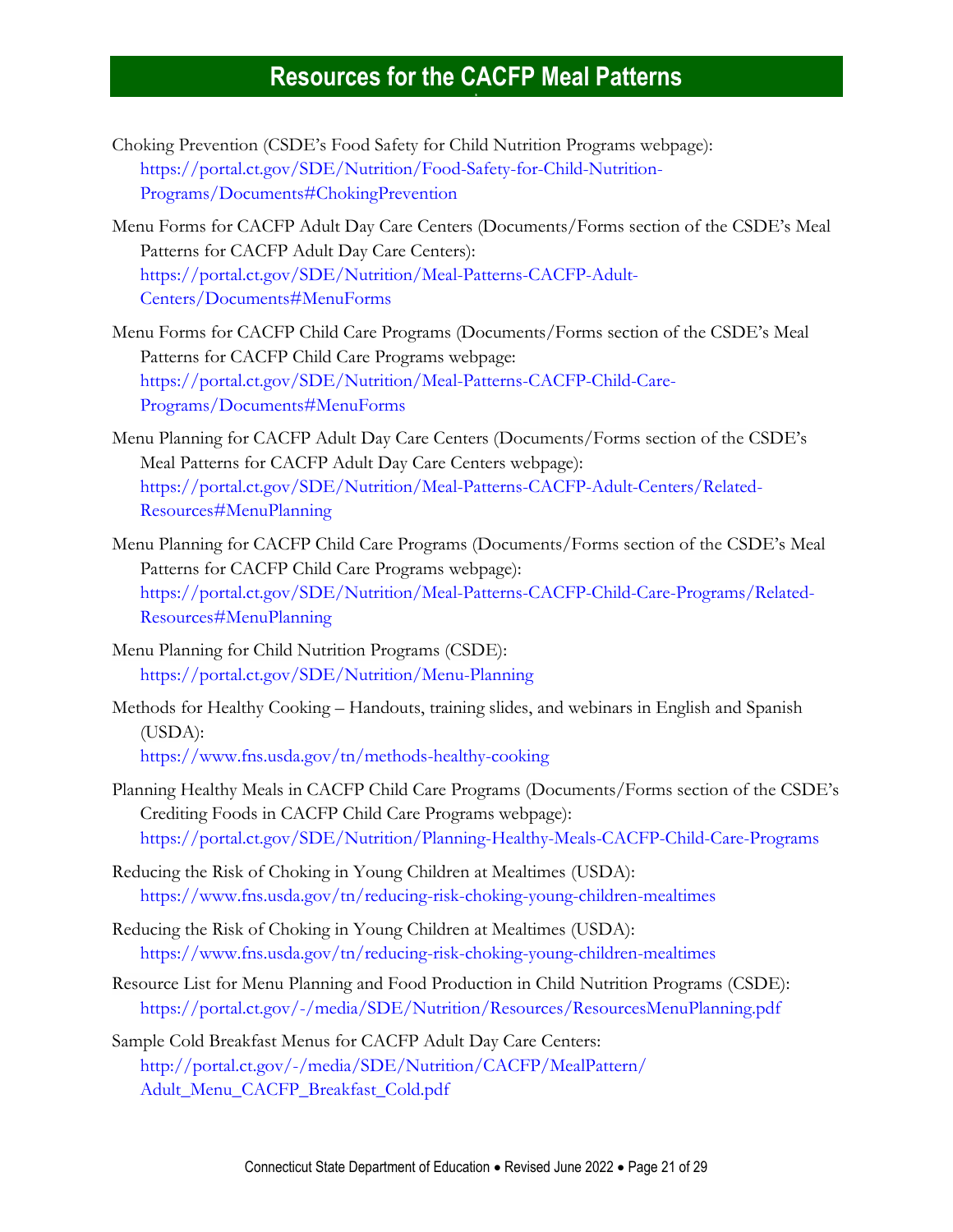- Sample Cold Breakfast Menus for CACFP Child Care Centers and Homes (CSDE): [http://portal.ct.gov/-/media/SDE/Nutrition/CACFP/MealPattern/](http://portal.ct.gov/-/media/SDE/Nutrition/CACFP/MealPattern/Menu_CACFP_Breakfast_Cold.pdf) [Menu\\_CACFP\\_Breakfast\\_Cold.pdf](http://portal.ct.gov/-/media/SDE/Nutrition/CACFP/MealPattern/Menu_CACFP_Breakfast_Cold.pdf)
- Sample Cold Lunch and Supper Menus for CACFP Adult Day Care Centers (CSDE): [http://portal.ct.gov/-/media/SDE/Nutrition/CACFP/MealPattern/](http://portal.ct.gov/-/media/SDE/Nutrition/CACFP/MealPattern/Adult_Menu_CACFP_Lunch_Cold.pdf) [Adult\\_Menu\\_CACFP\\_Lunch\\_Cold.pdf](http://portal.ct.gov/-/media/SDE/Nutrition/CACFP/MealPattern/Adult_Menu_CACFP_Lunch_Cold.pdf)
- Sample Cold Lunch and Supper Menus for CACFP Child Care Centers and Homes (CSDE): [http://portal.ct.gov/-/media/SDE/Nutrition/CACFP/MealPattern/](http://portal.ct.gov/-/media/SDE/Nutrition/CACFP/MealPattern/Menu_CACFP_Lunch_Cold.pdf) [Menu\\_CACFP\\_Lunch\\_Cold.pdf](http://portal.ct.gov/-/media/SDE/Nutrition/CACFP/MealPattern/Menu_CACFP_Lunch_Cold.pdf)
- Sample Hot Breakfast Menus for CACFP Adult Day Care Centers (CSDE): [http://portal.ct.gov/-/media/SDE/Nutrition/CACFP/MealPattern/](http://portal.ct.gov/-/media/SDE/Nutrition/CACFP/MealPattern/Adult_Menu_CACFP_Breakfast_Hot.pdf) [Adult\\_Menu\\_CACFP\\_Breakfast\\_Hot.pdf](http://portal.ct.gov/-/media/SDE/Nutrition/CACFP/MealPattern/Adult_Menu_CACFP_Breakfast_Hot.pdf)
- Sample Hot Breakfast Menus for CACFP Child Care Centers and Homes (CSDE): [http://portal.ct.gov/-/media/SDE/Nutrition/CACFP/MealPattern/](http://portal.ct.gov/-/media/SDE/Nutrition/CACFP/MealPattern/Menu_CACFP_Breakfast_Hot.pdf) [Menu\\_CACFP\\_Breakfast\\_Hot.pdf](http://portal.ct.gov/-/media/SDE/Nutrition/CACFP/MealPattern/Menu_CACFP_Breakfast_Hot.pdf)
- Sample Hot Lunch and Supper Menus for CACFP Adult Day Care Centers (CSDE): [http://portal.ct.gov/-/media/SDE/Nutrition/CACFP/MealPattern/](http://portal.ct.gov/-/media/SDE/Nutrition/CACFP/MealPattern/Adult_Menu_CACFP_Lunch_Hot.pdf) [Adult\\_Menu\\_CACFP\\_Lunch\\_Hot.pdf](http://portal.ct.gov/-/media/SDE/Nutrition/CACFP/MealPattern/Adult_Menu_CACFP_Lunch_Hot.pdf)
- Sample Hot Lunch and Supper Menus for CACFP Child Care Centers and Homes (CSDE): [http://portal.ct.gov/-/media/SDE/Nutrition/CACFP/MealPattern/](http://portal.ct.gov/-/media/SDE/Nutrition/CACFP/MealPattern/Menu_CACFP_Lunch_Hot.pdf) [Menu\\_CACFP\\_Lunch\\_Hot.pdf](http://portal.ct.gov/-/media/SDE/Nutrition/CACFP/MealPattern/Menu_CACFP_Lunch_Hot.pdf)
- Sample Menus for CACFP Adult Day Care Centers (Documents/Forms section of the CSDE's Meal Patterns for CACFP Adult Day Care Centers webpage): [https://portal.ct.gov/SDE/Nutrition/Meal-Patterns-CACFP-Adult-](https://portal.ct.gov/SDE/Nutrition/Meal-Patterns-CACFP-Adult-Centers/Documents#SampleMenus)[Centers/Documents#SampleMenus](https://portal.ct.gov/SDE/Nutrition/Meal-Patterns-CACFP-Adult-Centers/Documents#SampleMenus)
- Sample Menus for CACFP Child Care Programs (Documents/Forms section of the CSDE's Meal Patterns for CACFP Child Care Programs webpage): [https://portal.ct.gov/SDE/Nutrition/Meal-Patterns-CACFP-Child-Care-](https://portal.ct.gov/SDE/Nutrition/Meal-Patterns-CACFP-Child-Care-Programs/Documents#SampleMenus)[Programs/Documents#SampleMenus](https://portal.ct.gov/SDE/Nutrition/Meal-Patterns-CACFP-Child-Care-Programs/Documents#SampleMenus)
- Sample Snack Menus for CACFP Adult Day Care Centers (CSDE): [https://portal.ct.gov/-/media/SDE/Nutrition/CACFP/MealPattern/adultmenusnack.pdf](http://portal.ct.gov/-/media/SDE/Nutrition/CACFP/MealPattern/adultmenusnack.pdf)
- Sample Snack Menus for CACFP Child Care Centers and Homes (CSDE): [https://portal.ct.gov/-/media/SDE/Nutrition/CACFP/MealPattern/menusnackCACFP.pdf](http://portal.ct.gov/-/media/SDE/Nutrition/CACFP/MealPattern/menusnackCACFP.pdf)
- Serving Snacks in the CACFP (USDA): <https://www.fns.usda.gov/tn/serving-snacks-cacfp>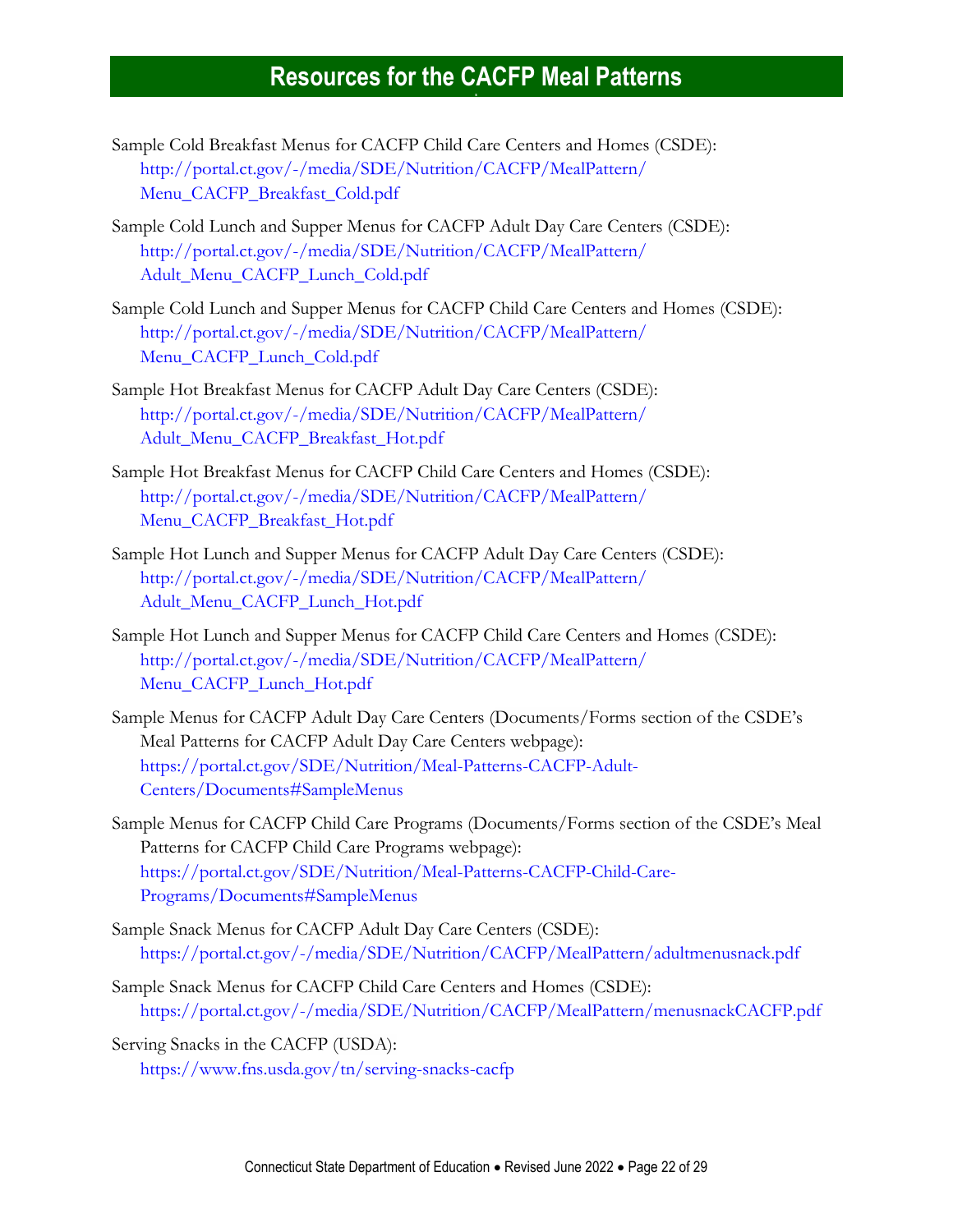Using the Nutrition Facts Label in the CACFP (USDA): <https://www.fns.usda.gov/tn/using-nutrition-facts-label-cacfp>

#### **Milk Component**

Bite Size: Meeting the CACFP Meal Patterns for Children: Module 1: Milk Component (CSDE webinar)

[https://portal.ct.gov/SDE/Nutrition/Meal-Patterns-CACFP-Child-Care-Programs/Related-](https://portal.ct.gov/SDE/Nutrition/Meal-Patterns-CACFP-Child-Care-Programs/Related-Resources#BiteSize)[Resources#BiteSize](https://portal.ct.gov/SDE/Nutrition/Meal-Patterns-CACFP-Child-Care-Programs/Related-Resources#BiteSize)

- Allowable Milk Substitutes for Adult Participants without Disabilities in the CACFP (CSDE): [https://portal.ct.gov/-/media/SDE/Nutrition/CACFP/SpecDiet/](https://portal.ct.gov/-/media/SDE/Nutrition/CACFP/SpecDiet/‌Milk_Substitutes_CACFP_Adults.pdf) [Milk\\_Substitutes\\_CACFP\\_Adults.pdf](https://portal.ct.gov/-/media/SDE/Nutrition/CACFP/SpecDiet/‌Milk_Substitutes_CACFP_Adults.pdf)
- Allowable Milk Substitutes for Children without Disabilities in the CACFP (CSDE): [https://portal.ct.gov/-/media/SDE/Nutrition/CACFP/](https://portal.ct.gov/-/media/SDE/Nutrition/CACFP/SpecDiet/Milk_Substitutes_CACFP.pdf) [SpecDiet/Milk\\_Substitutes\\_CACFP.pdf](https://portal.ct.gov/-/media/SDE/Nutrition/CACFP/SpecDiet/Milk_Substitutes_CACFP.pdf)
- Food Buying Guide Section 5: Overview of Crediting Requirements for the Milk Component (USDA): [https://foodbuyingguide.fns.usda.gov/Content/TablesFBG/USDA\\_FBG\\_Section5\\_Milk.pdf](https://foodbuyingguide.fns.usda.gov/Content/TablesFBG/USDA_FBG_Section5_Milk.pdf)
- Food Buying Guide Section 5: Yield Table for Milk (USDA): [https://foodbuyingguide.fns.usda.gov/files/Reports/USDA\\_FBG\\_Section5\\_MilkYieldTable.pdf](https://foodbuyingguide.fns.usda.gov/files/Reports/USDA_FBG_Section5_MilkYieldTable.pdf)
- Milk Component for CACFP Adult Day Care Centers (Documents/Forms section of the CSDE's Crediting Foods in CACFP Adult Day Care Centers webpage): [https://portal.ct.gov/SDE/Nutrition/Crediting-Foods-in-CACFP-Adult-Day-Care-](https://portal.ct.gov/SDE/Nutrition/Crediting-Foods-in-CACFP-Adult-Day-Care-Centers/Documents#Milk)[Centers/Documents#Milk](https://portal.ct.gov/SDE/Nutrition/Crediting-Foods-in-CACFP-Adult-Day-Care-Centers/Documents#Milk)
- Milk Component for CACFP Child Care Programs (Documents/Forms section of the CSDE's Crediting Foods in CACFP Child Care Programs webpage): [https://portal.ct.gov/SDE/Nutrition/Crediting-Foods-in-CACFP-Child-Care-](https://portal.ct.gov/SDE/Nutrition/Crediting-Foods-in-CACFP-Child-Care-Programs/Documents#Milk)[Programs/Documents#Milk](https://portal.ct.gov/SDE/Nutrition/Crediting-Foods-in-CACFP-Child-Care-Programs/Documents#Milk)
- Serving Milk in the CACFP Handouts, training slides, and webinars in English and Spanish (USDA): <https://www.fns.usda.gov/tn/serving-milk-cacfp>

USDA Memo SP 07-2010, CACFP 04-2010 and SFSP 05-2010: Questions and Answers: Fluid Milk Substitutions*:* [https://www.fns.usda.gov/qas-milk-substitution-children-medical-or-special-dietary-needs-](https://www.fns.usda.gov/qas-milk-substitution-children-medical-or-special-dietary-needs-non-disability)

[non-disability](https://www.fns.usda.gov/qas-milk-substitution-children-medical-or-special-dietary-needs-non-disability)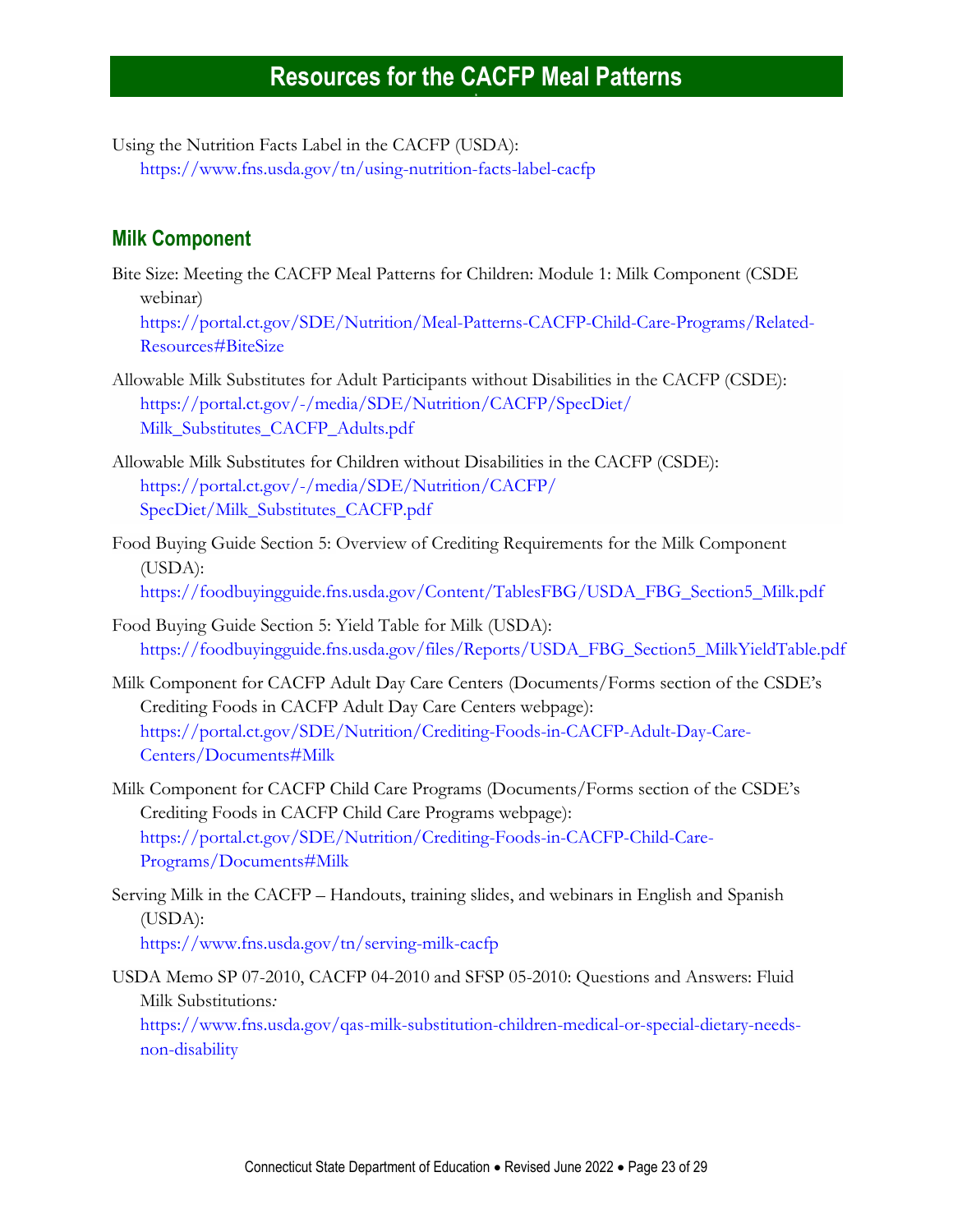#### **Product Formulation Statements**

- Product Formulation Statement (Product Analysis) for Meat/Meat Alternate (M/MA) Products in Child Nutrition Programs (USDA): [https://fns-prod.azureedge.net/sites/default/files/resource](https://fns-prod.azureedge.net/sites/default/files/resource-files/PFS_Document_Meat_Meat_Alternate.pdf)[files/PFS\\_Document\\_Meat\\_Meat\\_Alternate.pdf](https://fns-prod.azureedge.net/sites/default/files/resource-files/PFS_Document_Meat_Meat_Alternate.pdf)
- Product Formulation Statement for Documenting Grains in Child Nutrition Programs (USDA): [https://fns-prod.azureedge.net/sites/default/files/resource](https://fns-prod.azureedge.net/sites/default/files/resource-files/PFS_Document_Grains_oz_eq.pdf)[files/PFS\\_Document\\_Grains\\_oz\\_eq.pdf](https://fns-prod.azureedge.net/sites/default/files/resource-files/PFS_Document_Grains_oz_eq.pdf)
- Product Formulation Statement for Documenting Grains in Child Nutrition Programs Completed Sample (USDA): [https://fns-prod.azureedge.net/sites/default/files/resource-files/PFS\\_Sample\\_oz\\_eq.pdf](https://fns-prod.azureedge.net/sites/default/files/resource-files/PFS_Sample_oz_eq.pdf)
- Product Formulation Statement for Documenting Vegetables and Fruits in the Child and Adult Care Food Program, Summer Food Service Program, and NSLP Afterschool Snacks (USDA): [https://fns-prod.azureedge.net/sites/default/files/resource-](https://fns-prod.azureedge.net/sites/default/files/resource-files/PFS_Document_Total_Veg_Fruits.pdf)

[files/PFS\\_Document\\_Total\\_Veg\\_Fruits.pdf](https://fns-prod.azureedge.net/sites/default/files/resource-files/PFS_Document_Total_Veg_Fruits.pdf)

Reviewer's Checklist for Evaluating Manufacturer Product Formulation Statements for Meat/Meat Alternates (USDA): [https://fns-prod.azureedge.net/sites/default/files/reviewer\\_checklist.pdf](https://fns-prod.azureedge.net/sites/default/files/reviewer_checklist.pdf)

Tips for Evaluating a Manufacturer's Product Formulation Statement (USDA): <https://fns-prod.azureedge.net/sites/default/files/resource-files/manufacturerPFStipsheet.pdf>

<span id="page-23-0"></span>Using Product Formulation Statements in the CACFP (CSDE): [http://portal.ct.gov/-/media/SDE/Nutrition/CACFP/Crediting/](http://portal.ct.gov/-/media/SDE/Nutrition/CACFP/Crediting/Using_Product_Formulation_Statements_CACFP.pdf) [Using\\_Product\\_Formulation\\_Statements\\_CACFP.pdf](http://portal.ct.gov/-/media/SDE/Nutrition/CACFP/Crediting/Using_Product_Formulation_Statements_CACFP.pdf)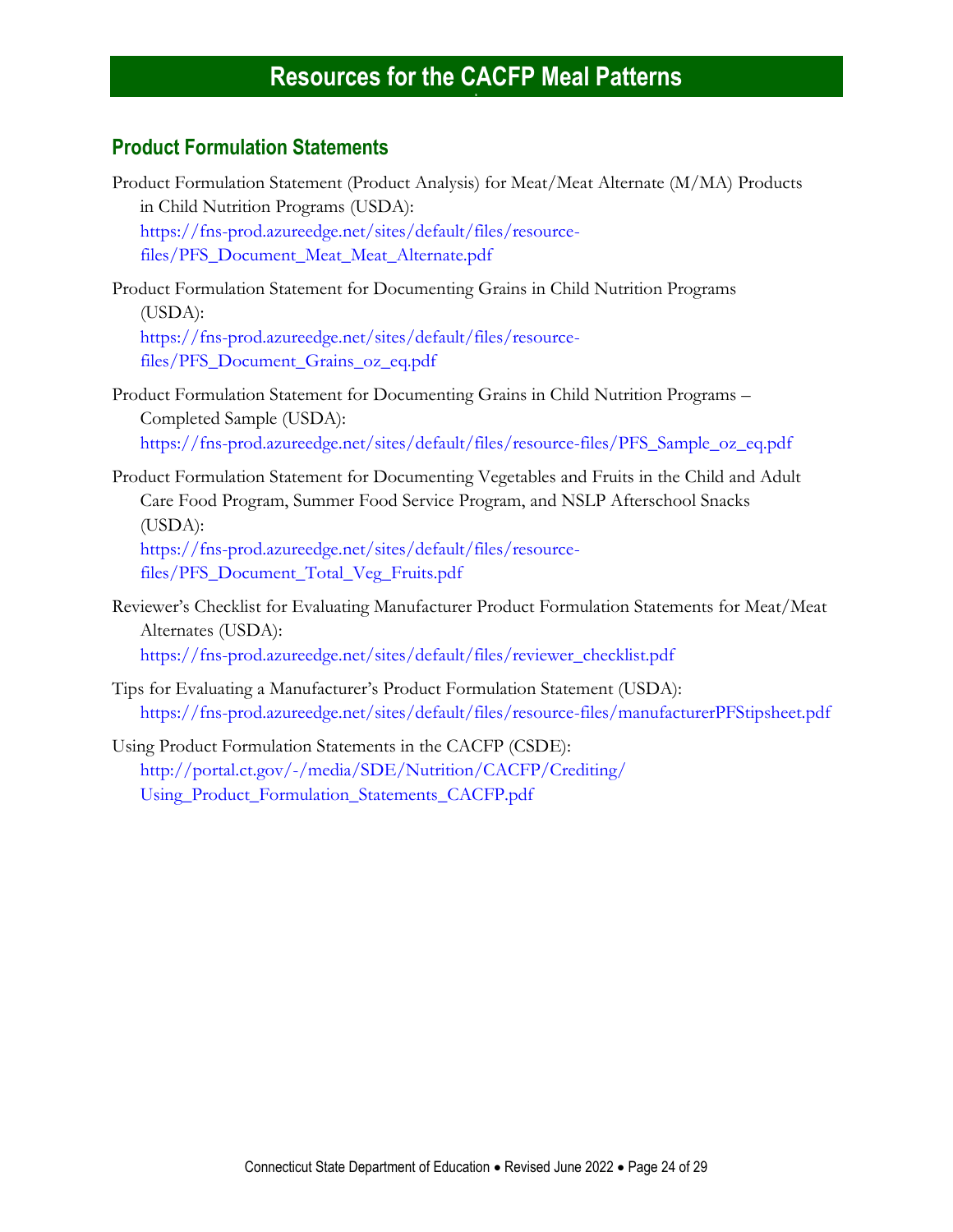#### **Production Records**

- CACFP Adult Day Care Centers Production Record for AM Snack, Lunch, and PM Snack (CSDE): [https://portal.ct.gov/-/media/SDE/Nutrition/CACFP/Forms/ProdRecord/](https://portal.ct.gov/-/media/SDE/Nutrition/CACFP/Forms/ProdRecord/Adult_Production_Record_CACFP_AM_snack_lunch_PM_snack.docx) [Adult\\_Production\\_Record\\_CACFP\\_AM\\_snack\\_lunch\\_PM\\_snack.docx](https://portal.ct.gov/-/media/SDE/Nutrition/CACFP/Forms/ProdRecord/Adult_Production_Record_CACFP_AM_snack_lunch_PM_snack.docx)
- CACFP Adult Day Care Centers Production Record for Breakfast, Lunch, and Snack (CSDE): [https://portal.ct.gov/-/media/SDE/Nutrition/CACFP/Forms/ProdRecord/](https://portal.ct.gov/-/media/SDE/Nutrition/CACFP/Forms/ProdRecord/Adult_Production_Record_CACFP_breakfast_lunch_snack.docx) [Adult\\_Production\\_Record\\_CACFP\\_breakfast\\_lunch\\_snack.docx](https://portal.ct.gov/-/media/SDE/Nutrition/CACFP/Forms/ProdRecord/Adult_Production_Record_CACFP_breakfast_lunch_snack.docx)
- CACFP Adult Day Care Centers Production Record for Lunch and Snack (CSDE): [https://portal.ct.gov/-/media/SDE/Nutrition/CACFP/Forms/ProdRecord/](https://portal.ct.gov/-/media/SDE/Nutrition/CACFP/Forms/ProdRecord/Adult_Production_Record_CACFP_lunch_snack.docx) [Adult\\_Production\\_Record\\_CACFP\\_lunch\\_snack.docx](https://portal.ct.gov/-/media/SDE/Nutrition/CACFP/Forms/ProdRecord/Adult_Production_Record_CACFP_lunch_snack.docx)
- CACFP Adult Day Care Centers Production Record for Meal Pattern Components (CSDE): [https://portal.ct.gov/-/media/SDE/Nutrition/CACFP/Forms/ProdRecord/](https://portal.ct.gov/-/media/SDE/Nutrition/CACFP/Forms/ProdRecord/Adult_Production_Record_CACFP_components.docx) [Adult\\_Production\\_Record\\_CACFP\\_components.docx](https://portal.ct.gov/-/media/SDE/Nutrition/CACFP/Forms/ProdRecord/Adult_Production_Record_CACFP_components.docx)
- CACFP Child Care Production Record for AM Snack and PM Snack (CSDE): [https://portal.ct.gov/-/media/SDE/Nutrition/CACFP/Forms/ProdRecord/](https://portal.ct.gov/-/media/SDE/Nutrition/CACFP/Forms/ProdRecord/Production_Record_CACFP_AM_snack_PM_snack.docx) [Production\\_Record\\_CACFP\\_AM\\_snack\\_PM\\_snack.docx](https://portal.ct.gov/-/media/SDE/Nutrition/CACFP/Forms/ProdRecord/Production_Record_CACFP_AM_snack_PM_snack.docx)
- CACFP Child Care Production Record for AM Snack, Lunch, and PM Snack (CSDE): [https://portal.ct.gov/-/media/SDE/Nutrition/CACFP/Forms/ProdRecord/](https://portal.ct.gov/-/media/SDE/Nutrition/CACFP/Forms/ProdRecord/Production_Record_CACFP_AM_snack_lunch_PM_snack.docx) [Production\\_Record\\_CACFP\\_AM\\_snack\\_lunch\\_PM\\_snack.docx](https://portal.ct.gov/-/media/SDE/Nutrition/CACFP/Forms/ProdRecord/Production_Record_CACFP_AM_snack_lunch_PM_snack.docx)
- CACFP Child Care Production Record for AM, PM, and Evening Snack in Emergency Shelter (CSDE):

[https://portal.ct.gov/-/media/SDE/Nutrition/CACFP/Forms/ProdRecord/](https://portal.ct.gov/-/media/SDE/Nutrition/CACFP/Forms/ProdRecord/Production_Record_CACFP_shelter_snack.docx) [Production\\_Record\\_CACFP\\_shelter\\_snack.docx](https://portal.ct.gov/-/media/SDE/Nutrition/CACFP/Forms/ProdRecord/Production_Record_CACFP_shelter_snack.docx)

- CACFP Child Care Production Record for At-Risk Snack and Supper (CSDE): [https://portal.ct.gov/-/media/SDE/Nutrition/CACFP/Forms/ProdRecord/](https://portal.ct.gov/-/media/SDE/Nutrition/CACFP/Forms/ProdRecord/Production_Record_CACFP_At_Risk_snack_supper.docx) [Production\\_Record\\_CACFP\\_At\\_Risk\\_snack\\_supper.docx](https://portal.ct.gov/-/media/SDE/Nutrition/CACFP/Forms/ProdRecord/Production_Record_CACFP_At_Risk_snack_supper.docx)
- CACFP Child Care Production Record for Breakfast and PM Snack (CSDE): [https://portal.ct.gov/-/media/SDE/Nutrition/CACFP/Forms/ProdRecord/](https://portal.ct.gov/-/media/SDE/Nutrition/CACFP/Forms/ProdRecord/Production_Record_CACFP_breakfast_PM_snack.docx) [Production\\_Record\\_CACFP\\_breakfast\\_PM\\_snack.docx](https://portal.ct.gov/-/media/SDE/Nutrition/CACFP/Forms/ProdRecord/Production_Record_CACFP_breakfast_PM_snack.docx)
- CACFP Child Care Production Record for Breakfast, AM Snack, and PM Snack (CSDE): [https://portal.ct.gov/-/media/SDE/Nutrition/CACFP/Forms/ProdRecord/](https://portal.ct.gov/-/media/SDE/Nutrition/CACFP/Forms/ProdRecord/Production_Record_CACFP_breakfast_AM_snack_PM_snack.docx) [Production\\_Record\\_CACFP\\_breakfast\\_AM\\_snack\\_PM\\_snack.docx](https://portal.ct.gov/-/media/SDE/Nutrition/CACFP/Forms/ProdRecord/Production_Record_CACFP_breakfast_AM_snack_PM_snack.docx)
- CACFP Child Care Production Record for Breakfast, Lunch, and Snack (CSDE): [https://portal.ct.gov/-/media/SDE/Nutrition/CACFP/Forms/ProdRecord/](https://portal.ct.gov/-/media/SDE/Nutrition/CACFP/Forms/ProdRecord/prCAFCP_breakfastlunchsnack.doc) [prCAFCP\\_breakfastlunchsnack.docx](https://portal.ct.gov/-/media/SDE/Nutrition/CACFP/Forms/ProdRecord/prCAFCP_breakfastlunchsnack.doc)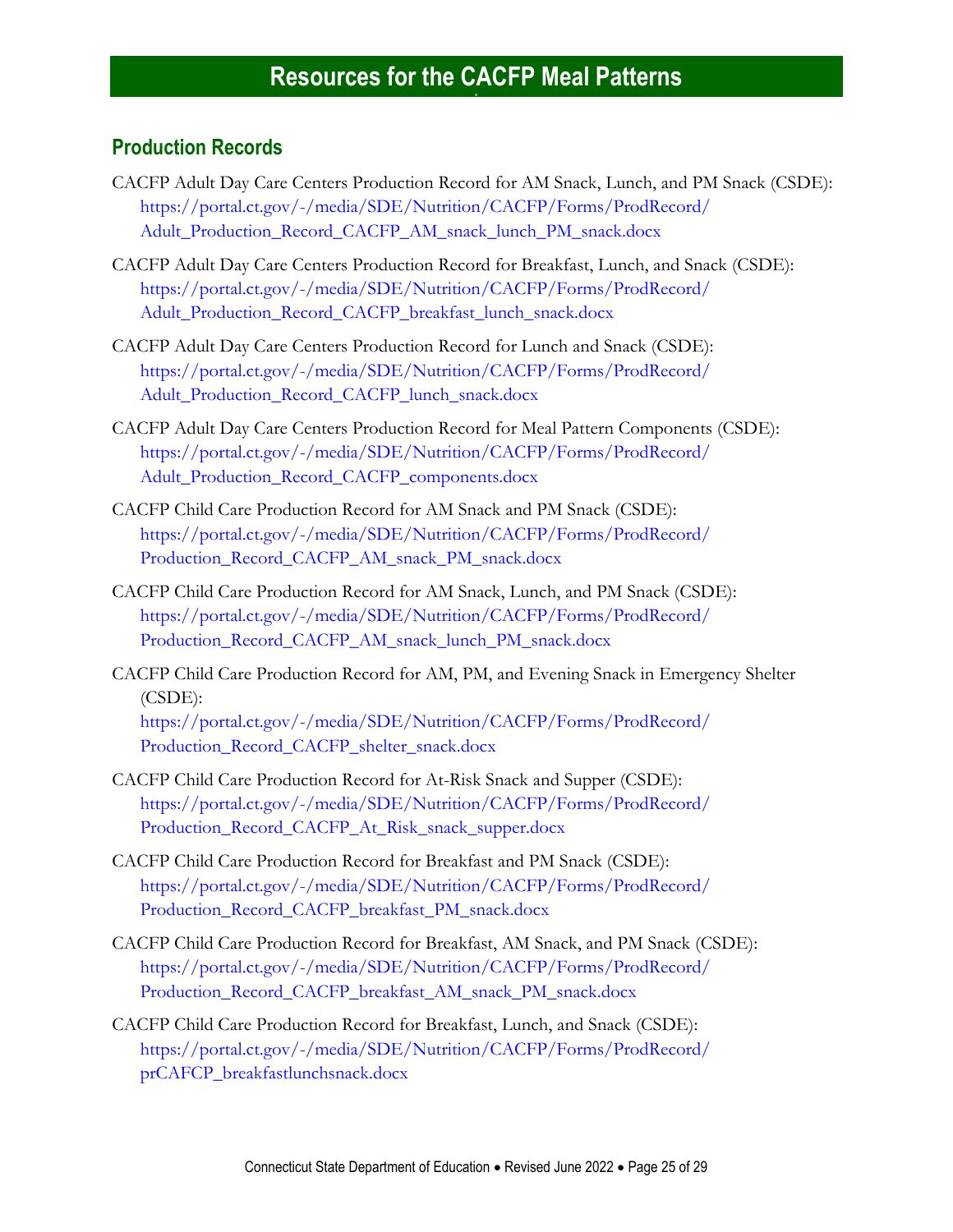CACFP Child Care Production Record for Breakfast, Lunch, and Supper in Emergency Shelters (CSDE):

[https://portal.ct.gov/-/media/SDE/Nutrition/CACFP/Forms/ProdRecord/](https://portal.ct.gov/-/media/SDE/Nutrition/CACFP/Forms/ProdRecord/Production_Record_CACFP_shelter_breakfast_lunch_supper.docx) [Production\\_Record\\_CACFP\\_shelter\\_breakfast\\_lunch\\_supper.docx](https://portal.ct.gov/-/media/SDE/Nutrition/CACFP/Forms/ProdRecord/Production_Record_CACFP_shelter_breakfast_lunch_supper.docx)

- CACFP Child Care Production Record for Meal Pattern Components (CSDE): [https://portal.ct.gov/-/media/SDE/Nutrition/CACFP/Forms/ProdRecord/](https://portal.ct.gov/-/media/SDE/Nutrition/CACFP/Forms/ProdRecord/Production_Record_CACFP_components.docx) [Production\\_Record\\_CACFP\\_components.docx](https://portal.ct.gov/-/media/SDE/Nutrition/CACFP/Forms/ProdRecord/Production_Record_CACFP_components.docx)
- Production Records for CACFP Adult Day Care Centers (Documents/Forms section of the CSDE's Meal Patterns for CACFP Adult Day Care Centers): [https://portal.ct.gov/SDE/Nutrition/Meal-Patterns-CACFP-Adult-](https://portal.ct.gov/SDE/Nutrition/Meal-Patterns-CACFP-Adult-Centers/Documents#ProductionRecords)[Centers/Documents#ProductionRecords](https://portal.ct.gov/SDE/Nutrition/Meal-Patterns-CACFP-Adult-Centers/Documents#ProductionRecords)
- Production Records for CACFP Child Care Programs (Documents/Forms section of the CSDE's Meal Patterns for CACFP Child Care Programs): [https://portal.ct.gov/SDE/Nutrition/Meal-Patterns-CACFP-Adult-](https://portal.ct.gov/SDE/Nutrition/Meal-Patterns-CACFP-Adult-Centers/Documents#ProductionRecords)[Centers/Documents#ProductionRecords](https://portal.ct.gov/SDE/Nutrition/Meal-Patterns-CACFP-Adult-Centers/Documents#ProductionRecords)
- Using Production Records in the CACFP (CSDE): [https://portal.ct.gov/-/media/SDE/Nutrition/CACFP/Forms/ProdRecord/](https://portal.ct.gov/-/media/SDE/Nutrition/CACFP/Forms/ProdRecord/Using_Production_Records_CACFP.pdf) [Using\\_Production\\_Records\\_CACFP.pdf](https://portal.ct.gov/-/media/SDE/Nutrition/CACFP/Forms/ProdRecord/Using_Production_Records_CACFP.pdf)

#### **Vegetables Component**

Bite Size: Meeting the CACFP Meal Patterns for Children: Module 5: Vegetables Component (CSDE webinar) [https://portal.ct.gov/SDE/Nutrition/Meal-Patterns-CACFP-Child-Care-Programs/Related-](https://portal.ct.gov/SDE/Nutrition/Meal-Patterns-CACFP-Child-Care-Programs/Related-Resources#BiteSize)[Resources#BiteSize](https://portal.ct.gov/SDE/Nutrition/Meal-Patterns-CACFP-Child-Care-Programs/Related-Resources#BiteSize)

Crediting Juice in the CACFP (CSDE): [https://portal.ct.gov/-/media/SDE/Nutrition/CACFP/Crediting/](https://portal.ct.gov/-/media/SDE/Nutrition/CACFP/Crediting/Credit_Juice_CACFP.pdf) [Credit\\_Juice\\_CACFP.pdf](https://portal.ct.gov/-/media/SDE/Nutrition/CACFP/Crediting/Credit_Juice_CACFP.pdf)

- Crediting Legumes in the CACFP (CSDE): [https://portal.ct.gov/-/media/SDE/Nutrition/CACFP/Crediting/](https://portal.ct.gov/-/media/SDE/Nutrition/CACFP/Crediting/‌Credit_Legumes_CACFP.pdf) [Credit\\_Legumes\\_CACFP.pdf](https://portal.ct.gov/-/media/SDE/Nutrition/CACFP/Crediting/‌Credit_Legumes_CACFP.pdf)
- Crediting Smoothies in the CACFP (CSDE): [https://portal.ct.gov/-/media/SDE/Nutrition/CACFP/Crediting/](https://portal.ct.gov/-/media/SDE/Nutrition/CACFP/Crediting/Credit_Smoothies_CACFP.pdf) [Credit\\_Smoothies\\_CACFP.pdf](https://portal.ct.gov/-/media/SDE/Nutrition/CACFP/Crediting/Credit_Smoothies_CACFP.pdf)

Crediting Soups in the CACFP (CSDE): [https://portal.ct.gov/-/media/SDE/Nutrition/CACFP/Crediting/Credit\\_Soups\\_CACFP.pdf](https://portal.ct.gov/-/media/SDE/Nutrition/CACFP/Crediting/Credit_Soups_CACFP.pdf)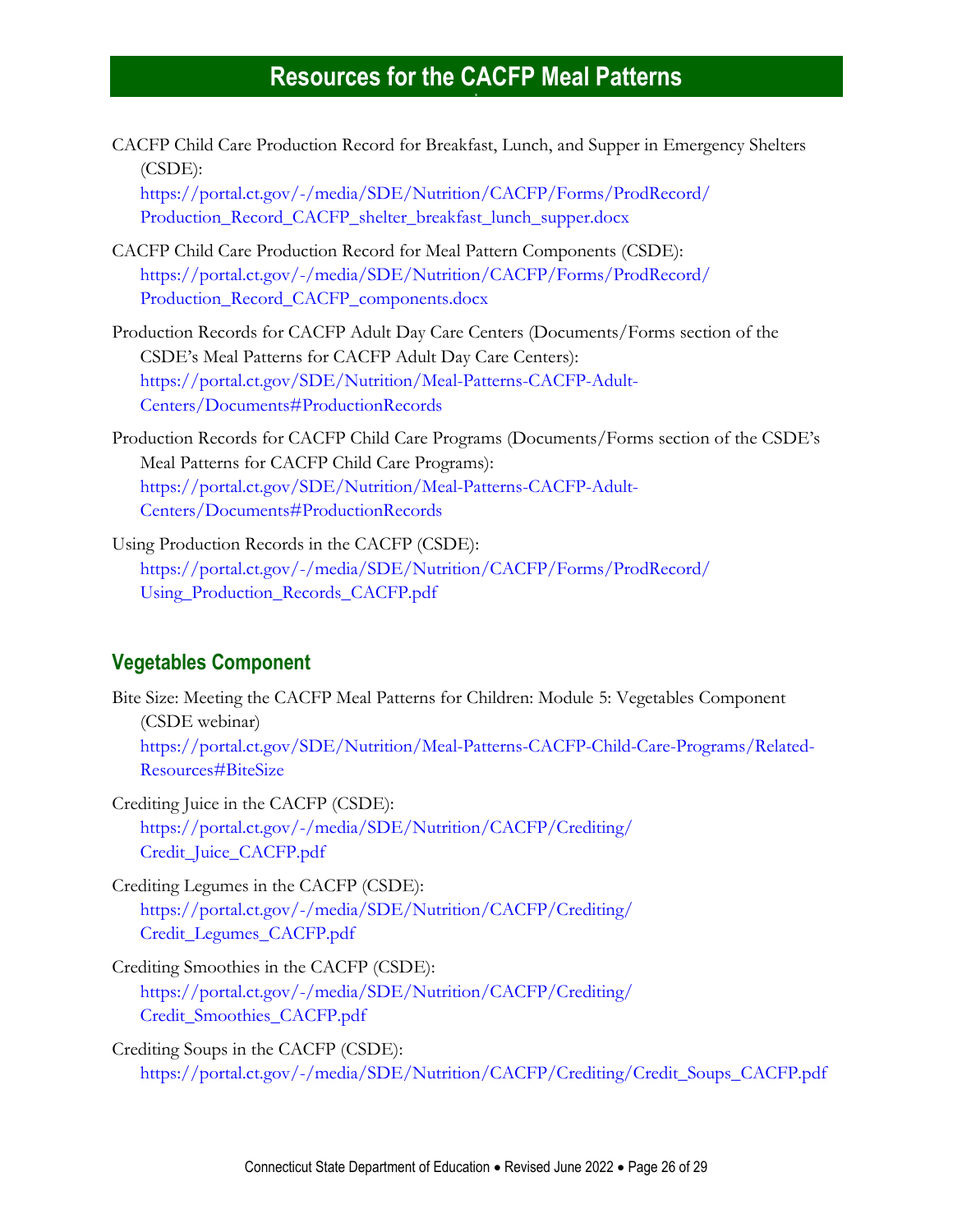Food Buying Guide Section 2: Overview of Crediting Requirements for the Vegetables Component (USDA):

[https://foodbuyingguide.fns.usda.gov/Content/TablesFBG/USDA\\_FBG\\_Section2\\_](https://foodbuyingguide.fns.usda.gov/Content/TablesFBG/USDA_FBG_Section2_‌Vegetables.pdf) [Vegetables.pdf](https://foodbuyingguide.fns.usda.gov/Content/TablesFBG/USDA_FBG_Section2_‌Vegetables.pdf)

- Food Buying Guide Section 2: Yield Table for Vegetables (USDA): [https://foodbuyingguide.fns.usda.gov/files/Reports/USDA\\_FBG\\_Section2\\_Vegetables](https://foodbuyingguide.fns.usda.gov/files/Reports/USDA_FBG_Section2_VegetablesYieldTable.pdf) [YieldTable.pdf](https://foodbuyingguide.fns.usda.gov/files/Reports/USDA_FBG_Section2_VegetablesYieldTable.pdf)
- Product Formulation Statement for Documenting Vegetables and Fruits in the Child and Adult Care Food Program, Summer Food Service Program, and NSLP Afterschool Snacks USDA):

[https://fns-prod.azureedge.net/sites/default/files/resource](https://fns-prod.azureedge.net/sites/default/files/resource-files/PFS_Document_Total_Veg_Fruits.pdf)[files/PFS\\_Document\\_Total\\_Veg\\_Fruits.pdf](https://fns-prod.azureedge.net/sites/default/files/resource-files/PFS_Document_Total_Veg_Fruits.pdf)

- Serving Vegetables in the CACFP (USDA webpage)*:* <https://www.fns.usda.gov/tn/serving-vegetables-cacfp>
- USDA Memo CACFP 09-2017: Vegetable and Fruit Requirements in the Child and Adult Care Food Program; Questions and Answers: <https://www.fns.usda.gov/cacfp/vegetable-and-fruit-requirements-cacfp-qas>
- USDA Memo SP 26-2019, CACFP 13-2019 and SFSP 12-2019: Crediting Pasta Products Made of Vegetable Flour in the Child Nutrition Programs: [https://www.fns.usda.gov/cn/crediting-pasta-products-made-vegetable-flour-child-nutrition](https://www.fns.usda.gov/cn/crediting-pasta-products-made-vegetable-flour-child-nutrition-programs)[programs](https://www.fns.usda.gov/cn/crediting-pasta-products-made-vegetable-flour-child-nutrition-programs)

USDA Memo SP 40-2019, CACFP 17-2019 and SFSP 17-2019: Smoothies Offered in Child Nutrition Programs: <https://www.fns.usda.gov/cn/smoothies-offered-child-nutrition-programs>

- Vegetable Subgroups in the CACFP (CSDE): [https://portal.ct.gov/-/media/SDE/Nutrition/CACFP/Crediting/](https://portal.ct.gov/-/media/SDE/Nutrition/CACFP/Crediting/‌Vegetable_Subgroups_CACFP.pdf) [Vegetable\\_Subgroups\\_CACFP.pdf](https://portal.ct.gov/-/media/SDE/Nutrition/CACFP/Crediting/‌Vegetable_Subgroups_CACFP.pdf)
- Vegetables Component for CACFP Adult Day Care Centers (Documents/Forms section of the CSDE's Crediting Foods in CACFP Adult Day Care Centers webpage): [https://portal.ct.gov/SDE/Nutrition/Crediting-Foods-in-CACFP-Adult-Day-Care-](https://portal.ct.gov/SDE/Nutrition/Crediting-Foods-in-CACFP-Adult-Day-Care-Centers/Documents#Vegetables)[Centers/Documents#Vegetables](https://portal.ct.gov/SDE/Nutrition/Crediting-Foods-in-CACFP-Adult-Day-Care-Centers/Documents#Vegetables)
- Vegetables Component for CACFP Child Care Programs (Documents/Forms section of the CSDE's Crediting Foods in CACFP Child Care Programs webpage): [https://portal.ct.gov/SDE/Nutrition/Crediting-Foods-in-CACFP-Child-Care-Programs/](https://portal.ct.gov/SDE/Nutrition/Crediting-Foods-in-CACFP-Child-Care-Programs/Documents#Vegetables) [Documents#Vegetables](https://portal.ct.gov/SDE/Nutrition/Crediting-Foods-in-CACFP-Child-Care-Programs/Documents#Vegetables)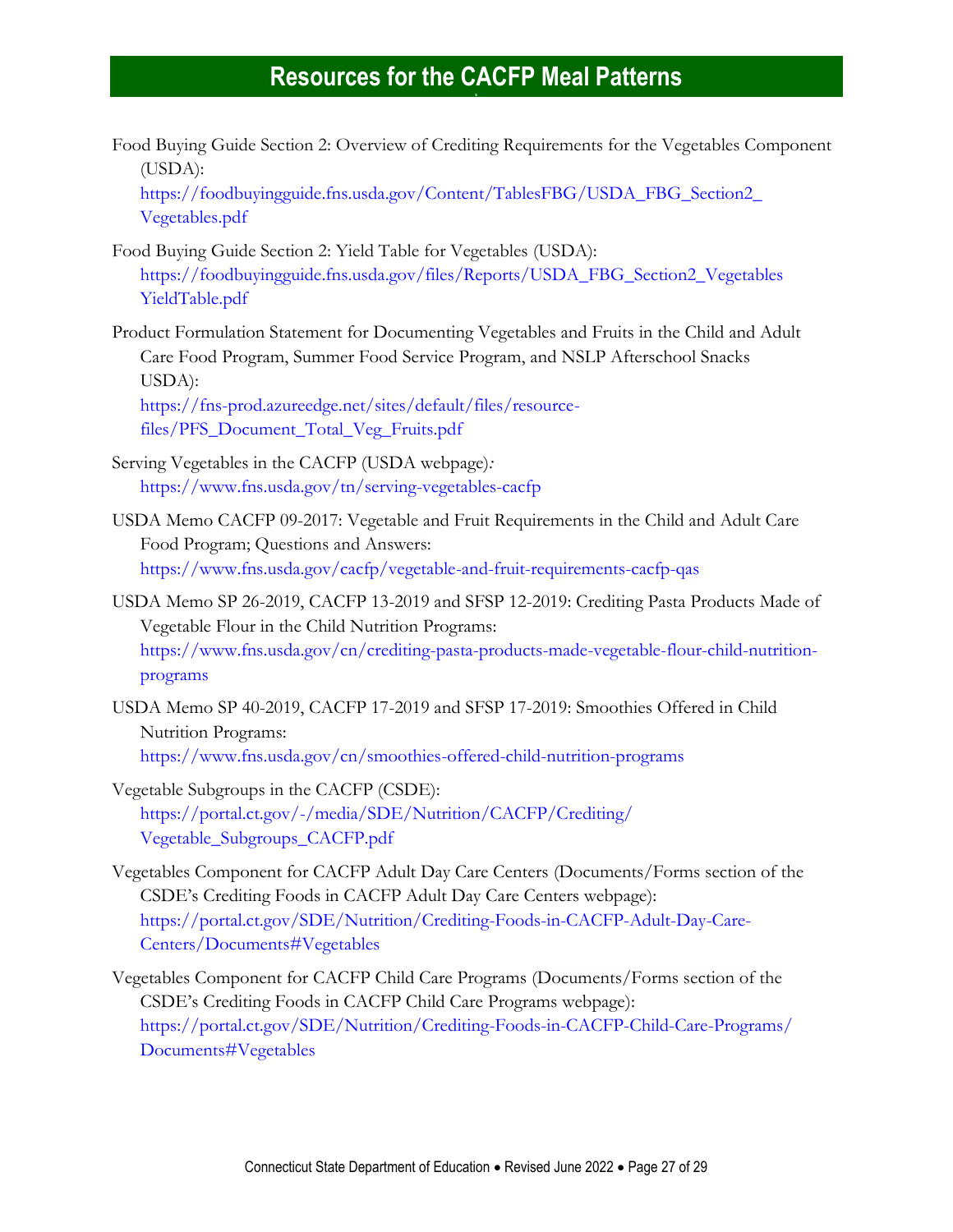Webinar: Crediting Vegetable Noodles and Coconut in the Child Nutrition Programs (USDA): [https://www.fns.usda.gov/tn/crediting-vegetable-noodles-and-coconut-child-nutrition](https://www.fns.usda.gov/tn/crediting-vegetable-noodles-and-coconut-child-nutrition-programs)[programs](https://www.fns.usda.gov/tn/crediting-vegetable-noodles-and-coconut-child-nutrition-programs)

#### <span id="page-27-0"></span>**Water Availability**

- Grab and Go Lesson: Offering and Making Water Available in Child Care (ICN): [https://theicn.org/resources/1538/nutrition-and-meal-management/117771/offering-and](https://theicn.org/resources/1538/nutrition-and-meal-management/117771/offering-and-making-water-available-in-child-care.pdf)[making-water-available-in-child-care.pdf](https://theicn.org/resources/1538/nutrition-and-meal-management/117771/offering-and-making-water-available-in-child-care.pdf)
- Offering Water in the USDA Child and Adult Care Food Program (USDA): <https://www.fns.usda.gov/tn/offering-water-cacfp>
- USDA Memo CACFP 18-2016: Water Availability in the Child and Adult Care Food Program: <https://www.fns.usda.gov/cacfp/water-availability-child-and-adult-care-food-program>
- USDA Memo CACFP 20-2016: Resources for Making Potable Water Available in Schools and Child Care Facilities:

[https://www.fns.usda.gov/cn/resources-making-potable-water-available-schools-and-child](https://www.fns.usda.gov/cn/resources-making-potable-water-available-schools-and-child-care-facilities-0)[care-facilities-0](https://www.fns.usda.gov/cn/resources-making-potable-water-available-schools-and-child-care-facilities-0)